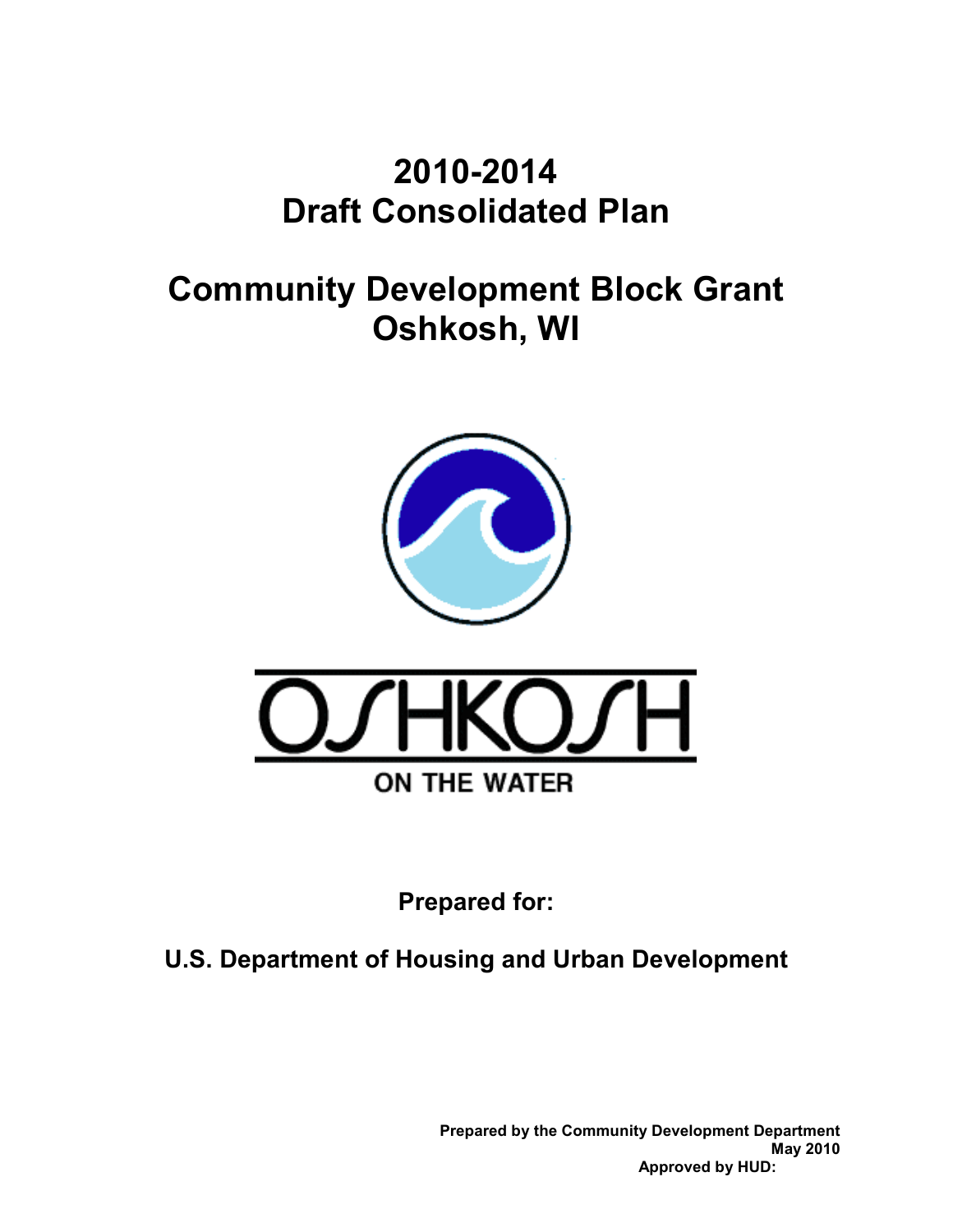

# **5-Year Consolidated Plan 2010-2014 Oshkosh, WI**

## **TABLE OF CONTENTS**

#### **GENERAL**

Executive Summary Strategic Plan General Questions Managing the Process Citizen Participation Institutional Structure **Monitoring** Priority Needs Analysis and Strategies Lead-Based Paint

#### **HOUSING**

Housing Needs Priority Housing Needs Housing Market Analysis Specific Housing Objectives Needs of Public Housing Public Housing Strategy Barriers to Affordable Housing

#### **HOMELESS**

Homeless Needs Priority Homeless Needs Homeless Inventory Homeless Strategic Plan Emergency Shelter Grants

#### **COMMUNITY DEVELOPMENT**

Community Development Antipoverty Strategy Low Income Housing Tax Credit Coordination

#### **NON-HOMELESS SPECIAL NEEDS**

Specific Needs Objectives Non-Homeless Special Needs and Analysis Housing Opportunities for People with AIDS (HOPWA) Specific HOPWA Objectives

#### **OTHER NARRATIVE**

**APPENDIX A-** Housing Needs Table

**APPENDIX B- Housing Market Analysis** 

**APPENDIX C-** Continuum of Care Homeless Population and Subpopulations Chart

**APPENDIX D**- Continuum of Care Housing Inventory

**APPENDIX E**- Homeless Service Activities List

**APPENDIX F**- Housing and Community Development Activities Table

**APPENDIX G-** Non-Homeless Special Needs Table

**APPENDIX H**- Action Plan Projects Table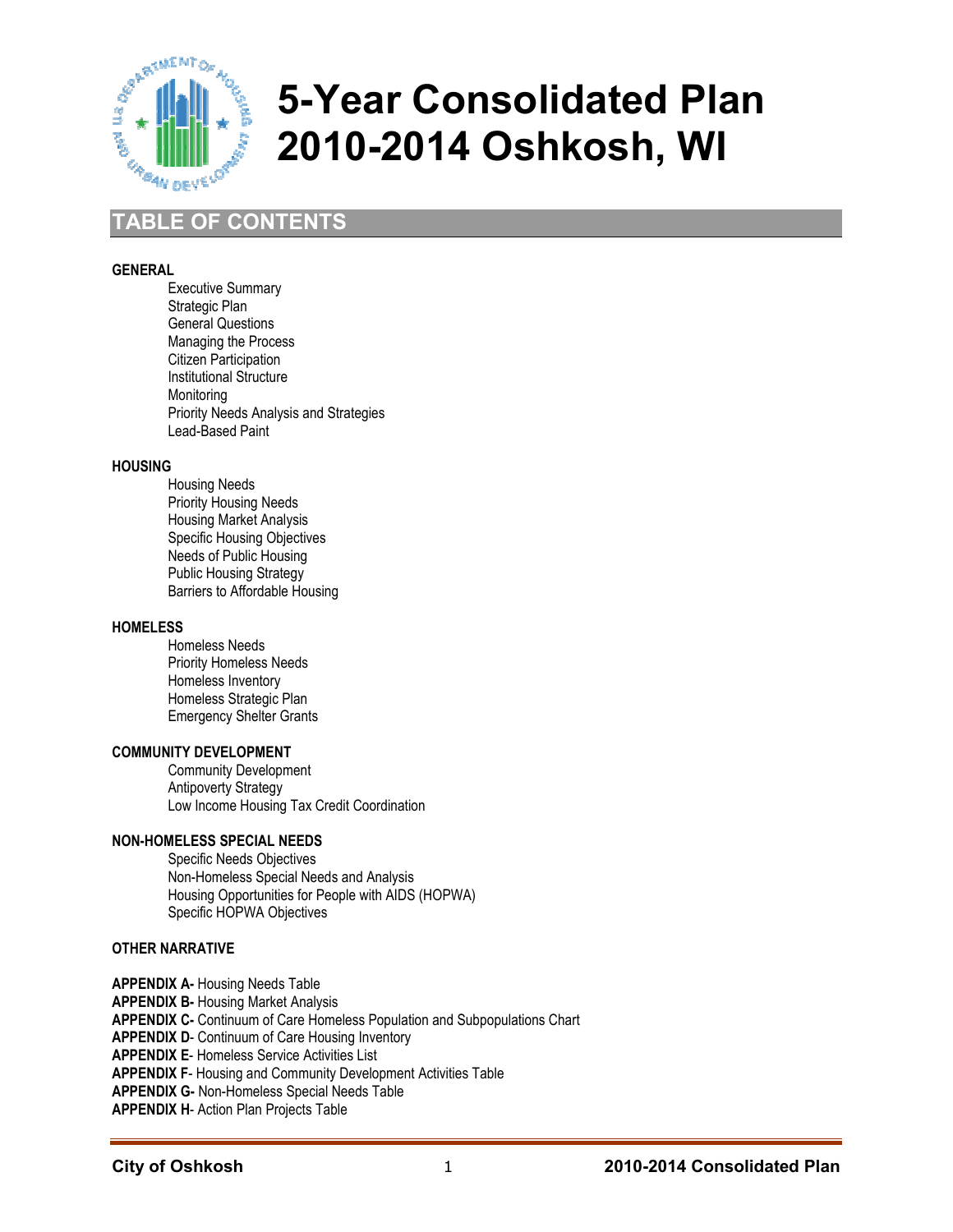#### **Executive Summary**

The Consolidated Plan for Housing and Community Development Programs describes the needs for housing assistance and non-housing community development. The City of Oshkosh has prepared this Plan for prioritizing the allocation of housing and other assistance monies that may become available from the federal government over a five-year period from May 1, 2010 to April 30, 2015.

The Plan is a creative approach to community development that encourages communities to work in collaboration to develop a comprehensive vision for action to achieve community objectives.

The Plan consolidates the planning, application and reporting requirements of the Department of Housing and Urban Development (HUD) Community Development Block Grant Program (CDBG).

The Plan also seeks to promote a comprehensive approach to address urban issues, improve accountability to achieve results and include a strong element for citizen participation.

#### **Strategic Plan**

This Plan establishes three basic goals for assistance to low and moderate income persons: First, to provide decent affordable housing; second, to provide a suitable living environment; and third, to expand economic opportunities.

This plan is due every three, four, or five years. The grantee community determines the length of period.

This plan serves as a 5-year Strategic Plan for the City of Oshkosh, Wisconsin beginning in 2010 and ending in 2015. Each program year begins May 1 and ends April 30.

Oshkosh has chosen to complete 5-year Plan but may consider an update or amendment near 2013-2014 because of the close proximity of the 2010 Census being completed. The results of the 2010 Census are anticipated to be released in 2012-2013, which is an opportune time to utilize the most current statistical data available to focus attention, be a basis for the allocation of CDBG funds, to provide a strategy for carrying out HUD programs, and act as an action plan that provides a basis for performance assessment.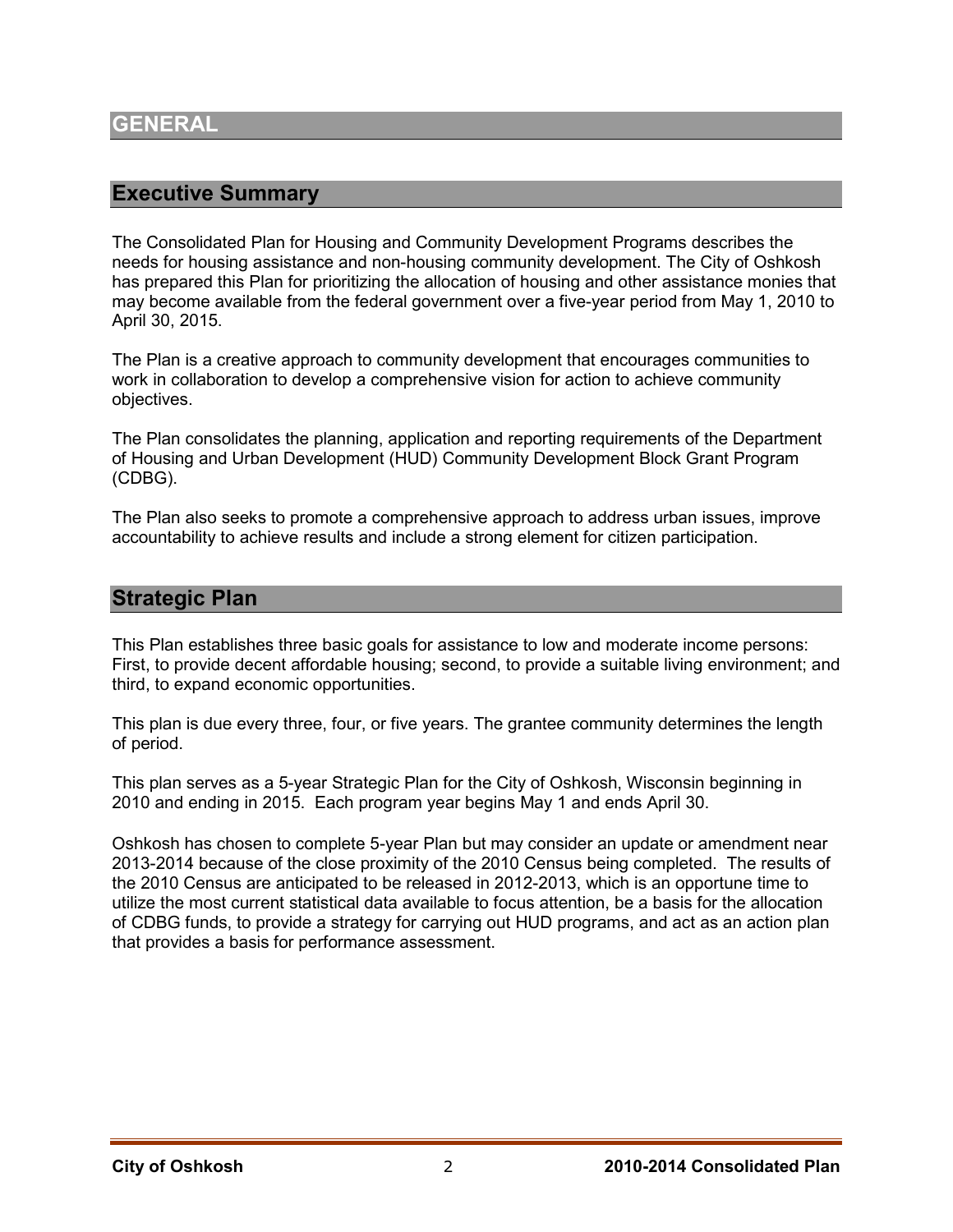## **General Questions**

#### **1. Describe the geographic areas of the jurisdiction (including areas of low income families and/or racial/minority concentration) in which assistance will be directed.**

Oshkosh is a community of approximately 62,196 persons and 24,082 households in east central Wisconsin. Oshkosh has seen steady and consistent growth over the past 40 years. This growth can be largely attributed to continued strong enrollments at the campuses of the University of Wisconsin – Oshkosh and Fox Valley Technical College, the expansion of local hospital and clinic facilities, the growth of retail businesses serving and expanding the regional market, and the attraction of new companies to the area.

Assistance in Oshkosh will be directed primarily to low and moderate income census tracts and block groups, as shown on the following map.

Within these geographic areas, priority will be given to the following:

- Areas with higher density and areas with high concentrations of rental housing
- Areas most significantly affected by foreclosure and housing abandonment
- Priority areas identified in the City Comprehensive Plan, 2005-2025
- Historic Districts, especially those with high levels of slum and blight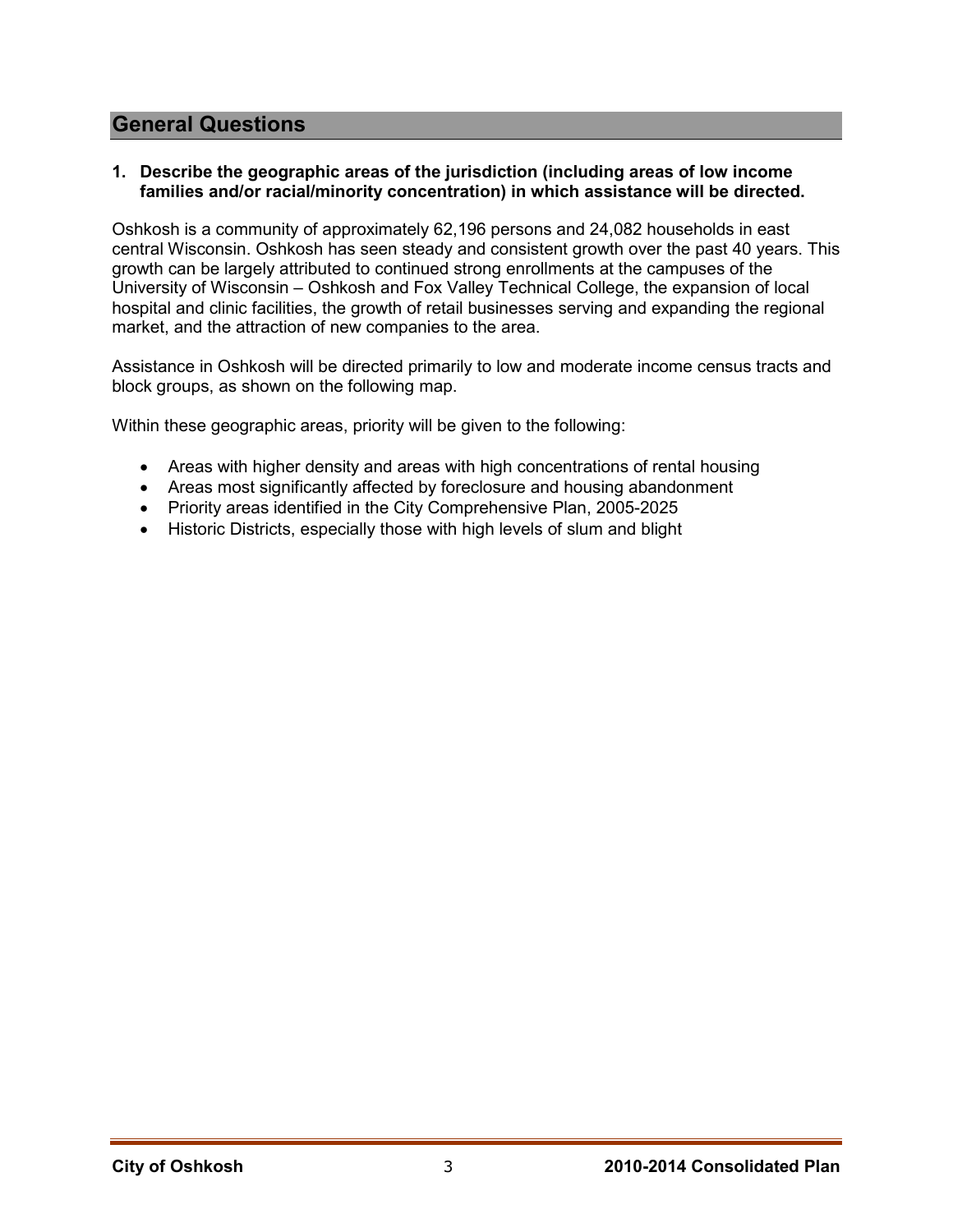

#### **AREAS OF MINORITY CONCENTRATION**

The 2006-2008 American Community Survey 3-Year Estimates data shows the racial makeup of Oshkosh as 91.6% White, 2.9% Black or African American, 0.4% American Indian and Alaskan Native, 2.9% Asian, 1.1% some other race and 1.00% two or more races. 2.3% of the population is Hispanic or Latino of any race.

However, for the purposes of this Plan, "areas of minority concentration" will be defined as census block groups with over 150 persons answering with a "Non-White" race in the 2000 Census. Census block groups with institutionalized populations such as the State of Wisconsin Correctional Facility, the University of Wisconsin-Oshkosh dormitories, the Winnebago County Mental Health Institution, and the Park View Health Center were excluded as housing and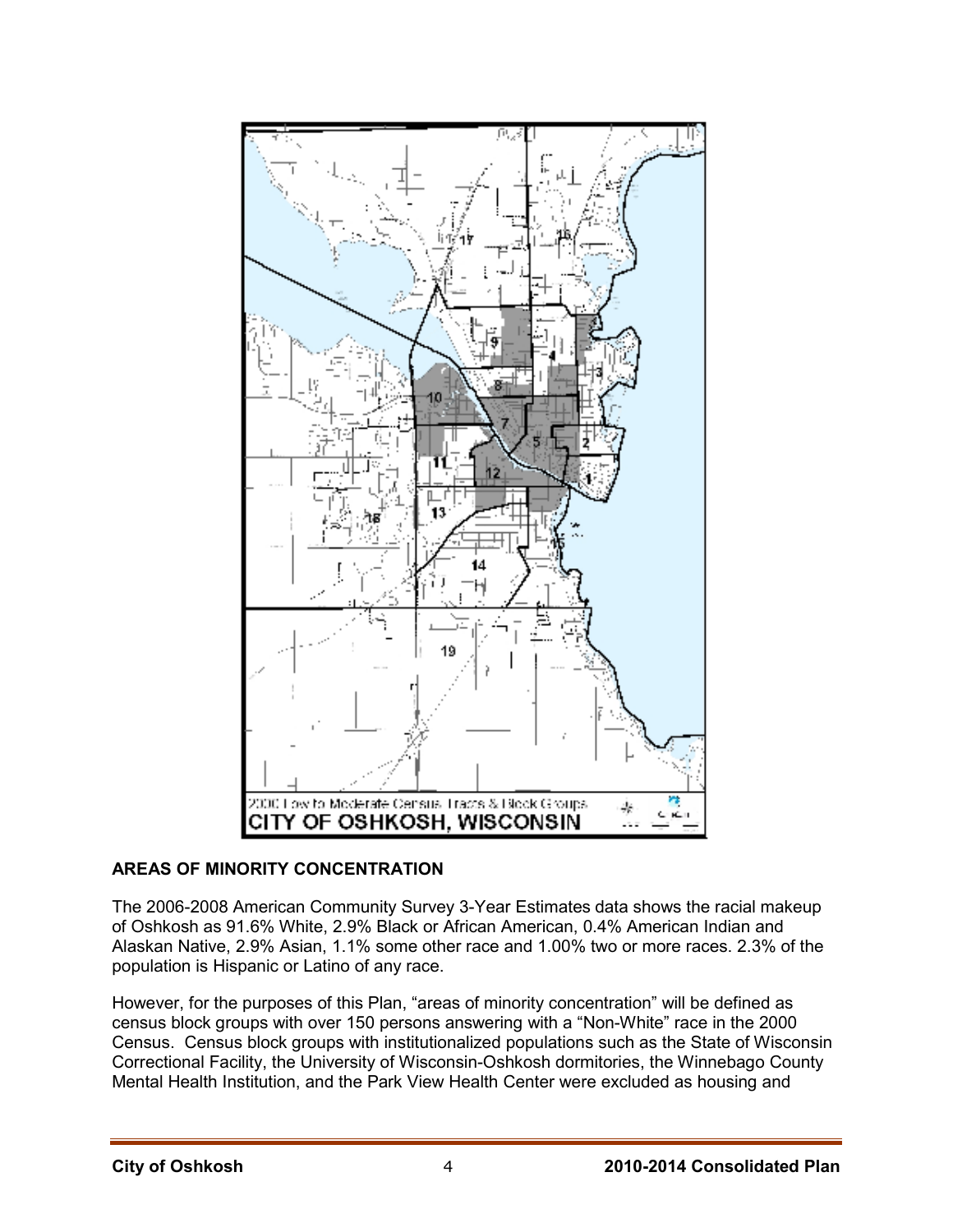supportive services are currently provided to these populations. The block groups with the highest number of racial/minority concentrations are as follows:

## **AREAS WITH HIGHEST NUMBER OF RACIAL/MINORITY CONCENTRATIONS**

| <b>Geographic Area</b>        | <b>Number of</b><br><b>Non-White Alone</b> | <b>Percent of Non-White</b><br><b>Alone</b> |
|-------------------------------|--------------------------------------------|---------------------------------------------|
| Census Tract 5, Block Group 3 | 335                                        | 14.76                                       |
| Census Tract 5, Block Group 2 | 192                                        | 23.53                                       |
| Census Tract 2, Block Group 3 | 179                                        | 20.62                                       |

Source: 2000 U.S. Census

These three block groups are located in the Central City area and are all in low to moderate income census tracts.

**2. Describe the basis for allocating investments geographically within the jurisdiction (or within the EMSA for HOPWA) (91.215(a)(1)) and the basis for assigning the priority (including the relative priority, where required) given to each category of priority needs (91.215(a)(2)).** 

The City of Oshkosh intends to use federal Community Development Block Grant (CDBG) funds for census block groups that have a high concentration of low-moderate income (LMI) persons. Targeted funding will be provided for items such as homebuyer's assistance, owner-occupied and rental housing rehabilitation, demolition of slum and blight, lead-based paint abatement, historic preservation, Fair Housing and Public Services.

Projects will be targeted to LMI block groups/persons with higher density/concentrations of rental housing; areas most significantly affected by foreclosure and housing abandonment; priority areas identified in the Oshkosh 2005-2025 Comprehensive Plan; and Historic Districts, especially those with high levels of slum and blight.

With limited amount of funding available, not all needs can be addressed. The City must prioritize what projects need funding while other projects may have to wait or receive significantly smaller amounts of funding.

The City has created relationships over the years with other agencies to collaborate and share ideas. These relationships have proven useful for the City to target the high priority needs in the LMI areas. By creating these relationships and the sharing of information, this has helped greatly to overcome the obstacles of meeting underserved needs.

The City adopted the 2005-2025 Comprehensive Plan in March, 2005. Nine elements are outlined in Wisconsin comprehensive planning legislation, including a housing element, which requires the following:

• A compilation of objectives, policies, goals, maps and programs of the city to provide an adequate housing supply that meets existing and forecasted housing demand.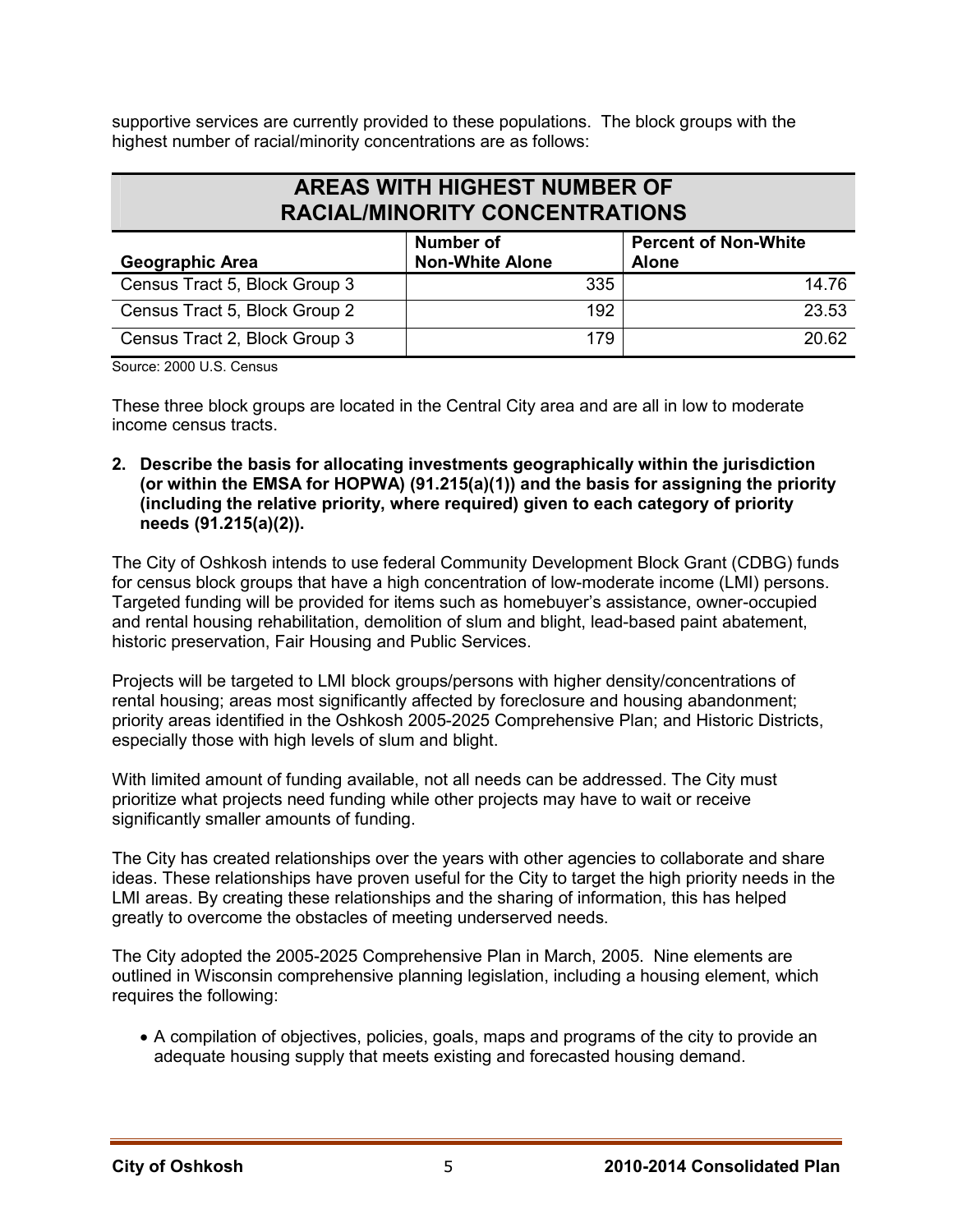- The element shall assess the age, structural, value and occupancy characteristics of the city's housing stock.
- The element shall also identify specific policies and programs that promote the development of housing for residents of the city and provide a range of housing choices that meet the needs of persons of all income levels and of all age groups and persons with special needs, policies and programs that promote the availability of land for the development or redevelopment of low–income and moderate–income housing, and policies and programs to maintain or rehabilitate the city's existing housing stock.

Three types of Priority Areas are located on the following map and identified in the Comprehensive Plan based on characteristics of Oshkosh neighborhoods. Priority areas were derived from the 2000 Census at the tract and block group level, including the value and age of the housing stock, tenure of the residents (owner versus renter), and the low and moderateincome areas. This data serves as the basis for assigning the priority given to each area. Ideally, the City would prefer to use more updated data, but it will not be available until 2012. The most current data will provide a better community snapshot and may be the basis for updating or amending the Consolidated Plan when the data is available.

- Priority 1 Areas are the four areas on the map shown in the darkest shade. These areas tend to have poor streets, or streets without curb and gutter, and have the greatest need for neighborhood revitalization and housing rehabilitation. All Priority 1 Areas are in LMI census tracts or block groups. Other characteristics include:
	- Owner-occupied rates lower than the city as a whole.
	- Percentage of homes built pre-1940 is higher than the overall percentage.
	- The median year structures were built in these areas range from pre-1940 to 1955, compared to the city's median year of 1959.
	- The median value for owner-occupied units ranges from 4 to 28 percent lower than the city's overall median value of \$85,500.

Priority 2 Areas are both in and out LMI census tracts and block groups and include a significant portion of the Central City area. Priority 2 Areas include most of Census Tracts 5, 7, and 12 and portions of Census Tracts 2, 4, 8, 9, and 15. Characteristics of the Priority 2 Areas include:

- Owner-occupancy rates for most of these areas are lower than the citywide rate of 57.6 percent.
- Percentage of homes built pre-1940 is higher than the overall percentage.
- The median year for structures built in these areas is in the 1940s or earlier, with some areas in the 1950s, all older than the citywide median year of 1959.
- The median value for owner-occupied units ranges from 4 to 28 percent lower than the city's overall median value of \$85,500.
- Most of the streets with a low PASER Rating (Pavement Surface & Evaluation Rating System used by the State of Wisconsin) are in these areas. A street with a low PASER rating is in need of major repair or reconstruction.

Priority 3 Areas are on the periphery of the Central City, including portions of Census Tracts 1, 2, 4, 8, 10, and 13. While these are not high priority at this time and do not have a significant amount of blighting conditions, it is expected that over the 20-year planning period, these areas may begin to experience the effects of aging neighborhoods, similar to Priority 1 and 2 Areas. Characteristics of the Priority 3 Areas include the following: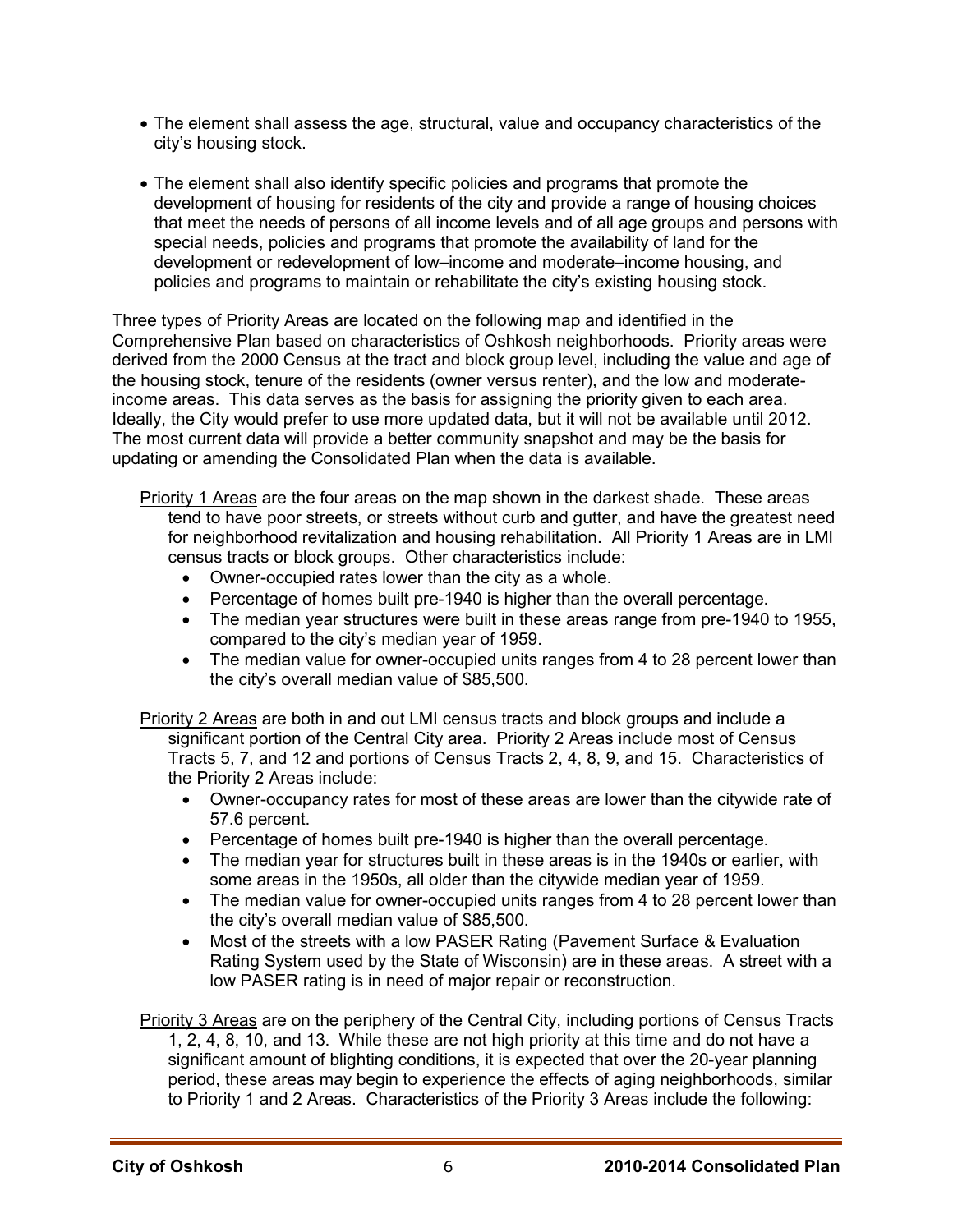- Percentage of homes built pre-1940 is higher than the overall percentage.
- The year the structures were built in these areas, in general, is in the 1940s or earlier, compared to the city's median year built of 1959.
- The median value for owner-occupied units ranges from 8 to 30 percent lower than the city's overall median value.



The City will use CDBG funds in these priority areas for housing related activities such as single- and multi-unit rehabilitation and homeownership assistance programs, and preservation of historic residential structures but may also use CDBG funds for non-housing community development needs such as:

• Neighborhood revitalization, redevelopment and streetscaping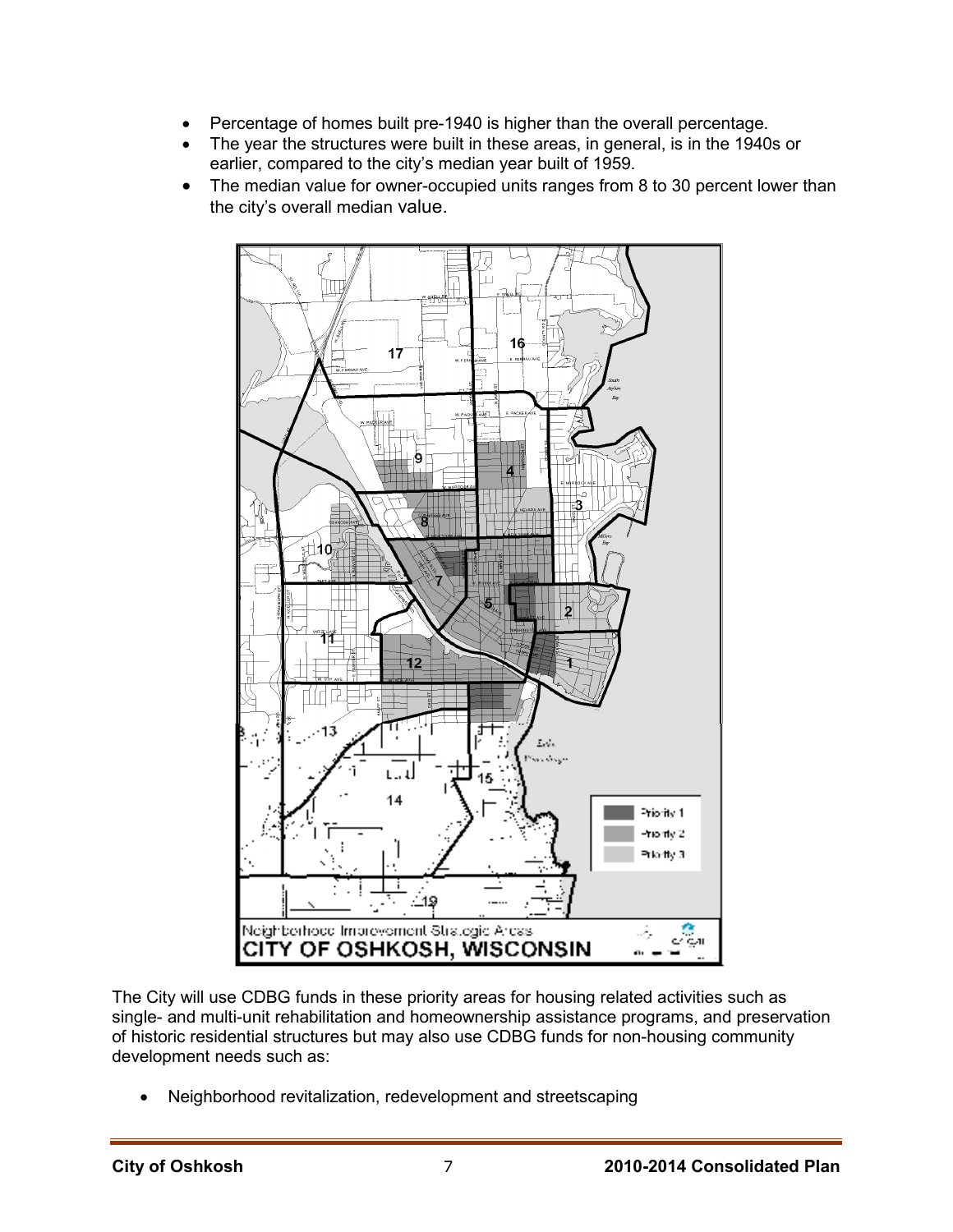- Neighborhood and public facilities such as parking areas, community policing and park/recreational facilities
- Analysis of zoning and other regulations to determine suitability of laws
- Survey of properties as potential local landmarks and State Historical Society nomination
- Creation and support of neighborhood associations and watch groups
- Implementation of a neighborhood service agency to coordinate and assist with neighborhood organizing and rehabilitation efforts, such as a NeighborWorks organization.
- Landlord and/or tenant training programs

The City also will use funds for the purchase, demolition, and disposition of deteriorating or blighting structures/properties. The City aims to coordinate the expenditure of CDBG funds with the implementation of the city's Capital Improvement Program (CIP). Activities funded through the CIP plan include the upgrade of streets, sidewalks, and sewer/water/storm sewer service lines.

Activities funded with CDBG funds in priority areas will meet the national objectives of benefiting LMI persons and/or preventing or eliminating slum or blighting conditions.

Also eligible in these priority areas are targeted redevelopment areas designated by the City including, but not limited to, the South Shore Redevelopment Area, Main Street Redevelopment Areas, Near East Neighborhood Area, Campus Neighborhood Area, Broad/Bay Neighborhood Area and the South Central Neighborhood Area. Eligible activities in these Central City redevelopment areas include acquisition and disposition of property, relocation and demolition of blighting structures, creation of public facilities and creation of neighborhood support initiatives.

#### **3. Identify any obstacles to meeting underserved needs (91.215(a)(3)).**

The major obstacle to meeting underserved needs in the community is that there is currently no mechanism or encouragement in place for a private-public partnership to address the priorities for neighborhood projects, therefore limited public funds are relied upon for all neighborhood projects. Private citizens are currently on their own with the responsibility for upkeep of their own properties and for the coordination of their neighborhoods to initiate neighborhood projects. Additionally, capacity of the Department of Community Development is limited in that all areas cannot to be addressed immediately and prioritization is often overshadowed by other community needs in the tight budgetary environment. Other obstacles to serving underserved needs are the lack of coordination between service providers and independent groups competing for limited grant monies. Many more obstacles are discussed elsewhere in this Plan.

## **Managing the Process (91.200(b))**

**1. Identify the lead agency or entity for overseeing the development of the plan and the major public and private agencies responsible for administering programs covered by the consolidated plan.** 

The City of Oshkosh Department of Community Development is the lead agency responsible for overseeing the development and implementation of this 5-Year Consolidated Plan, the annual Action Plans, and the annual Consolidated Annual Performance Evaluation Reports (CAPERs).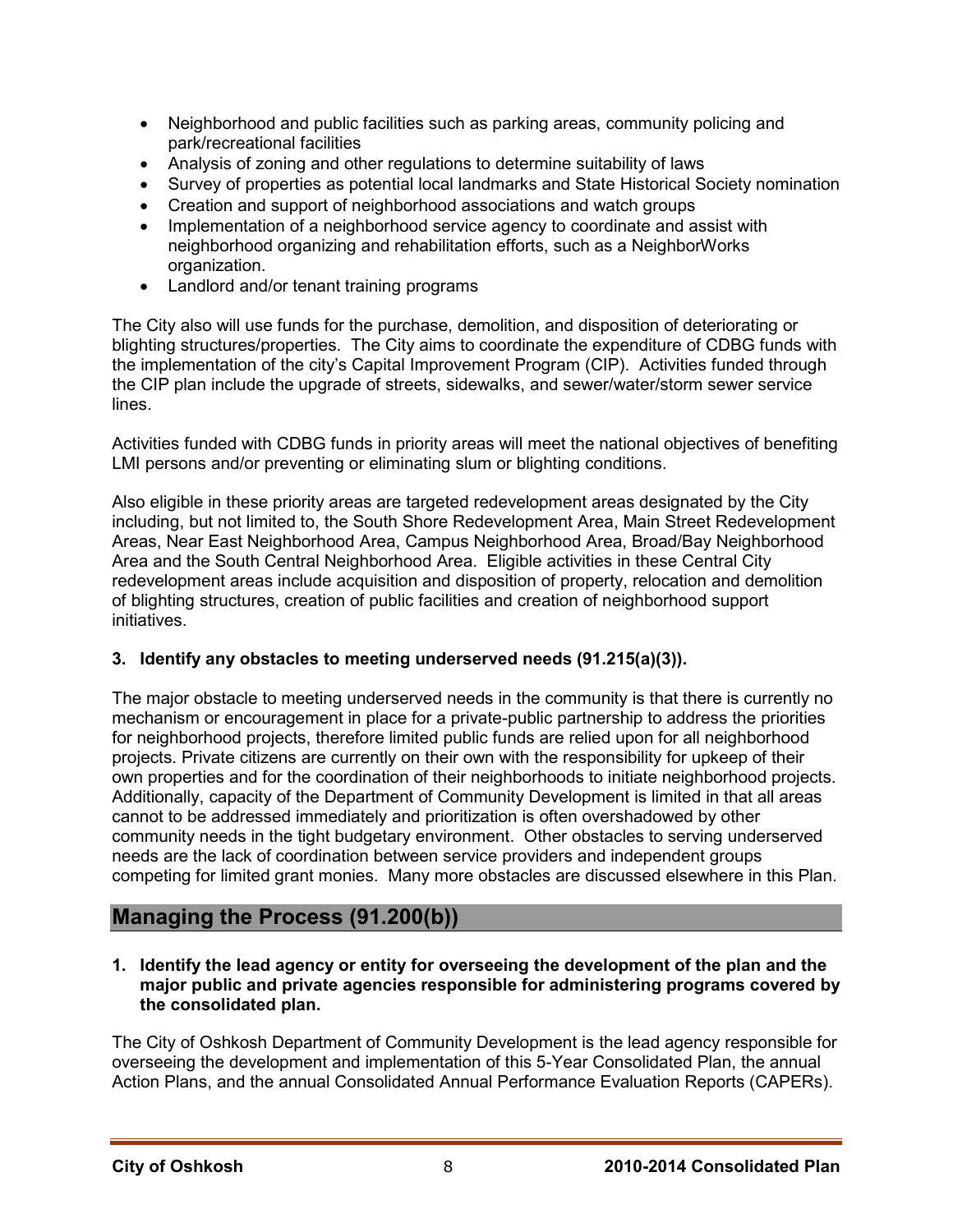The Department is also the major public agency responsible for administering programs addressed in the Consolidated Plan, except for Homeless Programs. The Continuum of Care (CoC) for Homeless Programming is the Winnebagoland Housing Coalition with ADVOCAP as the local non-profit agency taking the leadership role in administration.

#### **2. Identify the significant aspects of the process by which the plan was developed, and the agencies, groups, organizations, and others who participated in the process.**

See response in item 3 below.

**3. Describe the jurisdiction's consultations with housing, social service agencies, and other entities, including those focusing on services to children, elderly persons, persons with disabilities, persons with HIV/AIDS and their families, and homeless persons.** 

**Note: HOPWA grantees must consult broadly to develop a metropolitan-wide strategy and other jurisdictions must assist in the preparation of the HOPWA submission.** 

During the development of this Plan and throughout the performance of the community's Community Development Block Grant (CDBG) obligation, City staff consults with the Oshkosh/Winnebago County Housing Authority and the Winnebagoland Housing Coalition.

The Authority was formed in 1970 and now maintains over 950 Public Housing units including family, single, disabled, and elderly units. It also administers over 400 Rental Housing Choice Vouchers, manages the properties of six group homes, coordinates a family self- sufficiency program, and facilitates a home ownership assistance program.

The mission of Authority is to promote adequate and affordable housing, economic opportunity, and a suitable living environment free from discrimination. Their mission is to promote and ensure safe, decent, and affordable housing for our participants, as well as provide owners and developers with an opportunity to rehabilitate and develop affordable housing. The Authority also administers the Homebuyer's Assistance Program that is supported with CDBG funds. In addition, the staff at the Authority is a key participant in the preparation of the Plan as well as Annual Action Plans and Consolidated Annual Performance and Evaluation Reports (CAPERs).

The Coalition supports emergency, transitional, permanent housing and housing service solutions; assesses needs and trends based on community demographic data; educates the community about affordable housing issues; collaborates to use existing and evolving housing resources and adopts goals that enable all persons access to suitable affordable housing.

The Coalition has representatives of various housing and social service organizations. Organizations represented in the coalition include ADVOCAP, ARC-Winnebago Disability Association, Cerebral Palsy of Mideast Wisconsin, Christine Ann Domestic Abuse Services, City of Oshkosh Department of Community Development, Clarity Care, East Central Wisconsin Regional Planning Commission, Fair Housing Center of Northeast Wisconsin, Father Carr's Place 2B Shelters, Financial Information & Service Center (FISC), Habitat for Humanity, Oshkosh/Winnebago County Housing Authority, Legal Action of Wisconsin, Lutheran Homes of Oshkosh, Oshkosh Area Community Foundation, Oshkosh Area School District, Oshkosh Landlord Association, American Red Cross, Salvation Army, Wisconsin State Representative Gordon Hintz, Oshkosh Area United Way, University of Wisconsin-Extension and Winnebago County Department of Human Services. As part of this coalition, input is continually gathered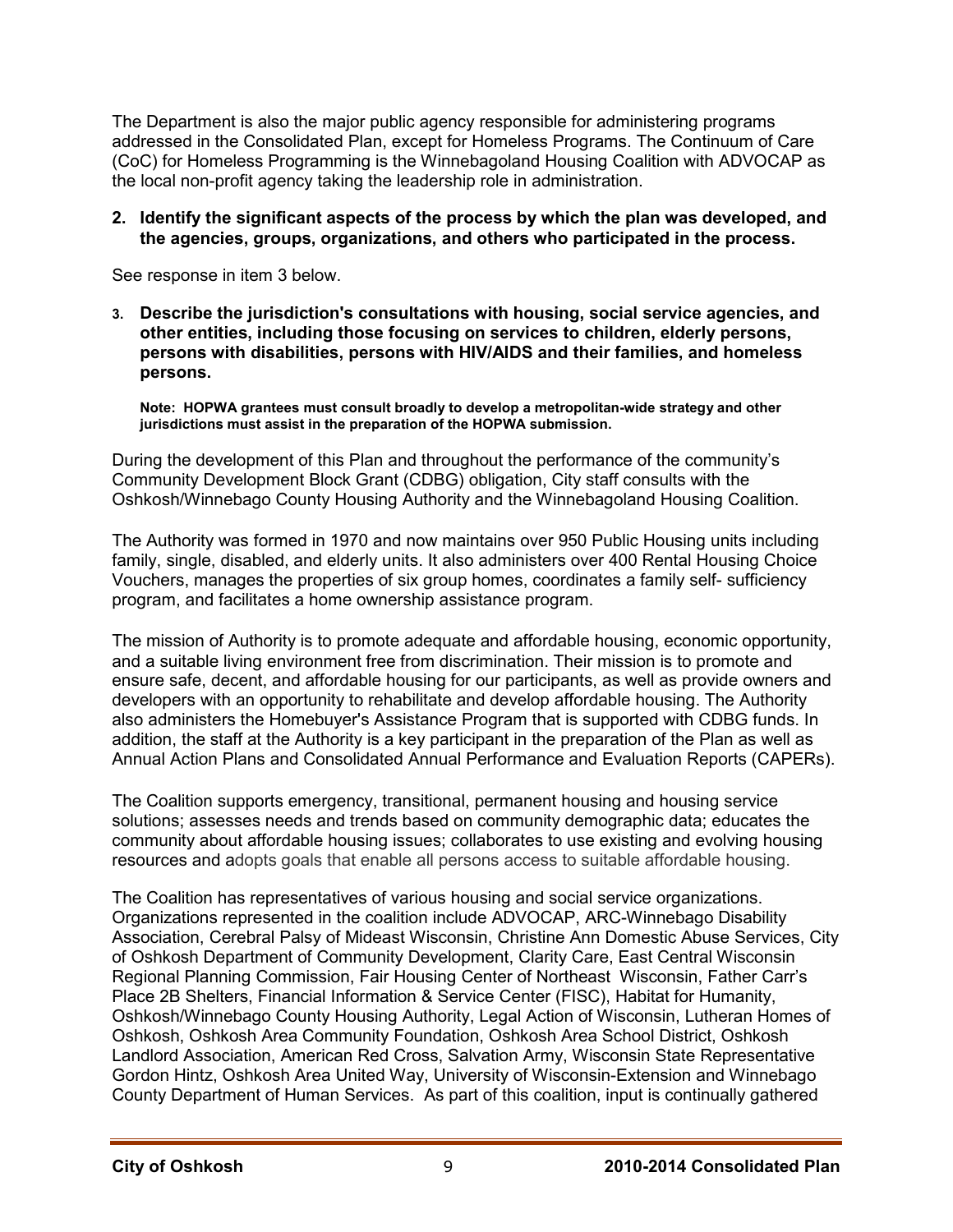from those focusing on services that are not only housing-related but services related to individuals with disabilities, victims of domestic abuse, homeless, elderly persons, etc.

A representative from the City of Oshkosh Community Development Department meets monthly with the Coalition. A Consolidated Planning Meeting with this same group is held once per year. At these meetings, agencies are able to share what they feel are the needs in the Oshkosh area pertaining to their agency type.

## **Citizen Participation (91.200(b))**

#### **1. Provide a summary of the citizen participation process.**

The overall objective of citizen participation is to include residents and interested agencies in the decision making process relative to planning for implementing housing and community development activities. Full participation can be achieved by providing timely and accurate information on the Community Development Block Grant (CDBG) application process, timetable, performance reports and amendments thereto.

The City of Oshkosh Department of Community Development is the agency charged with implementing citizen participation requirements.

Through this Plan, the Department will further its efforts to reach more citizens, with emphasis on low, very low, and extremely low-income residents, where housing and community development funds may be spent. Advertisements for the meetings are done on a timely basis with a reasonable amount of lead-time for individuals and organizations to adjust their schedules. If any of the scheduled times are not convenient, staff is available by appointment to meet with individuals and/or agencies to review the information and explain the process presented at the informational sessions.

Participation by extremely low, very low and low-income groups representing either neighborhood or citywide organizations are encouraged to attend these meetings, express views and fully participate in the process. These groups may include refugees, elderly, limited clientele groups, minorities and especially low and moderate-income residents of blighted areas.

The City considers the views and opinions of its citizens, public agencies and all other interested parties in conjunction with the preparation of the Annual and Consolidated Plans. Special efforts are made, not only through the planning process, but also throughout the program year to obtain input from citizens, organizations and agencies regarding the current programs that utilize CDBG funds.

On June 1, 2010, a legal public notice was published in the Oshkosh Northwestern newspaper initiating the required 30-day public review period for this Plan and notifying the public of a hearing on the Plan on July 1. Those interested were invited to view the Plan at the Department of Community Development office, the public library and on the City of Oshkosh website.

On July 6, 2010, the Oshkosh Plan Commission reviewed the 2010-2014 Consolidated Plan along with the 2010 Annual Plan to ensure consistency with the city's Comprehensive and other plans.

On July 13, 2010, the Oshkosh Common Council held a public hearing on the 2010-2014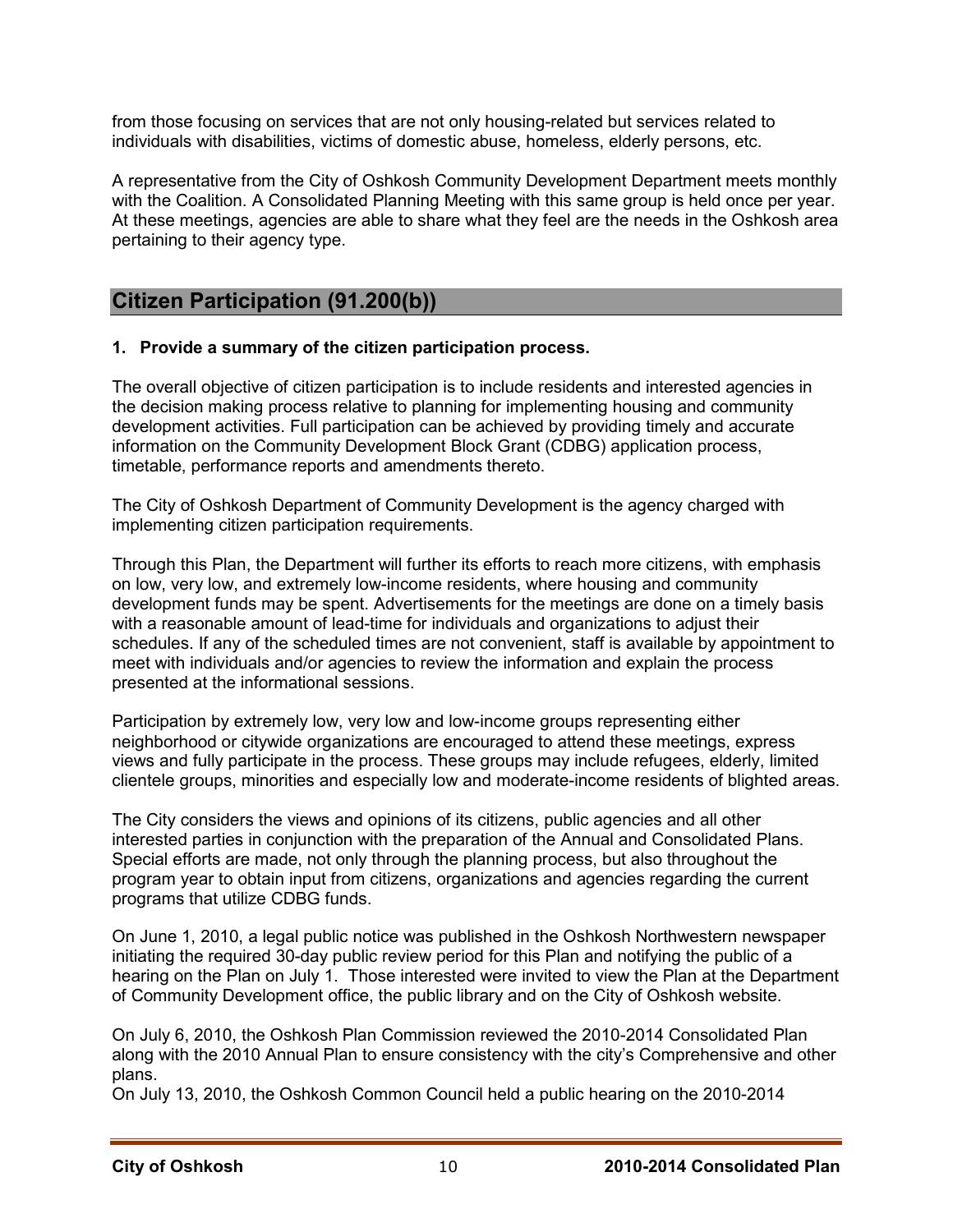Consolidated Plan along with the 2010 Annual Plan to receive any comments or views on the Plans.

#### **2. Provide a summary of citizen comments or views on the plan.**

This section will be inserted after the public hearings.

#### **3. Provide a summary of efforts made to broaden public participation in the development of the consolidated plan, including outreach to minorities and non-English speaking persons, as well as persons with disabilities.**

During the citizen participation process, all meetings were held in public facilities accessible to persons with disabilities so that access was not a barrier to participation. Meetings were posted in paper and electronic format in order to reach as many agencies and persons as possible and therefore trying to broaden participation as much as possible.

The phrase, "If persons planning on attending have specialized needs (interpreters, handicap accessibility, etc.), please contact the Department of Community Development at 920.236.5059" was added to all notices.

Those contacted and coordinated with during the development of this Plan include a broad cross-section of service agencies to reach as many organizations for input as possible. Agencies specifically invited that provide outreach to minorities and non-English speaking persons, as well as persons with disabilities, include: ARC-Winnebago County Disability Association, Fair Housing Center of Northeast Wisconsin, ADVOCAP, United Migrant Opportunity Services, Hmong Service Center, Oshkosh Seniors Center, Siena Transitional Living Center, Habitat for Humanity of Oshkosh and the Oshkosh/Winnebago County Housing Authority.

Also during the development of this Plan, City Department of Community Development staff continues to participate on the Winnebagoland Housing Coalition and consulted with other City departments including the Inspections Services Division regarding housing quality issues and with the Health Services Division regarding lead-based paint related issues.

#### **4. Provide a written explanation of comments not accepted and the reasons why these comments were not accepted.**

This section will be inserted after the public hearings

## **Institutional Structure (91.215(i))**

#### **1. Explain the institutional structure through which the jurisdiction will carry out its consolidated plan, including private industry, non-profit organizations, and public institutions.**

The City of Oshkosh is a municipal government located in Winnebago County in east central Wisconsin. The City operates under a City Manager/Council form of government and operates its Community Development Block Grant (CDBG) funding through the Department of Community Development. All Department divisions, including Assessing, Planning and Inspections, are located at City Hall, which makes the collaboration of information very feasible.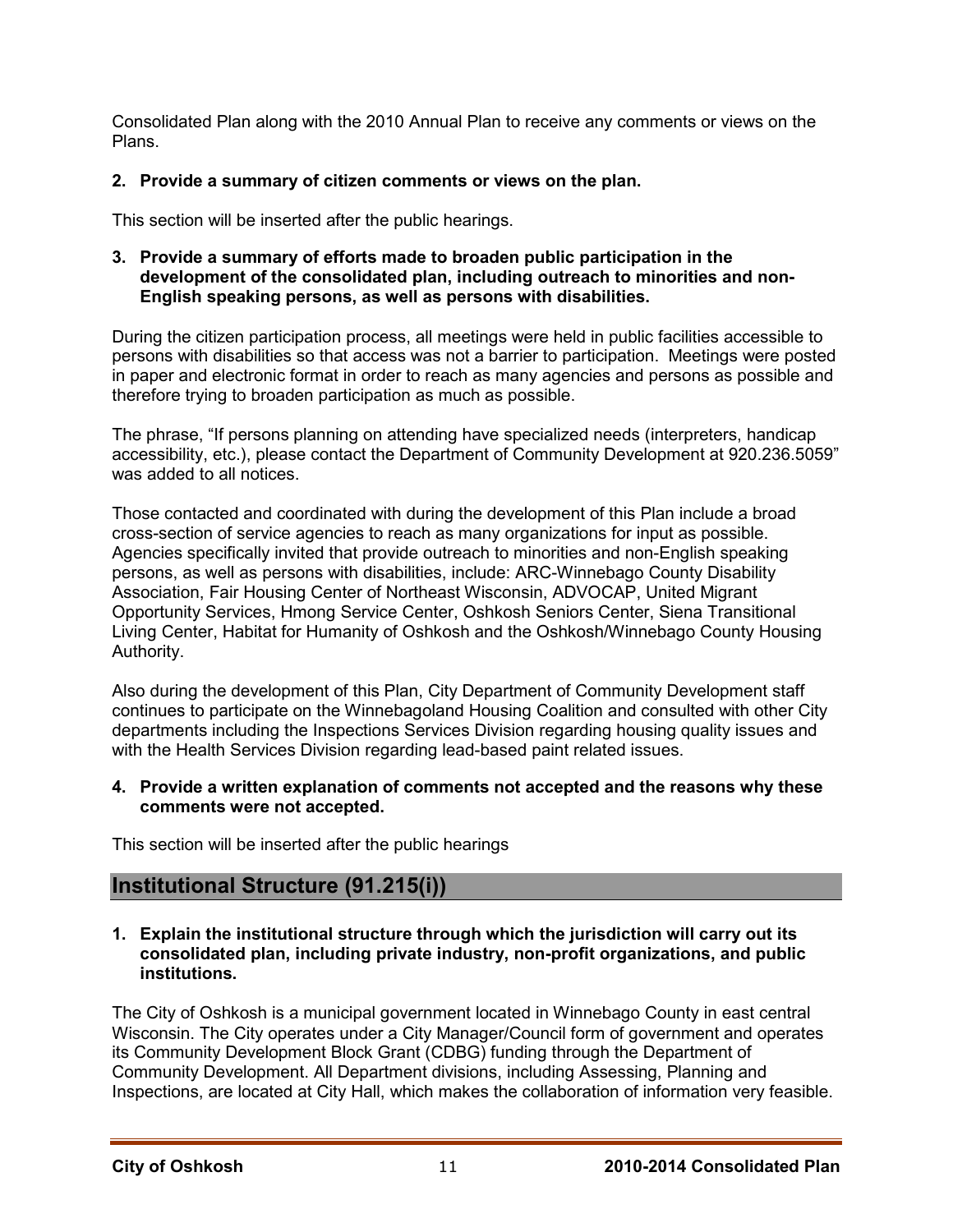As the lead agency in implementing the Consolidated Plan, the Department will work collaboratively with public and private agencies to address needs identified in this Plan.

Implementation will involve three main approaches:

- a) Direct provision of certain services and programs by City staff including housing rehabilitation, redevelopment activities and certain neighborhood improvement projects, as well as coordinating and assisting private groups such as Habitat for Humanity, Oshkosh Area School District and a yet to be identified neighborhood services provider, such as a NeighborWorks Agency.
- b) Working with public and private agencies, including the Oshkosh/Winnebago County Housing Authority, who serve identified populations in need and provide services that address other Consolidated Plan goals.
- c) Working with the Oshkosh Area Community Foundation and Oshkosh Area United Way to coordinate provision of funding for agencies seeking funding for activities that would be eligible for Public Services Consortium funding to maximize the expenditures of each funding agency.

#### **2. Assess the strengths and gaps in the delivery system.**

City staff maintains contact with representatives of a variety of agencies such as ADVOCAP, Winnebagoland Housing Coalition, and the Oshkosh/Winnebago County Housing Authority. These agencies provide services and serve needs related to those identified in this Plan and this contact allows staff to build and maintain relationships with agencies and keep abreast of issues and trends as they develop.

The coordination between the City, Winnebago County, Oshkosh Area Community Foundation and Oshkosh United Way in funding Public Service activities maximizes the impact and coordination of funding provided and helps to reduce duplication and redundancy of services, both public and private.

Gaps are occurring primarily due to lack of financial resources to meet needs, philosophical differences between private and public agencies, and the general policy or "political will" of the local governing bodies. Additionally, difficulty in the delivery system stems from the lack of both paid and volunteer staff hours in the public and private sectors, as well as the great amount of "red tape" associated with public and private granting agencies.

**3. Assess the strengths and gaps in the delivery system for public housing, including a description of the organizational relationship between the jurisdiction and the public housing agency, including the appointing authority for the commissioners or board of housing agency, relationship regarding hiring, contracting and procurement; provision of services funded by the jurisdiction; review by the jurisdiction of proposed capital improvements as well as proposed development, demolition or disposition of public housing developments.** 

The City and the Oshkosh/Winnebago County Housing Authority has a very good working relationship and coordination is exemplary. In fact, until 2006 the Oshkosh/Winnebago County Housing Authority and the City were linked units. Prior to that time, the Oshkosh Housing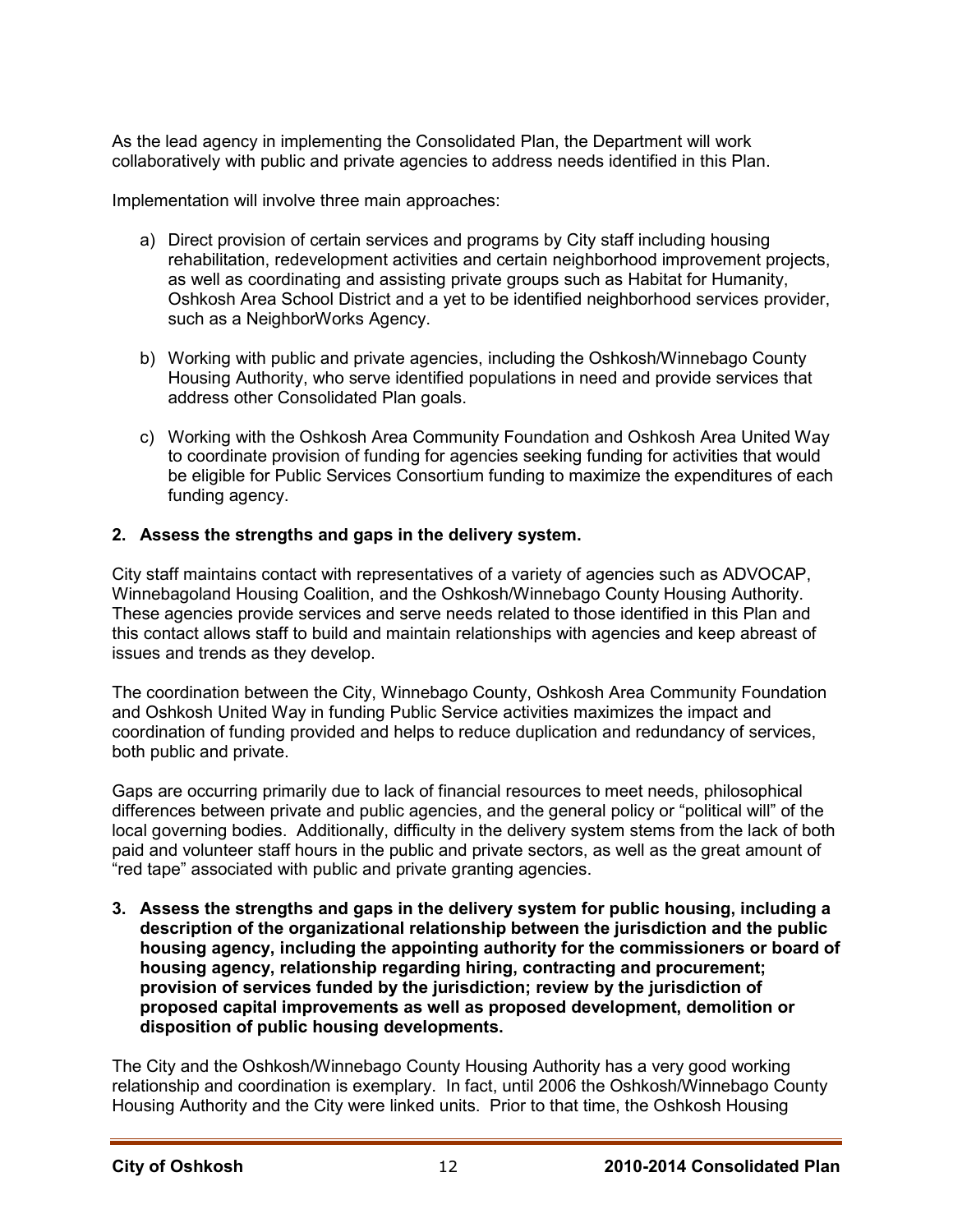Authority fell under the umbrella of the City of Oshkosh Department of Community Development. In 2006, the Oshkosh Housing Authority split from the City and consolidated with the Winnebago County Housing Authority, partially because the City did not exercise review authority over the Authority budget and only organized with the Authority from a zoning and land use perspective. Additionally, there was the feeling that the goals and objectives of the Oshkosh Housing Authority were in-line with those of the Winnebago County Housing Authority and the realization that the separation was a duplication of services and staff.

The mission of Oshkosh / Winnebago County Housing Authority is to promote adequate and affordable housing, economic opportunity, and a suitable living environment free from discrimination. Their mission is to promote and ensure safe, decent, and affordable housing for our participants, as well as provide owners and developers with an opportunity to rehabilitate and develop affordable housing, which is very similar to the goals of the City's Community Development Block Grant program.

There is a high level of coordination with the Authority on a variety of issues/projects and a good working relationship exists between its Executive Director and the City. The City provides CDBG funding and some programming support to the Homeownership Assistance Program administered by the Authority. Program participants purchasing homes in Oshkosh receive assistance in the form of a grant of CDBG funds for administrative costs for purchase assistance and for rehabilitation of homes following purchase. The City also collaborates with the Authority to address needs as they develop. For example, City and Authority staff are working together to identify locations of assisted housing units and also of land that is suitable for the development of a multiple structure housing facility. Additionally, the City and the Authority are partnered in the expenditure of Neighborhood Stabilization Program funds.

## **Monitoring (91.230)**

**Describe the standards and procedures the jurisdiction will use to monitor its housing and community development projects and ensure long-term compliance with program requirements and comprehensive planning requirements.** 

The City of Oshkosh Department of Community Development is the primary monitor of the expenditure of funds and compliance with program requirements. Staff will use quarterly reports, annual reports, and interviews to ensure projects are completed in a compliant and timely manner. Staff will use the Annual Action Plan and this 5-Year Consolidated Plan as a guide for selecting and implementing projects funded with CDBG funds. The annual Action Plan is presented to the City Plan Commission for their approval of compliance with the City's Comprehensive Plan and is adopted by the Common Council. Having this annual review by the Plan Commission ensures long-term compliance with the Comprehensive Plan and adoption by the Common Council reinforces the political will to perform identified actions. Additionally, the Consolidated Annual Performance and Evaluation Report (CAPER) is prepared to report accomplishments and findings, which are a result of our monitoring process. The CAPER is also presented to the Plan Commission and Common Council.

In an effort to better administer and monitor the allocation and delivery of the Public Services aspect of our CDBG program, the City continues to enter into an annual agreement with the Oshkosh Area United Way and Oshkosh Area Community Foundation to function as a "Public Service Consortium." Each Public Service sub recipient submits quarterly and annual reports to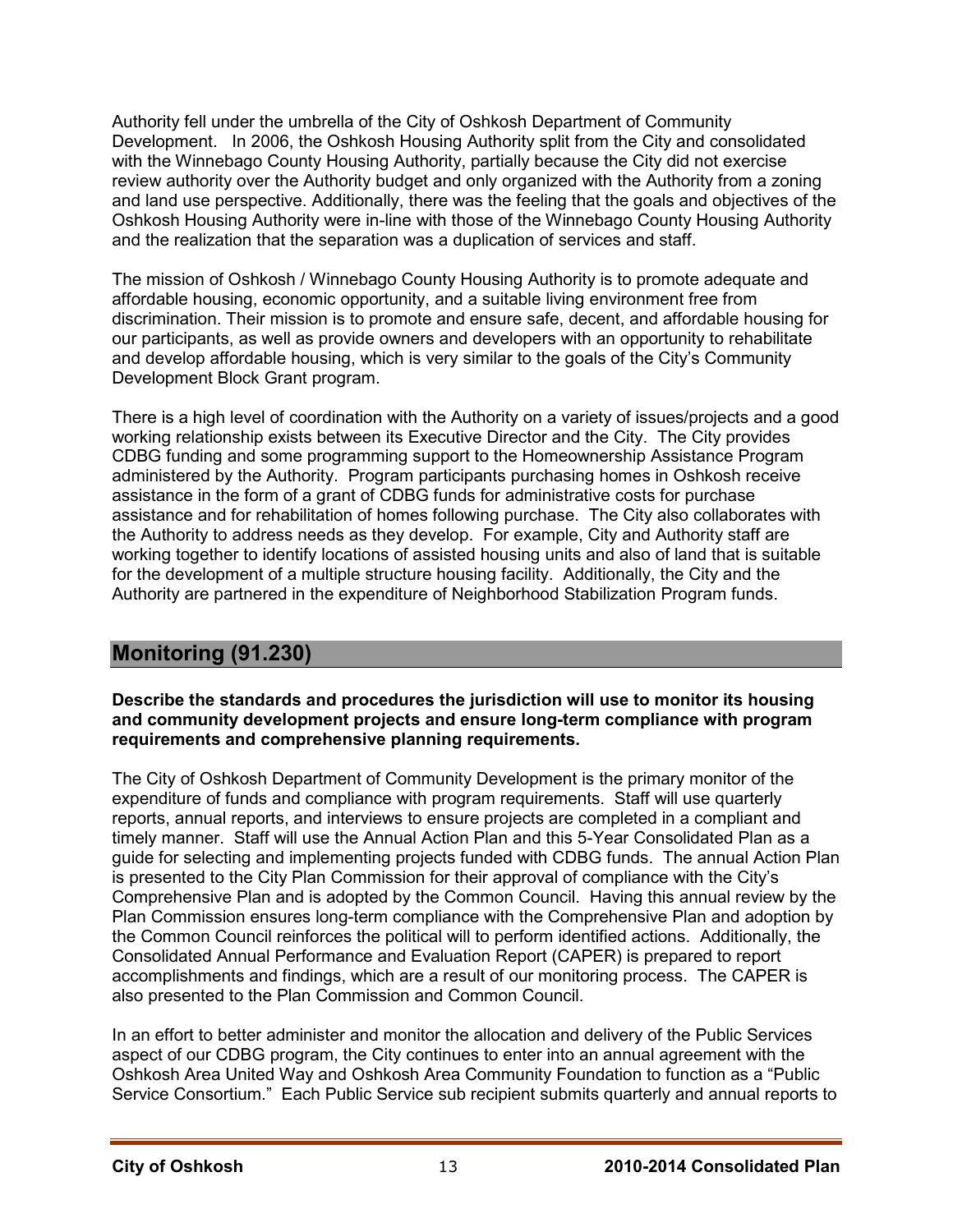the Foundation and City. Payment is made to the sub recipient after their reports are reviewed for compliance with the agency's Agreement. If necessary, follow up calls or visits are made to the agency when reports are not in accordance with the agreement or additional information is required. Toward the end of the program year, annual on-site visits are made to each Public Service sub recipient to assess agency performance and compliance with program regulations. Also at that time, the agency reports their progress, any problem areas, and the evaluator is able to make any comments and recommendations. The City intends to continue this Consortium format through the next five year period covered by this Plan.

## **Priority Needs Analysis & Strategies (91.215(a))**

#### **1. Describe the basis for assigning the priority given to each category of priority needs.**

Priority will be given to low to moderate-income (LMI) areas to ensure compliance with HUD guidelines and to provide the largest impact on those areas most in need. LMI areas are shown on the map on page 4 and were established on the basis of 2000 Census data. LMI areas are Census Tracts and Census Block Groups in which 51 percent or more of the households have an income below 80 percent of the Median Family Income (MFI) for the area. LMI areas are established every 10 years following a new census. New data is anticipated to be released in 2012, the ideal time to update this Plan.

Basis for assigning other priorities is given to LMI persons in need of housing related assistance including rehabilitation, as well as other assistance to address emerging housing needs that will maximize benefits to those needing them the most. The following priorities have been established within the LMI census tracts and block groups:

- Areas with higher concentrations of LMI households.
- Areas of higher volumes and increasing rates of foreclosure.
- Areas of higher concentrations of density and rental housing than the city wide average.
- Areas identified as Priority 1 Neighborhood Improvement Strategic Areas in the City's 2005-2025 Comprehensive Plan.
- Historic Districts listed on the National Register of Historic Places within LMI areas.
- Areas targeted for intensive enforcement of building and property maintenance codes in the City's 2005-2025 Comprehensive Plan.

#### **2. Identify any obstacles to meeting underserved needs.**

There are many obstacles such as lack of resources, cost increase of rehabilitation projects, lack of consensus on approach to addressing problems, refusal of households to accept assistance, high foreclosure rates and fear of borrowing, regulations regarding use of CDBG funds and providers unwillingness to cooperate with other agencies to make resources available and to share information.

## **Lead-Based Paint (91.215(g))**

**1. Estimate the number of housing units that contain lead-based paint hazards, as defined in section 1004 of the Residential Lead-Based Paint Hazard Reduction Act of**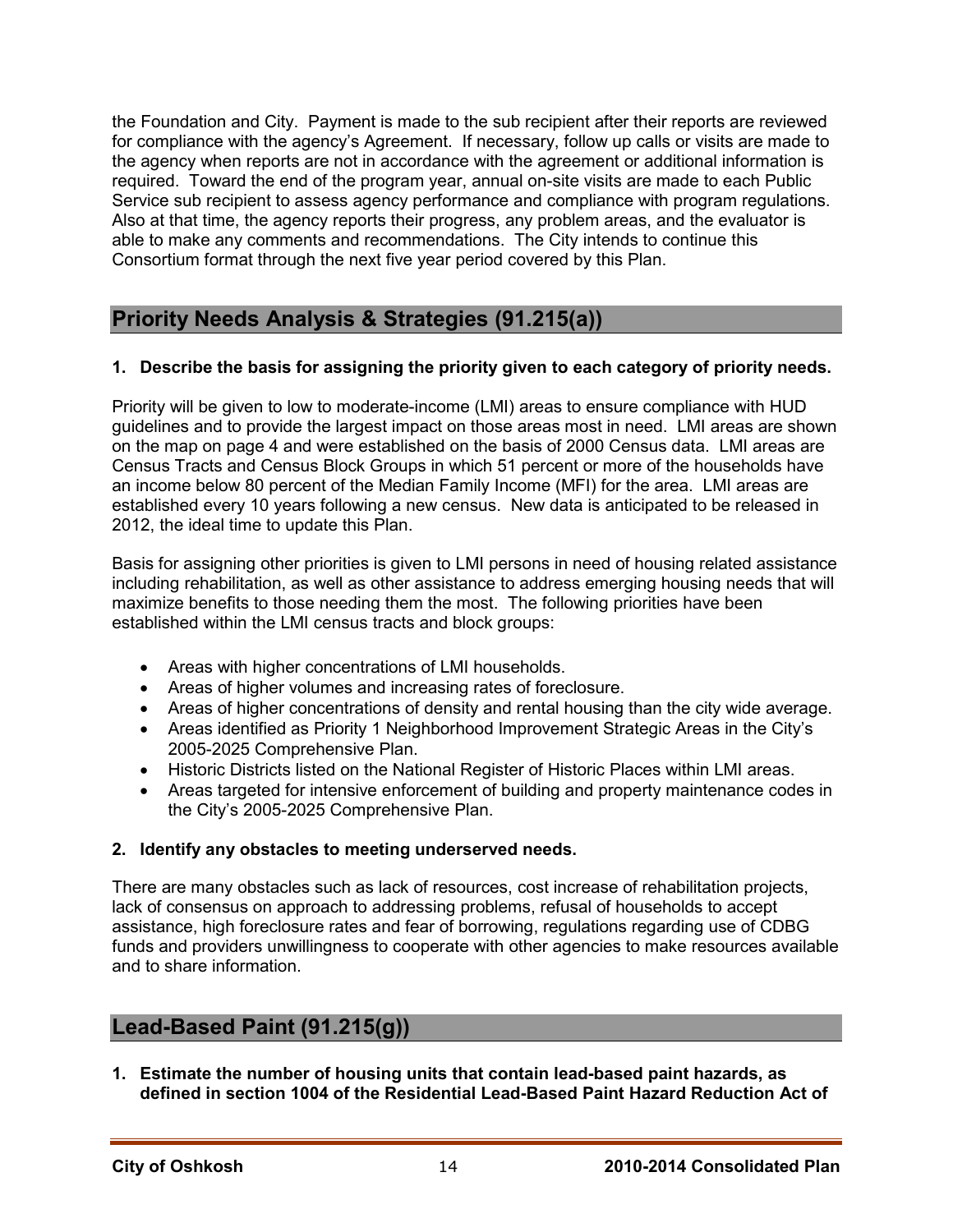#### **1992, and are occupied by extremely low-income, low-income, and moderate-income families.**

The following tables show the estimated number of housing units that contain lead-based paint hazards occupied by extremely low-income and very low-income households.

Based on the information in the table, approximately 14,805 dwelling units in the city may contain lead paint. As discussed elsewhere in this Plan, there is a higher concentration of lowincome households in the older parts of the city. Based on this, the City staff estimate that 50 percent (or 5,434) of the LMI households are living in units containing at least some lead paint. Obviously, the only true way to determine the lead based paint hazard is to test for the presence of lead in household dust, soil, paint, etc. and to evaluate the condition of the paint containing lead. There has been no comprehensive testing done for lead hazards in residential properties in the community. For this reason, and all the other reasons discussed, it is not possible to determine the actual lead paint hazard.

## **ESTIMATED NUMBER OF HOUSING UNITS OCCUPIED BY LMI HOUSEHOLDS THAT CONTAIN LEAD-BASED PAINT**

| <b>Owners</b>                                                                            |       |
|------------------------------------------------------------------------------------------|-------|
| LMI owner households                                                                     | 4,671 |
| Estimate of percentage of LMI owner households living in units containing<br>lead paint  | 50%   |
| Estimate of LMI owners living in property containing lead paint                          | 2,335 |
| <b>Renters</b>                                                                           |       |
|                                                                                          |       |
| <b>LMI rental households</b>                                                             | 7,155 |
| Number of LMI rental households living in Housing Authority units which are<br>lead free | 956   |
|                                                                                          |       |
| Balance renting private units                                                            | 6,199 |
| Estimate of percentage of LMI rental households living in units containing               | 50%   |
| lead paint                                                                               |       |
| Estimate of LMI renters living in property containing lead paint                         | 3,099 |
| Estimated number of LMI households living in housing containing lead                     | 5,434 |
| paint                                                                                    |       |
| $0.0000110$ $0.000110$ $0.000000$ $0.00000$                                              |       |

Source: 2000 U.S. Census and 2000 CHAS Data Book

| <b>ESTIMATED LEAD-BASED PAINT HAZARD</b> |                                           |                                              |                                                                       |  |  |
|------------------------------------------|-------------------------------------------|----------------------------------------------|-----------------------------------------------------------------------|--|--|
| Year of<br><b>Construction</b>           | <b>Number of Dwelling</b><br><b>Units</b> | <b>Estimated % with</b><br><b>Lead Paint</b> | <b>Estimated # of Units</b><br><b>Containing Lead</b><br><b>Paint</b> |  |  |
| Pre-1940                                 | 8,020                                     | 90%                                          | 7,218                                                                 |  |  |
| 1940-1959                                | 5,029                                     | 80%                                          | 4,023                                                                 |  |  |
| 1960-1979                                | 5,749                                     | 62%                                          | 3,564                                                                 |  |  |
| <b>TOTAL</b>                             |                                           |                                              | 14,805                                                                |  |  |

Source: 2000 U.S. Census and 2000 CHAS Data Book

**2. Outline actions proposed or being taken to evaluate and reduce lead-based paint hazards and describe how lead based paint hazards will be integrated into housing policies and programs, and how the plan for the reduction of lead-based hazards is**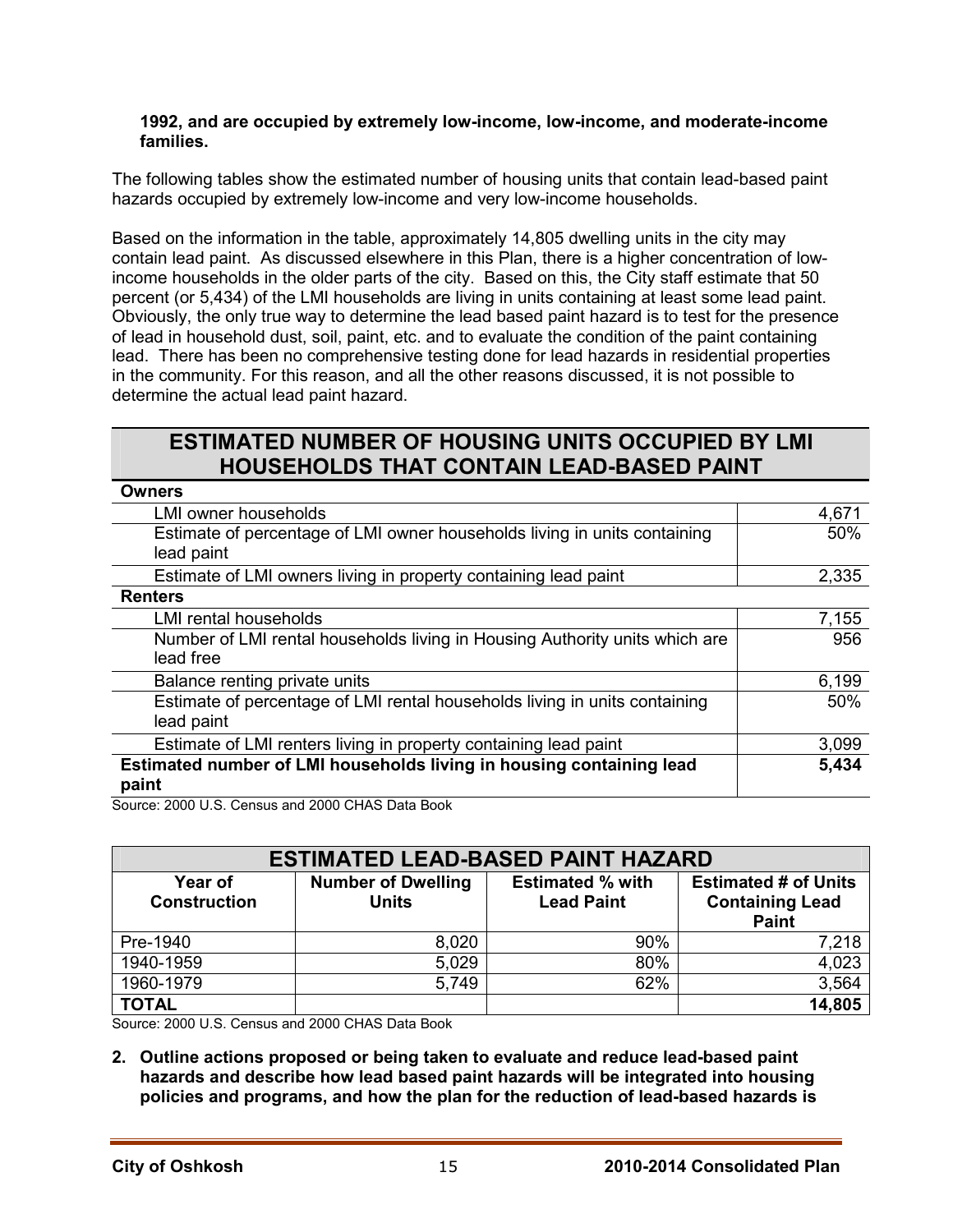#### **related to the extent of lead poisoning and hazards.**

State Law requires that all cases of elevated blood lead level be reported to the City Public Health Department. The addresses of all reported cases of elevated blood lead levels in children are kept on record at City Hall. Of the 43 cases reported from 2005 to 2009, 24 cases involved renter-occupied units and 19 cases involved owner-occupied units. The following map shows the locations of reported cases of lead poisoning from 2005 through 2009 and illustrates the high correlation between reported cases of elevated blood lead levels and low to moderate income census tracts.



The City continues to implement applicable HUD lead paint regulations in owner and renter occupied housing rehabilitation projects. The Department of Community Development will continue to cooperate with the City Health Department to provide CDBG rehabilitation assistance to income qualified owner-occupied households with children with elevated blood lead levels. The Department of Community Development's Housing Rehabilitation Specialist is trained to use the City's XRF machine, which was purchased with administrative funds from a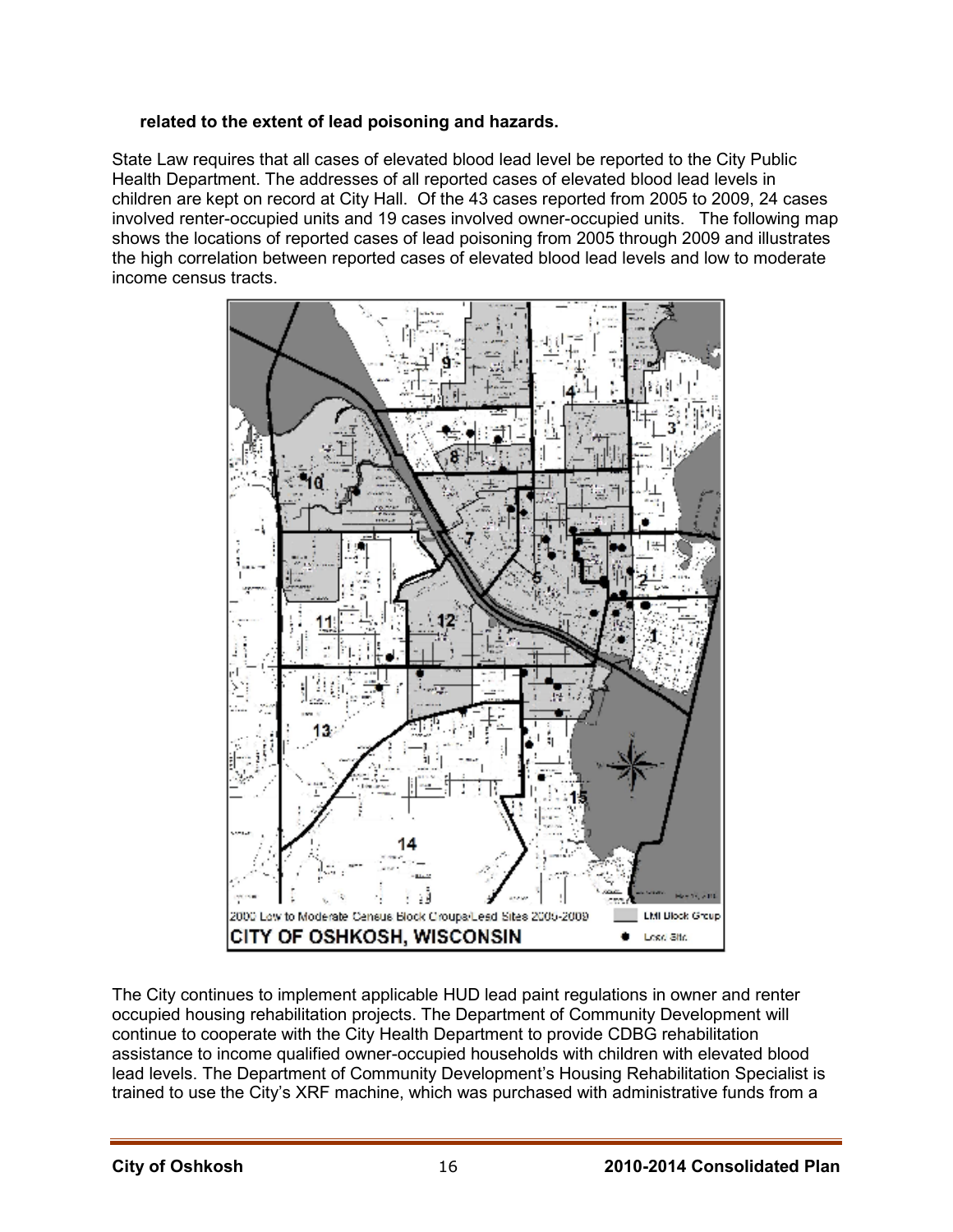HUD demonstration lead paint reduction program. The Department will continue to maintain the XRF machine using CDBG funds; however the machine will become obsolete within two years and will need to be replaced.

City Heath Department staff has also been trained to use the XRF machine and also have access to the equipment.

Staff from the City Health Department visits the homes of children where there have been reported cases of elevated blood lead levels. Staff will then provide information on how to clean, on lead hazard reduction and on childhood lead poisoning. The Department also has a commercial grade HEPA filter vacuum available to lend to households where there are reported cases of elevated blood lead levels.

Additionally, all contractors used to perform lead hazard reduction work must be trained and certified by the State in a lead hazard reduction discipline and associated with a certified lead company. The City prefers to work with State Certified general contractors as part of their housing improvement programs, as most projects disturb lead based paint or control/abate lead paint hazards. However, the general contractor may subcontract the lead work to a certified lead subcontractor.

## **HOUSING**

## **PLEASE ALSO SEE HOUSING NEEDS TABLE IN APPENDIX**

## **Housing Needs (91.205)**

- **1. Describe the estimated housing needs projected for the next five year period for the following categories of persons: extremely low-income, low-income, moderateincome, and middle-income families, renters and owners, elderly persons, persons with disabilities, including persons with HIV/AIDS and their families, single persons, large families, public housing residents, victims of domestic violence, families on the public housing and section 8 tenant-based waiting list, and discuss specific housing problems, including: cost-burden, severe cost- burden, substandard housing, and overcrowding (especially large families).**
- **2. To the extent that any racial or ethnic group has a disproportionately greater need for any income category in comparison to the needs of that category as a whole, the jurisdiction must complete an assessment of that specific need. For this purpose, disproportionately greater need exists when the percentage of persons in a category of need who are members of a particular racial or ethnic group is at least ten percentage points higher than the percentage of persons in the category as a whole.**

The 2000 Comprehensive Housing Affordability Strategy Data Book (CHAS) shows that 49 percent of all Oshkosh households were classified as being of extremely low, very low or lowincome. Extremely low-income households are those with incomes of less than 30 percent of the median family income (MFI) for the area. Very low-income households are those with incomes less than 50 percent of the MFI for the area. Low-income households are those with incomes less than 80 percent of the MFI for the area. The 2000 Census shows 24,082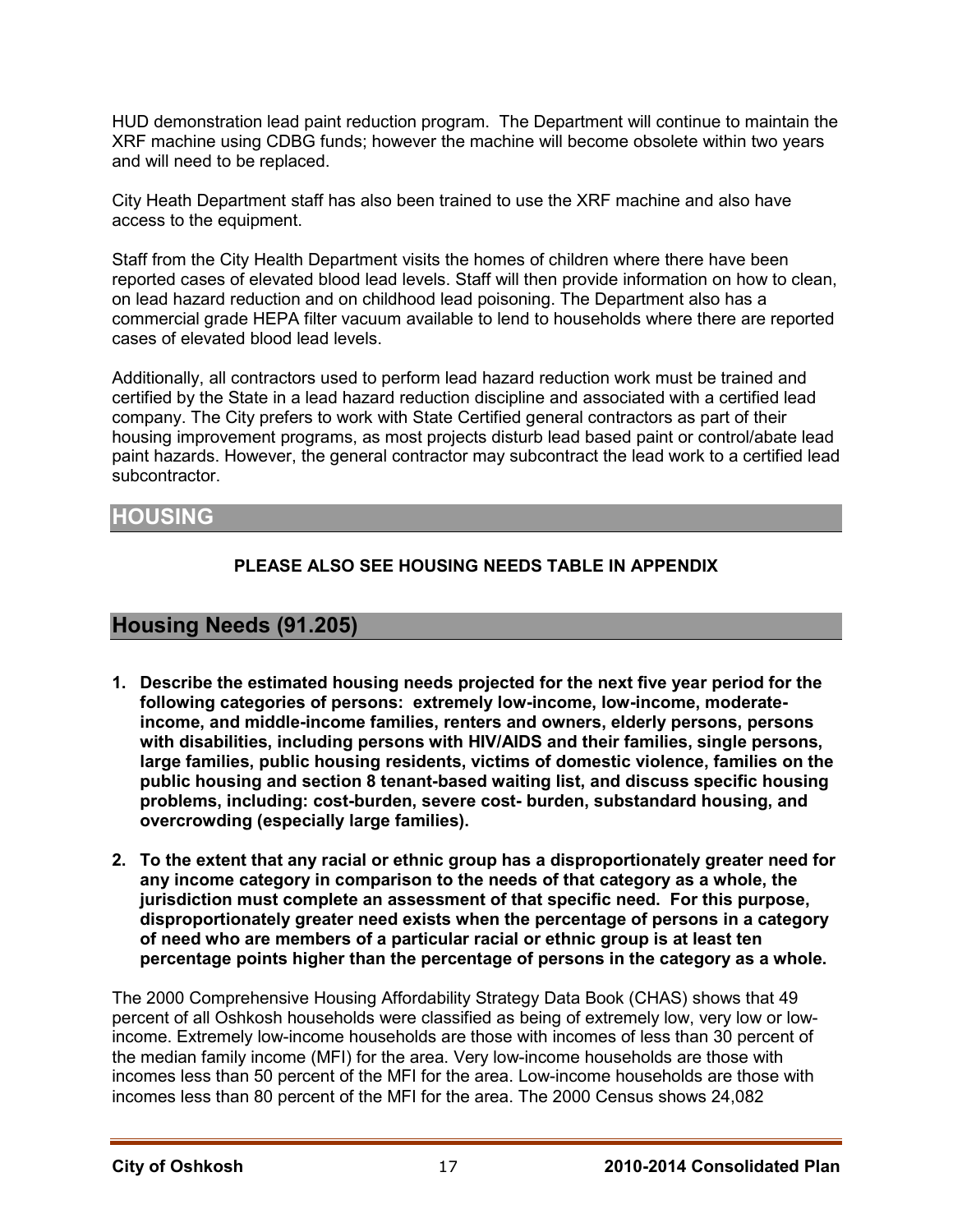households in Oshkosh. The following breakdown shows the number of extremely low, very low and low-income households:

| <b>HOUSEHOLDS</b>           |     |        |  |  |
|-----------------------------|-----|--------|--|--|
| <b>Extremely Low-Income</b> | 11% | 2,588  |  |  |
| <b>Very Low-Income</b>      | 16% | 3,381  |  |  |
| Low-Income (Moderate)       | 22% | 5,358  |  |  |
| <b>Total LMI Households</b> | 49% | 11,327 |  |  |

Source: 2000 CHAS Data Book

## **HOUSING OCCUPANCY TYPE WITH ANY HOUSING PROBLEMS BY HOUSEHOLD INCOME LEVEL**

| Income Level                | <b>Renter Households</b> | <b>Owner Households</b> |
|-----------------------------|--------------------------|-------------------------|
| <b>Extremely Low-Income</b> | 76%                      | 81%                     |
| <b>Very Low-Income</b>      | 57%                      | 49%                     |
| Low-Income (Moderate)       | 12.5%                    | 23%                     |

Source: 2000 CHAS Data Book

Approximately 32 percent of the renter households and 15 percent of the owner households report housing problems, which may include costs in excess of 30 percent of income, overcrowding, and/or poor conditions.

#### **EXTREMELY LOW-INCOME**

Approximately 11 percent or 2,588 Oshkosh households fall into the Extremely Low-Income (ELI) category. These households have the most severe housing problems. Over three-fourths or 2,000 households in this group reported housing problems including cost burdens<sup>1</sup> greater than 30 percent of MFI and more than half or 1,379 households reported cost burdens in excess of 50 percent of MFI.

The Small Related and Elderly Households are more numerous than the Large Related Households in this category. However, the "All Other Households" are more numerous than the other three categories possibly because of the presence of a significant number of University students renting off-campus housing. This may distort the picture for this entire category of extremely low-income.

The 2000 CHAS data shows that ELI renters are almost three times as many as ELI owners.

Small Related Renter Households and Small and Large Related Owner Households in this category were the most likely to have housing problems such as cost burdens and substandard housing, etc.

People in this income range are also most likely to become homeless or be threatened with homelessness.

 $\overline{a}$ 

 $1$  Cost burden is the fraction of a household's total gross income spent on housing costs. For renters, housing costs include rent paid by the tenant plus utilities. For owners, housing costs include mortgage payment, taxes, insurance, and utilities.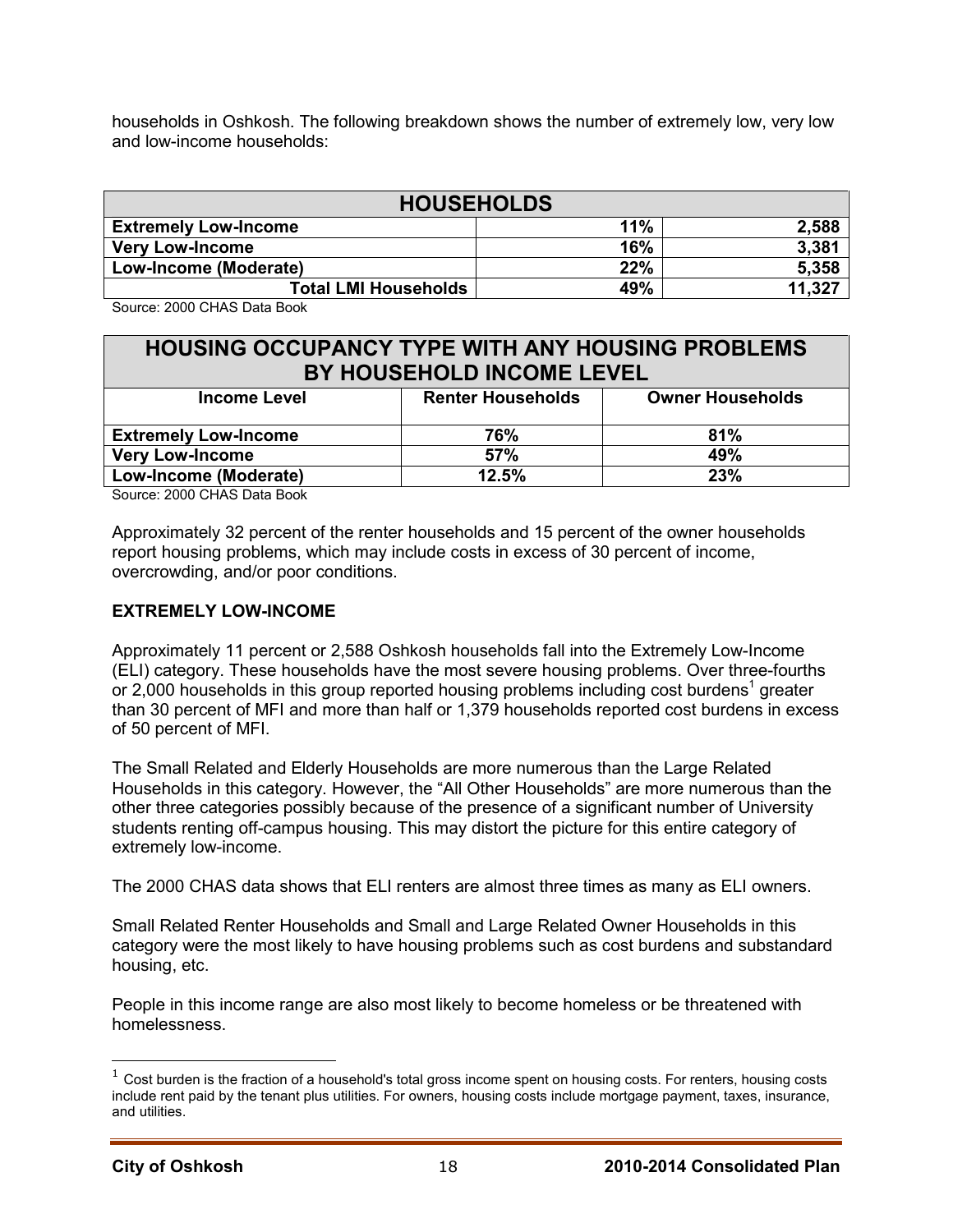#### **VERY LOW-INCOME**

Approximately 16 percent or 3,381 Oshkosh households fall into the Very Low-Income (VLI) category, not including the ELI households. More than half or 1,778 of these households report cost burdens greater then 30 percent of MFI and only about 9 percent or 324 had cost burdens in excess of 50 percent of MFI.

The Small Related and Elderly Households are more numerous than the Large Related Households in this category. However, once again, the "All Other Households" is the largest group in the very low-income category just as it is in the extremely low-income category again possibly impacted by University off-campus housing.

The 2000 CHAS data shows that VLI renters are almost two times as many as VLI owners.

Large Related Renter Households and "All Other Household" Owner Households were the most likely to have housing problems such as cost burdens and substandard housing, etc.

#### **LOW-INCOME (MODERATE)**

Approximately 22 percent or 5,358 Oshkosh households fall into the Low-Income (moderate) (LI) category, not including the ELI and VLI households. Approximately 15 percent or 835 of these households report cost burdens greater then 30 percent of MFI and only about 1.7 percent or 91 households report cost burdens in excess of 50 percent of MFI.

The "All Other Households" is the largest group in the LI category just as it is in the extremely ELI and VLI categories, again possibly impacted by University off-campus housing.

The 2000 CHAS data shows that there are about the same amount of LI renters as LI owners.

Large Related Renter Households and "All Other Household" Owner Households were the most likely to have housing problems such as cost burdens and substandard housing, etc.

#### **THE ELDERLY**

Elderly who can no longer maintain a single-family house and may need daily assistance and companionship are seeing increases in choices in housing due to recent new construction of housing complexes marketed for 62-plus age groups.

Keeping this growing population in their homes and providing assistance may also be an effective approach to restraining housing costs for this group. This may involve physical modifications or rehabilitation to the houses and continued evolution in social service and medical delivery.

A high percentage of the elderly have housing cost needs. Approximately 1,266 elderly households (35 percent of the total elderly) had housing cost burdens in excess of 30 percent of MFI in 2000.

#### **PERSONS WITH DISABILITIES**

Because not all persons with disabilities require special or subsidized housing, these comments are based on housing needs of those who require specialized housing, assistance to live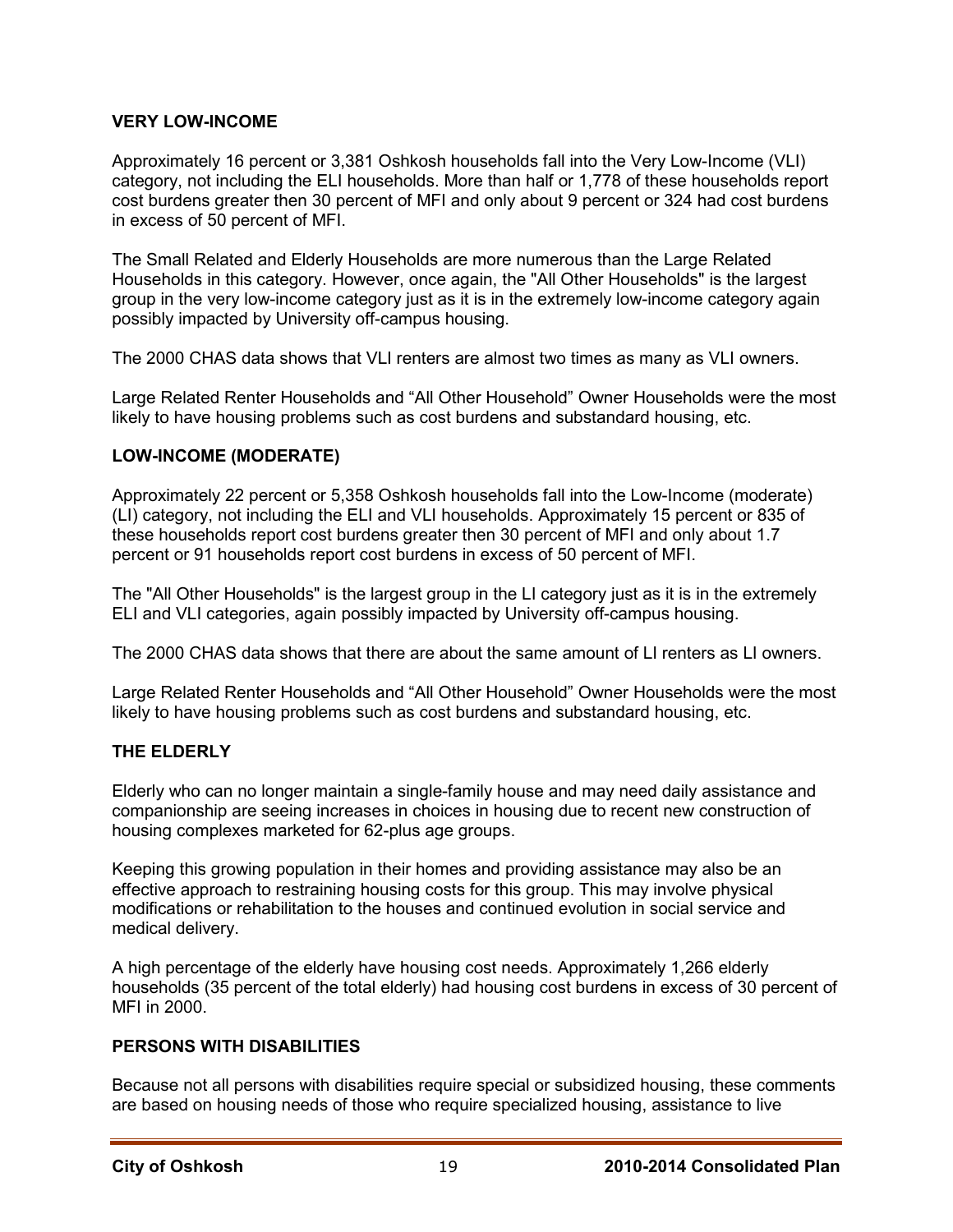outside a nursing home and/or subsidized housing. These comments do not address needs for nursing home beds.

The City does not anticipate a significant change in the demand for housing for persons with disabilities during the time period covered by this Plan, assuming existing County, State and Federal government programs are funded at current levels.

There will be the need for affordable accessible single family rental units for developmentally disabled persons being released from State funded facilities and for those currently in either Community Based Residential Facilities (CBRFs) or licensed adult family homes that are not accessible.

#### **PERSONS WITH HIV/AIDS**

According to the State of Wisconsin Department of Health Services, Winnebago County saw an increase in reported HIV cases in 2009 and increases were at least 10% higher in 2009 compared to the average during 2004-2008.

As of December 31, 2009, there are 93 reported cases of HIV infection for persons presumed alive. 47 of those cases are persons with AIDS.

The City does not maintain information on the number of persons or households containing persons diagnosed with HIV/AIDS living in the city. The City is not aware of an expressed or known need for housing for this population. However, Winnebago County is served by the AIDS Resource Center of Wisconsin (ARCW), which provides safe and affordable housing for people with HIV disease. ARCW's comprehensive housing program provides residential housing, intensive housing counseling and financial assistance in the form of rent, utility and security deposit payments to people with HIV and their families to help them secure safe and affordable homes.

#### **PUBLIC HOUSING & SECTION 8**

Residents of Public Housing are by definition low-income, but as individual households, they may have little else in common. Even among those currently low-income, we find many who have been, or will be at some future point, financially independent. As they are a diverse group, their needs and deficits vary widely.

Improvements to Housing Authority congregate sites add special purpose areas for personal care, education, crafts, games, recreation and entertainment. New policies also allow residents greater discretion to personalize apartments, just as management seeks to customize common areas to diminish institutional décor. The new spaces are intended to enhance socialization among the residents and allow support of many varied activities with broader appeal. Many residents at the congregate sites will need assistance to remain independent and active. Accordingly, the Housing Authority will continue to employ a Service Coordinator, a Wellness Coordinator and an Activity Director. Each service provider assists residents to deal with daily challenges and they work together to help residents to be fit and fully engaged in their communities.

Much of the Authority's work is facilitating understanding and contacting community resources outside the Authority. The Authority bolsters these services by hosting a meal-site serving lunch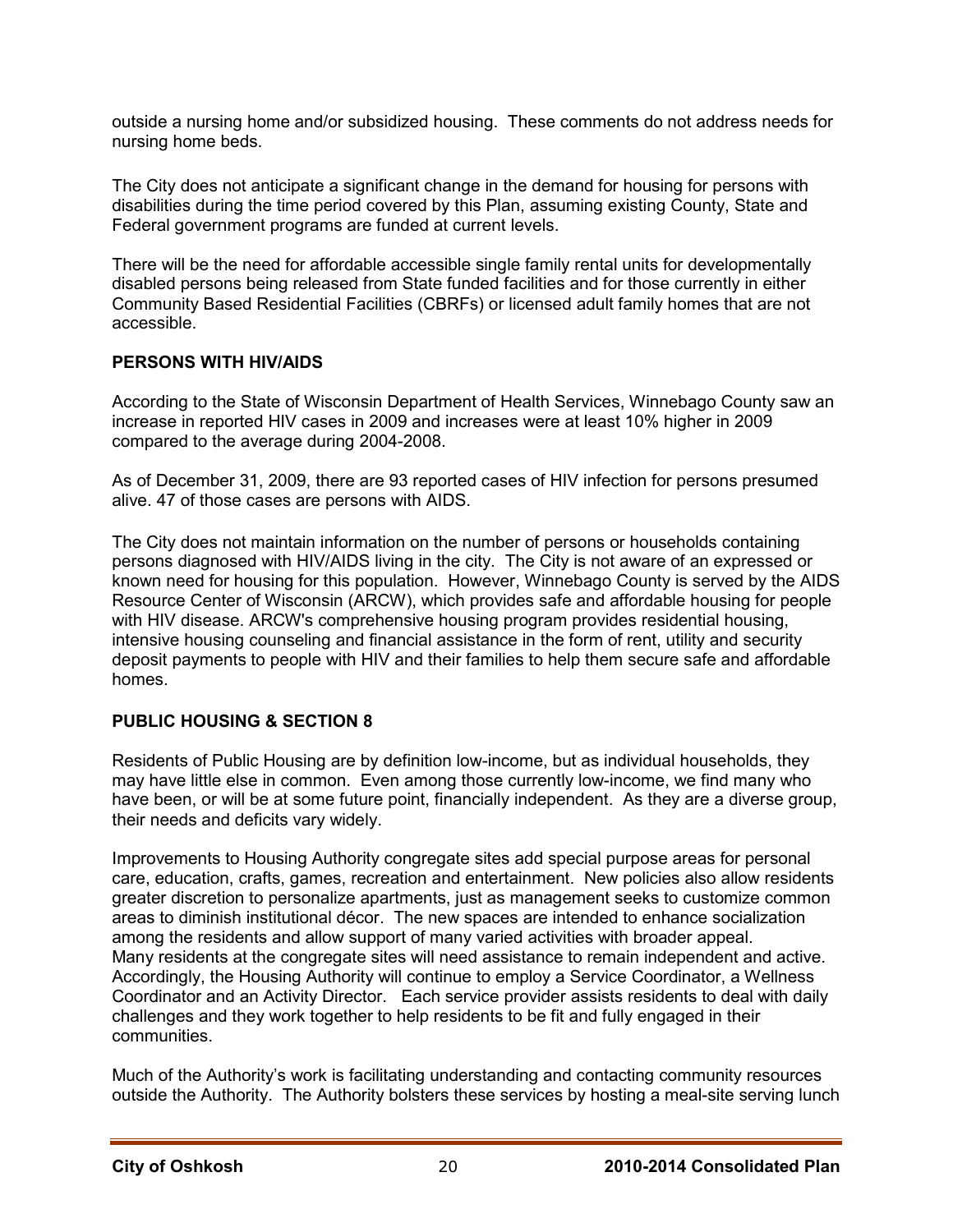five days a week at the congregate buildings. And, finally, a fleet of community providers delivers a vast array of services to residents.

Residents of family units need a dwelling that meets the family's needs. However, their greatest needs are frequently education and employment. The Authority primarily adds domestic stability and relies on referrals to help families access other community resources to improve educational and employment prospects.

There are 164 households on the waiting list for units owned by the Authority. At the same time, the Authority reduced the level of rent assistance to 70% of the fair market rent. This change was made due to the increasing levels of subsidies required by those households receiving assistance.

The Authority receives 413 Section 8 vouchers per year and Oshkosh is allocated 60 percent or 248 of those. As of May, 2010, there were 900 people on the waiting list for Section 8 Rental Vouchers. Of these 900, 639 are families and 261 are individuals.

| <b>PUBLIC HOUSING &amp; SECTION 8 WAITING LISTS</b>                                       |    |    |     |     |     |  |
|-------------------------------------------------------------------------------------------|----|----|-----|-----|-----|--|
| <b>Total Households</b><br>Individuals<br>Elderly  <br><b>Families</b><br><b>Disabled</b> |    |    |     |     |     |  |
| <b>Housing Authority</b><br>164<br>24                                                     |    |    |     |     |     |  |
| <b>Section 8 Rental Vouchers</b>                                                          | 55 | 36 | 639 | 261 | 900 |  |

Source: May 2010 Oshkosh/Winnebago County Housing Authority Data

The following table represents the estimated need for housing on the part of those that will be on the Authority waiting list during the five year period covered by this Plan. The adjustment factor reflects applicants who do not qualify or drop out. The high rise one bedroom units are primarily for elderly and near elderly; vouchers are for those who get a subsidy from the housing authority to rent privately owned apartments.

Clearly, demand for rent assistance currently far exceeds supply and this situation is not expected to change significantly during the time period covered by this Plan.

| <b>ESTIMATED NEED FOR PUBLIC HOUSING &amp; SECTION 8 WAITING</b><br><b>LISTS BY HOUSING TYPE</b> |                                             |                                    |                 |                                       |                                                 |  |
|--------------------------------------------------------------------------------------------------|---------------------------------------------|------------------------------------|-----------------|---------------------------------------|-------------------------------------------------|--|
| <b>Housing Type</b>                                                                              | <b>Projected New</b><br><b>Applications</b> | <b>Adjustment</b><br><b>Factor</b> | <b>Eligible</b> | <b>Subsidized</b><br><b>Placement</b> | <b>Subsidized</b><br><b>Rental Needs</b><br>Met |  |
| <b>High Rise</b><br>One<br><b>Bedrooms</b>                                                       | 1455                                        | 90%                                | 1310            | 435                                   | 33.2%                                           |  |
| <b>Scattered-site</b><br><b>Family Units</b>                                                     | 2345                                        | 35%                                | 821             | 275                                   | 33.5%                                           |  |
| <b>Section 8</b><br><b>Vouchers</b>                                                              | 4155                                        | 75%                                | 3116            | 635                                   | 20.4%                                           |  |

Source: May 2010 Oshkosh/Winnebago County Housing Authority Data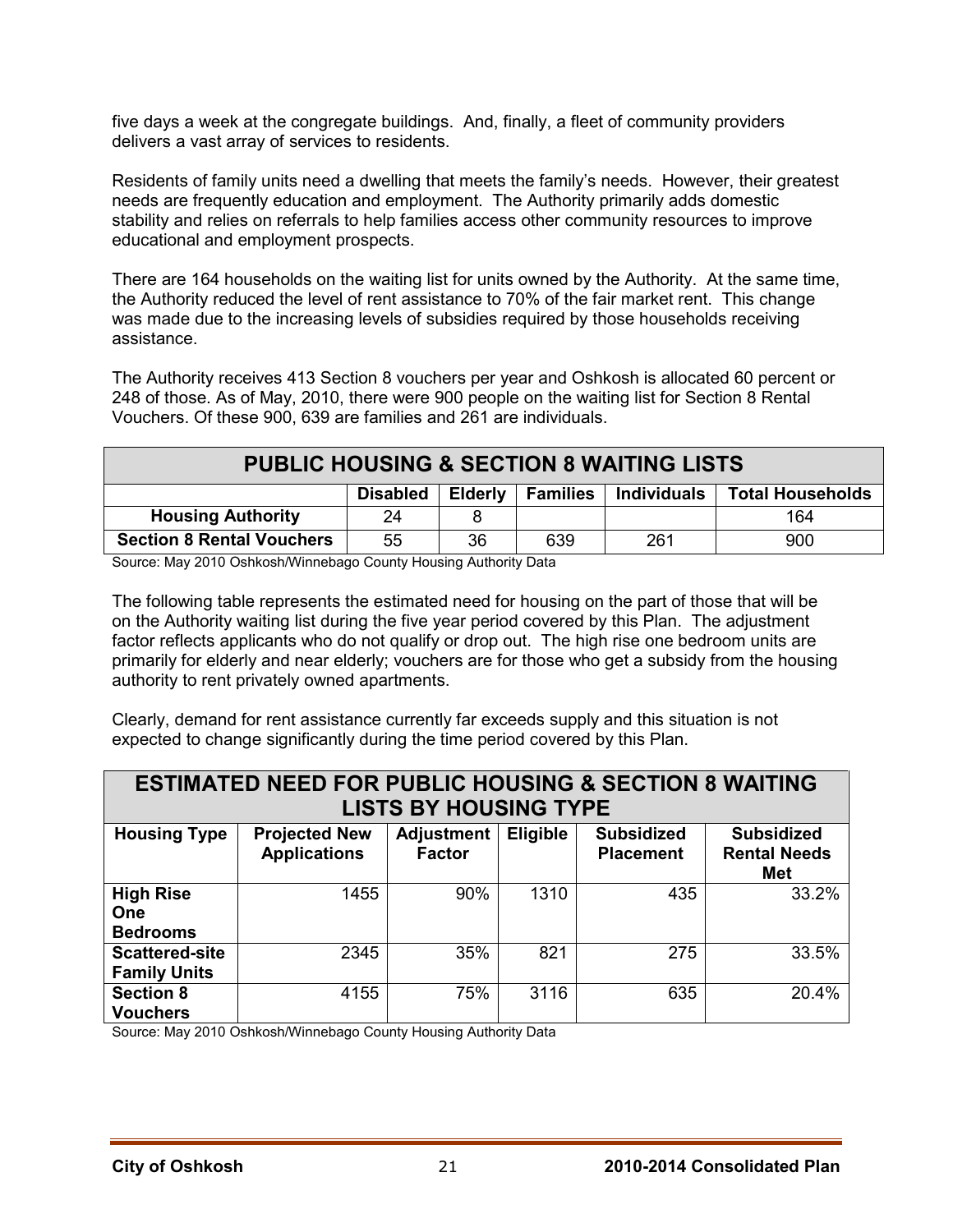#### **OVERCROWDING**

The supply of very large housing units that are affordable to LMI households is shrinking because of demolitions. Newer houses with four or five bedrooms are too expensive for these needy LMI households. Thus, large LMI households are forced into overcrowded situations. Further evidence of this is that searches of six months or longer is common by large families utilizing Section 8 Rental Vouchers.

| <b>HOUSING UNITS WITH MORE THAN 1.0 PERSON PER ROOM</b> |                                         |                                                               |                |  |  |
|---------------------------------------------------------|-----------------------------------------|---------------------------------------------------------------|----------------|--|--|
| Year                                                    | <b>Occupied Housing</b><br><b>Units</b> | <b>Housing Units with</b><br>more than 1.0<br>person per room | <b>Percent</b> |  |  |
| 2000                                                    | 24,026                                  | 442                                                           | 1.8            |  |  |

Source: 2000 U.S. Census

#### **DISPROPORTIONATE NEEDS OF RACIAL OR ETHNIC GROUPS**

Disproportionate needs exist when the percentage of persons in a category of need who are members of a particular racial or ethnic minority is at least 10 percentage points higher than the percentage of persons in the category as a whole.

## **HOUSEHOLD INCOME OF RACIAL OR ETHNIC GROUPS**

| Annual<br>Household | Total                     | White<br>(Non- | Non-  | %     |          | %     |                | $\frac{9}{6}$ |        | $\frac{9}{6}$ |       | $\frac{9}{6}$ | Pac.     | $\frac{9}{6}$ |
|---------------------|---------------------------|----------------|-------|-------|----------|-------|----------------|---------------|--------|---------------|-------|---------------|----------|---------------|
| Income              | Number                    | Hispanic)      | White | Diff. | Black    | Diff. | Hispanic       | Diff.         | Native | Diff.         | Asian | Diff.         | Islander | Diff.         |
|                     | (Renter & Owner)<br>Total |                |       |       |          |       |                |               |        |               |       |               |          |               |
| $30%$               | 2651                      | 2500           | 151   | 6%    | 22       | 1%    | 63             | 2%            | 24     | 1%            | 32    | 1%            | 10       | $0\%$         |
| 31-50%              | 3505                      | 3352           | 153   | 4%    | 28       | 1%    | 44             | 1%            | 14     | 0%            | 67    | 2%            | 0        | 0%            |
| 51-80%              | 5498                      | 5362           | 136   | 2%    | 0        | 0%    | 48             | 1%            | 12     | 0%            | 76    | 1%            | 0        | 0%            |
| $>80\%$             | 11952                     | 11659          | 293   | 2%    | 44       | 0%    | 115            | 1%            | 26     | 0%            | 104   | 1%            | 4        | 0%            |
| Total               | 23606                     | 22873          | 733   | 3%    | 94       | 0%    | 270            | 1%            | 76     | 0%            | 279   | 1%            | 14       | $0\%$         |
|                     |                           |                |       |       |          |       | <b>Renters</b> |               |        |               |       |               |          |               |
| $30%$               | 1919                      | 1814           | 105   | 5%    | 22       | 1%    | 45             | 2%            | 24     | 1%            | 14    | 1%            | 0        | $0\%$         |
| 31-50%              | 2290                      | 2161           | 129   | 6%    | 28       | 1%    | 36             | 2%            | 14     | 1%            | 51    | 2%            | 0        | $0\%$         |
| 51-80%              | 2720                      | 2624           | 96    | 4%    | $\Omega$ | 0%    | 36             | 1%            | 12     | 0%            | 48    | 2%            | 0        | 0%            |
| $>80\%$             | 3048                      | 2946           | 102   | 3%    | 24       | 1%    | 54             | 2%            | 12     | 0%            | 12    | 0%            | $\Omega$ | 0%            |
| Total               | 9977                      | 9545           | 432   | 4%    | 74       | 1%    | 171            | 2%            | 62     | 1%            | 125   | 1%            | 0        | 0%            |
|                     |                           |                |       |       |          |       | <b>Owners</b>  |               |        |               |       |               |          |               |
| $30%$               | 732                       | 686            | 46    | 6%    | 0        | 0%    | 18             | 2%            | 0      | 0%            | 18    | 2%            | 10       | $1\%$         |
| 31-50%              | 1215                      | 1191           | 24    | 2%    | 0        | 0%    | 8              | 1%            | 0      | 0%            | 16    | 1%            | 0        | 0%            |
| 51-80%              | 2778                      | 2738           | 40    | 1%    | 0        | 0%    | 12             | 0%            | 0      | 0%            | 28    | 1%            | 0        | 0%            |
| $>80\%$             | 8904                      | 8713           | 191   | 2%    | 20       | 0%    | 61             | 1%            | 14     | 0%            | 92    | 1%            | 4        | 0%            |
| Total               | 13629                     | 13328          | 301   | 2%    | 20       | 0%    | 99             | 1%            | 14     | 0%            | 154   | 1%            | 14       | 0%            |

Source: 2000 U.S. Census, 2000 CHAS Data Book

Based the information in table above, there are no racial or ethnic groups experiencing e disproportionate level of housing problems compared to white households.

The table also shows that no one racial category (Black, Asian, etc) has an extreme disproportionate need. However, the sample size is so small the issue of statistical validity must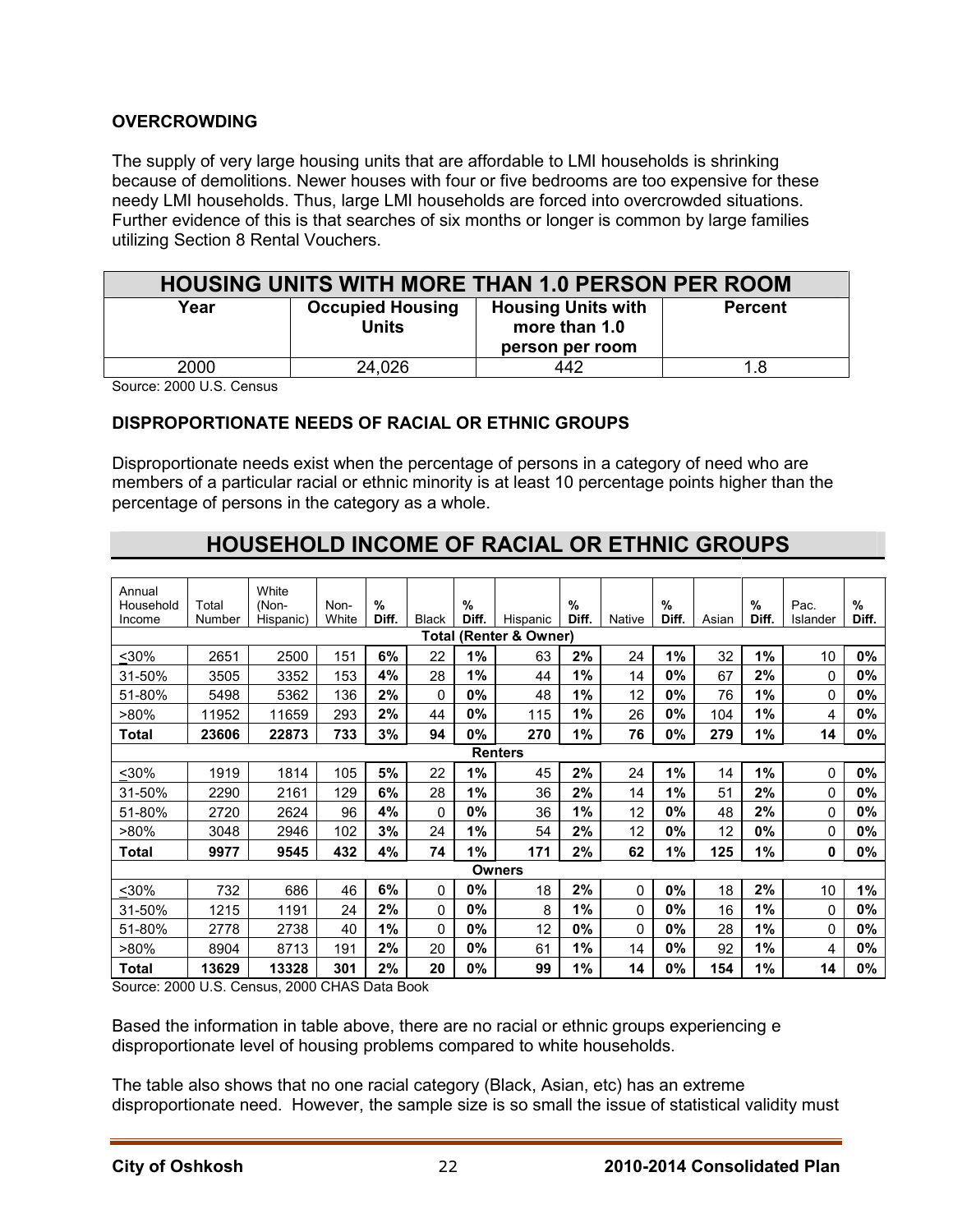be considered, especially considering the sampling error that can occur with this level of analysis.

## **NON-WHITE HOUSEHOLDS AS A PROPORTION OF ALL LOW TO MODERATE INCOME RENTER HOUSEHOLDS**

| <b>Income</b>                             | <b>Number of Households</b> | Number of<br><b>Non-White Households</b> |
|-------------------------------------------|-----------------------------|------------------------------------------|
| $<$ 30% MFI                               | 1,926                       | 105                                      |
| $30 - 50\%$ MFI                           | 2,220                       | 129                                      |
| $50 - 80\%$ MFI                           | 2,684                       | 96                                       |
| <b>TOTAL</b>                              | 6,380                       | 330                                      |
| <b>Percentage of Non-White Households</b> | 4.8%                        |                                          |

Source: 2000 U.S. Census

MFI = Median Family Income for the area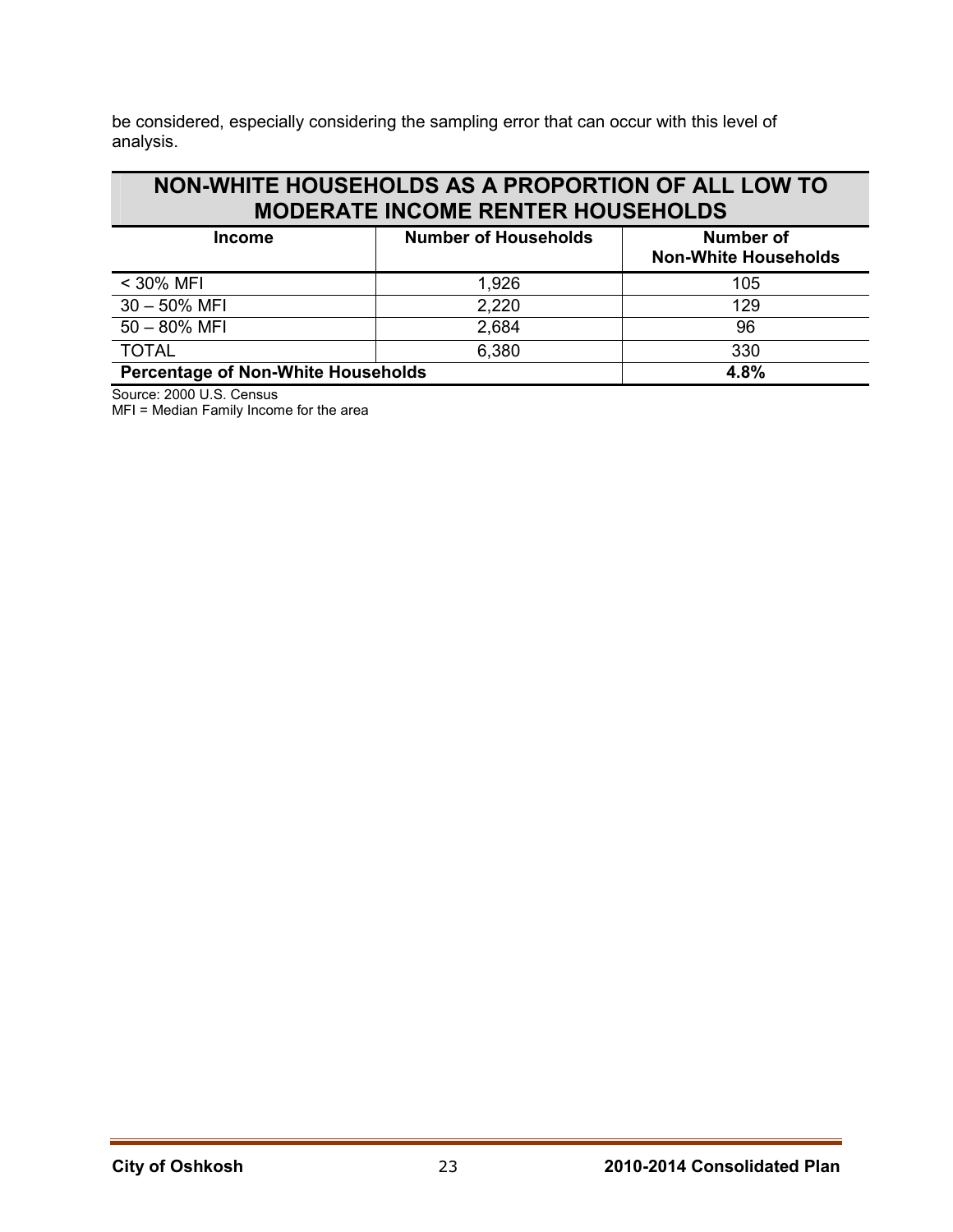## **NON-WHITE HOUSEHOLDS AS A PROPORTION OF ALL HOUSEHOLDS RECEIVING ASSISTANCE FROM THE OSHKOSH/WINNEBAGO COUNTY HOUSING AUTHORITY**

| Program                                             | <b>Total</b> | <b>Non-White</b> |
|-----------------------------------------------------|--------------|------------------|
| <b>Voucher Recipients</b>                           | 230          | 27               |
| <b>Elderly Units</b>                                | 380          | 34               |
| <b>Family Units (Including Cumberland</b><br>Court) | 158          | 52               |
| <b>TOTAL</b>                                        | 768          | 113              |
| <b>Percentage of Non-White Households</b>           | 14%          |                  |

Source: May 2010 Oshkosh/Winnebago County Housing Authority Data

## **NON-WHITE HOUSEHOLDS AS A PROPORTION OF ALL APPLYING FOR ASSISTANCE FROM THE OSHKOSH/WINNEBAGO COUNTY HOUSING AUTHORITY**

| Program                                   | Total | <b>Non-White</b> |  |  |  |
|-------------------------------------------|-------|------------------|--|--|--|
| <b>Voucher Recipients</b>                 | 812   | 117              |  |  |  |
| <b>Elderly Units</b>                      | 48    |                  |  |  |  |
| <b>Family Units (Including</b>            | 497   | 78               |  |  |  |
| <b>Cumberland Court)</b>                  |       |                  |  |  |  |
| <b>TOTAL</b>                              | 1357  | 197              |  |  |  |
| <b>Percentage of Non-White Households</b> |       | 14.5%            |  |  |  |

Source: May 2010 Oshkosh/Winnebago County Housing Authority Data

Based on the tables above, while Non-White Households make up 4.8 percent if all LMI Renter Households, they make up 14 percent of all households receiving housing subsidies from the Housing Authority. 14.5 percent of all the households on the Authority waiting list are non-white.

Based on this, the City does not see a need to take any steps to address the disproportionate need of Non-White LMI Households.

## **Priority Housing Needs (91.215(b))**

- **1. Identify the priority housing needs and activities in accordance with the categories specified in the Housing Needs Table.**
- **2. Provide an analysis of how the characteristics of the housing market and the severity of housing problems and needs of each category of residents provided the basis for determining the relative priority of each priority housing need category.**

**Note: Family and income types may be grouped in the case of closely related categories of residents where the analysis would apply to more than one family or income type.** 

**3. Describe the basis for assigning the priority given to each category of priority needs.**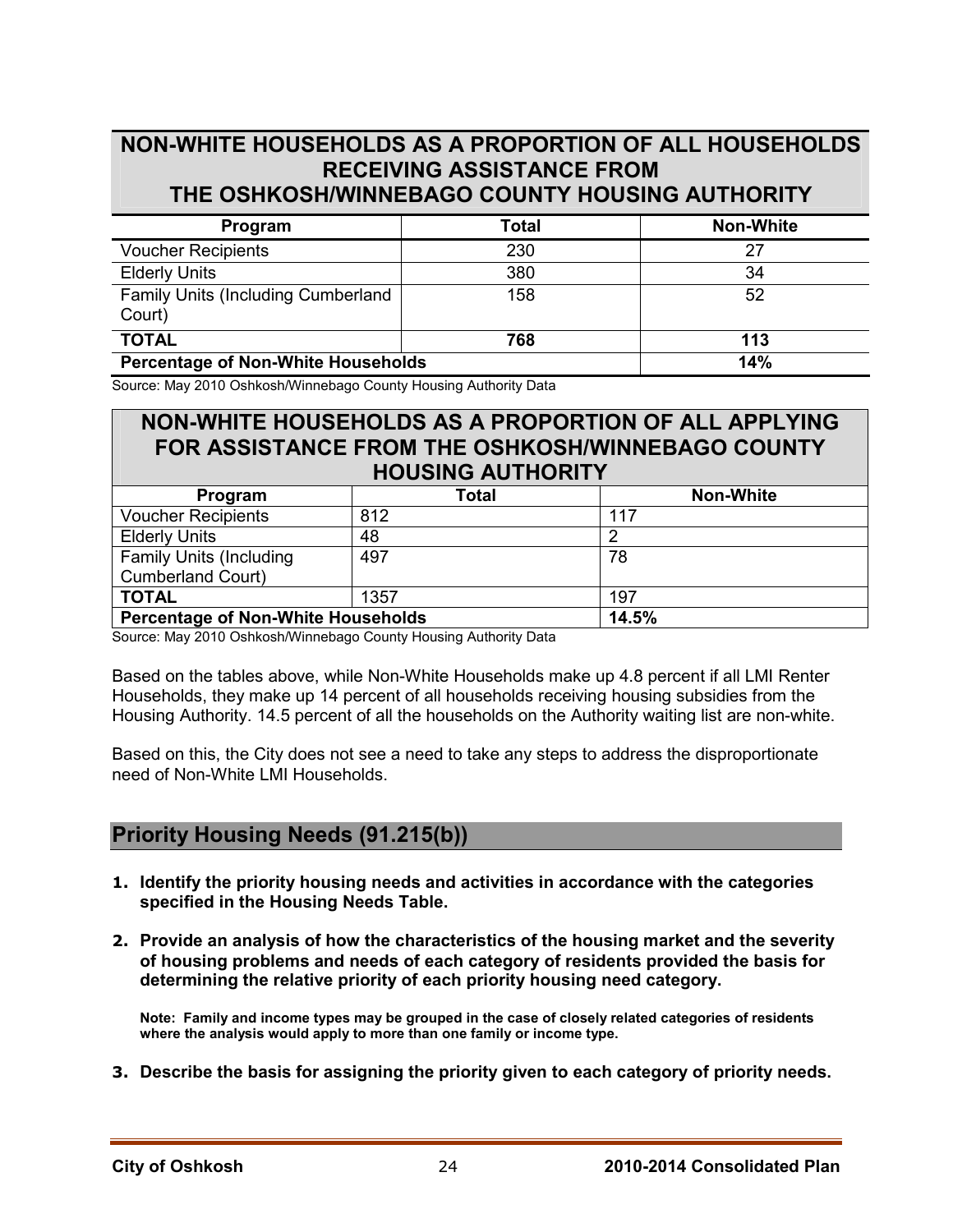As part of establishing priorities, the City developed the following table based on information in the Housing Needs Table (see Appendix B). Household types are listed in rank order based on the number of households in the category. Only household categories with at least 100 total households are included. Housing problems are then identified for each household type and the actual number of households with the identified problem was calculated. Housing problems are only noted if at least 20% of the households in the specified category with an identified housing problem.

Priorities were then established on the basis of both the number and the percentage of households experiencing an identified problem.

The following table identifies high, medium, and low priorities for owner and renter occupied households based on the amount of households cost burdened and the number of households with problems. Examples of household problems include overcrowding and inadequate housing.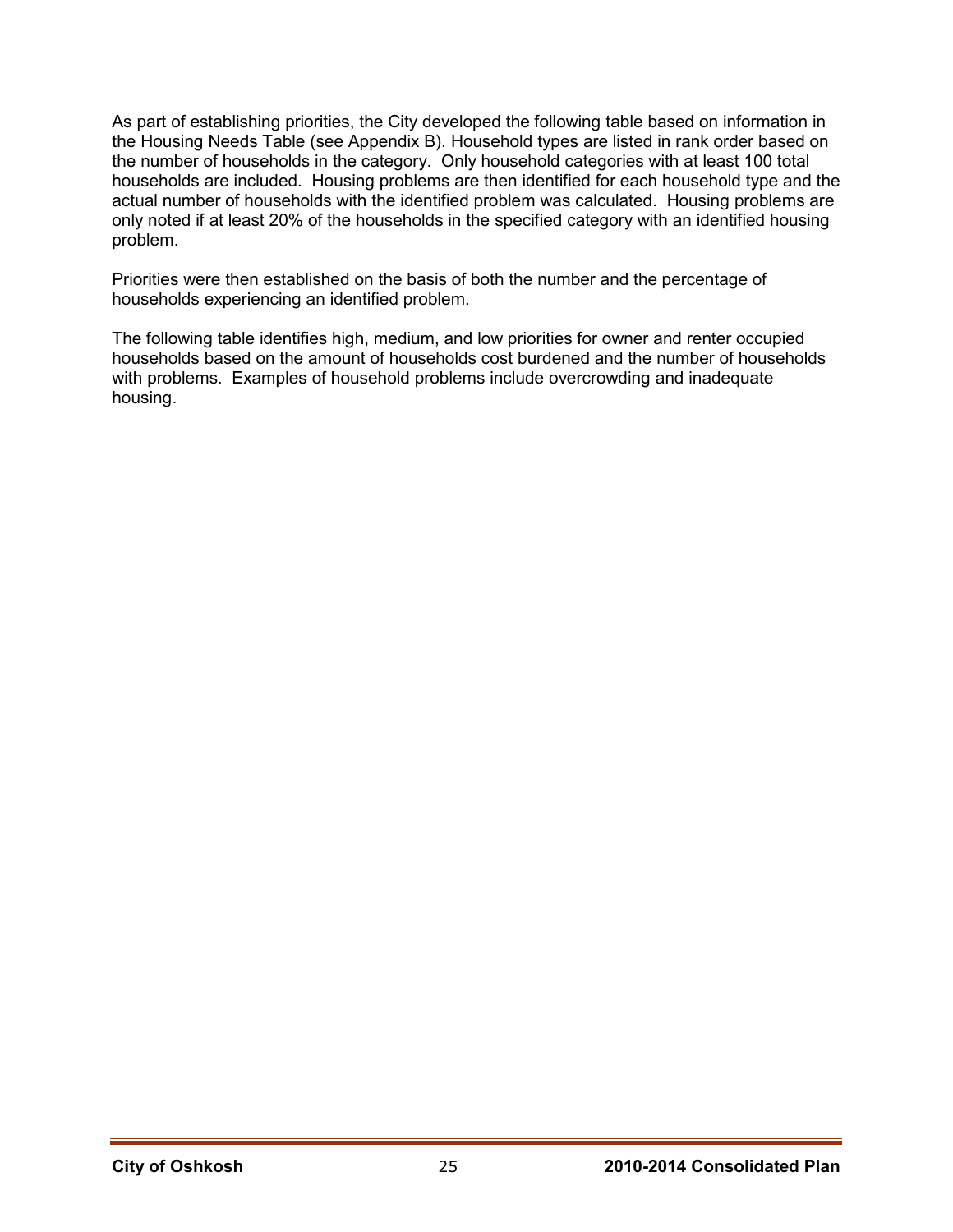| <b>NUMBER OF HOUSEHOLDS</b><br>BY TYPE, INCOME & HOUSING PROBLEM |                                          |                                                                             |                                                          |  |
|------------------------------------------------------------------|------------------------------------------|-----------------------------------------------------------------------------|----------------------------------------------------------|--|
| <b>Number of</b><br><b>Households</b>                            | <b>Type</b>                              | Incidence and type of<br>housing issue                                      | <b>Number of</b><br>households<br>with problem<br>listed |  |
| 1,519                                                            | All other renter 50-<br>80% MFI          | No significant issues                                                       | N/A                                                      |  |
| 1,131                                                            | All other renter 30-<br>50% MFI          | 61% cost burdened >30%                                                      | 692                                                      |  |
| 865                                                              | All other renter <30%<br><b>MFI</b>      | 82% cost burdened >30%<br>60% cost burdened >50%                            | 409<br>519                                               |  |
| 859                                                              | Small related owner 50-<br>80% MFI       | 28% cost burdened >30%                                                      | $\overline{241}$                                         |  |
| 693                                                              | Small related renter 50-<br>80% MFI      | No significant issues                                                       | N/A                                                      |  |
| 656                                                              | Elderly owner 30-50%<br><b>MFI</b>       | 27% cost burdened >30%                                                      | 177                                                      |  |
| 576                                                              | Small related renter 30-<br>50% MFI      | 45% cost burdened >30%                                                      | 259                                                      |  |
| 549                                                              | Elderly renter < 30%<br><b>MFI</b>       | 57% cost burdened >30%<br>35% cost burdened >50%                            | 313<br>192                                               |  |
| 478                                                              | All other owner 50-80%<br><b>MFI</b>     | 36% cost burdened >30%                                                      | 172                                                      |  |
| 472                                                              | Small related renter<br><30% MFI         | 87% cost burdened >30%<br>64% cost burdened >50%                            | 411<br>302                                               |  |
| 448                                                              | Elderly owner <30%<br><b>MFI</b>         | 57% cost burdened >30%<br>35% cost burdened >50%                            | 355<br>157                                               |  |
| 435                                                              | Elderly renter 30-50%<br><b>MFI</b>      | 57% cost burdened >30%                                                      | 248                                                      |  |
| 348                                                              | Elderly renter 50-80%<br>MFI             | 22% cost burdened >30%                                                      | 77                                                       |  |
| 224                                                              | Small related owner 50-<br>80% MFI       | 35% any housing problem<br>17% cost burdened >30%                           | $\overline{78}$<br>38                                    |  |
| 222                                                              | <b>Small related owner</b><br>30-50% MFI | 79% cost burdened >30%<br>41% cost burdened >50%                            | 175<br>91                                                |  |
| 170                                                              | All other owner 30-<br><b>50% MFI</b>    | 82% any housing problem<br>82% cost burdened >30%<br>34% cost burdened >50% | 139<br>139<br>58                                         |  |
| 124                                                              | Large related renter 50-<br>80% MFI      | 42% any housing problem<br>24% cost burdened >30%                           | 52<br>$30\,$                                             |  |
| 113                                                              | Large related owner 30-<br>50% MFI       | 71% any housing problem<br>64% cost burdened >30%                           | 80<br>72                                                 |  |

# **NUMBER OF HOUSEHOLDS**

Source: 2000 CHAS Data Book

| <b>High priority</b>   |
|------------------------|
| <b>Medium Priority</b> |
| Low Priority           |

Readers should note that those households cost burdened at 30% or 50% of MFI are a subset of households counted in the category, "Any Housing Problem."

#### **ADDITIONAL OBSERVATIONS**

In addition to assisting in identifying priorities, the following issues should be taken into account: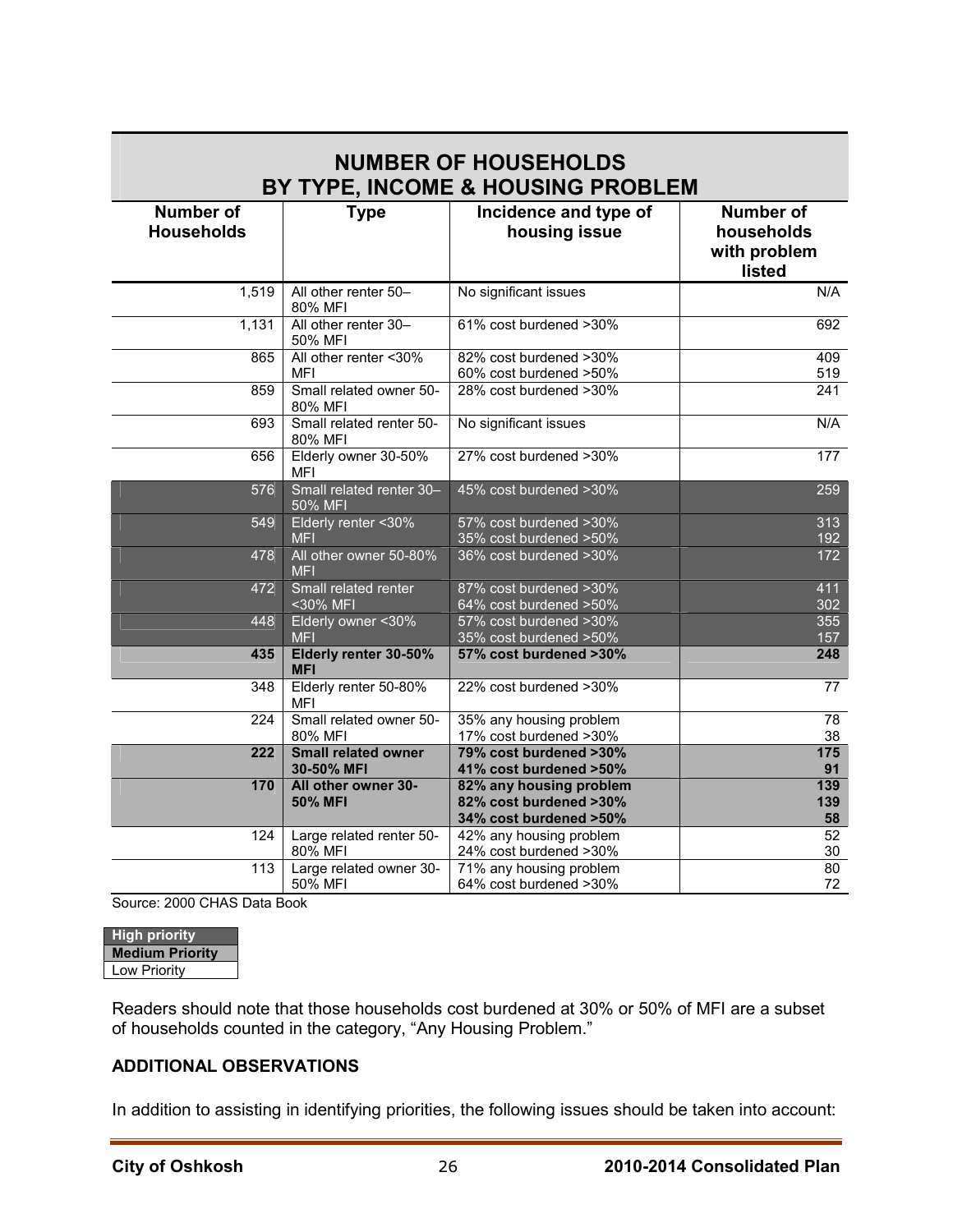- "All Other Renters" contains, in large part, University of Wisconsin-Oshkosh students living off campus. Because their housing situation is both voluntary and temporary, it will be addressed in implementation of this Plan other than by use of CDBG funding for activities involving enforcement of building and property maintenance codes.
- There appears instability of the housing situation in owner households in the 30-50 percent of MFI category. These households are experiencing housing problems related to condition as well as to cost. This unfortunate combination leads to deterioration of individual properties, blighting of neighborhoods, as well as the possibility of posing an unsafe living situation for the occupants. These households are at highest risk of foreclosure as they, unlike most of the elderly homeowners, are still making mortgage payments.

#### **4. Identify any obstacles to meeting underserved needs.**

- Lack of resources (especially Section 8 rent assistance).
- Cost increase of rehabilitation projects due to lead paint hazard work are significantly reducing the overall number of households that can be assisted through rehabilitation.
- Lack of consensus on approach to addressing problems (for example, construction of affordable rental housing versus provision of rent assistance).
- Refusal of households to accept assistance (especially the elderly).
- Housing Authority policies regarding tenant selection denies access to rent assistance to those who have criminal histories or serious credit problems – those who may need assistance most.
- Mental health/AODA/Developmental issues prevent households from being able to address housing related problems on their own and from obtaining and keeping assistance.
- Regulations regarding use of CDBG funds (e.g. rent subsidies are classified as a public service activity, and there is a spending cap on funds used for public service, whereas there would be more flexibility to provide rent subsidies with CDBG if that activity was classified as a housing activity).

## **Housing Market Analysis (91.210)**

#### **PLEASE ALSO SEE HOUSING MARKET ANALYSIS IN APPENDIX**

**1. Based on information available to the jurisdiction, describe the significant characteristics of the housing market in terms of supply, demand, condition, and the cost of housing; the housing stock available to serve persons with disabilities; and to serve persons with HIV/AIDS and their families. Data on the housing market should include, to the extent information is available, an estimate of the number of vacant or abandoned buildings and whether units in these buildings are suitable for rehabilitation.** 

The table below shows selected market characteristics from the 2000 U.S. Census. These characteristics were used in the market analysis for Oshkosh.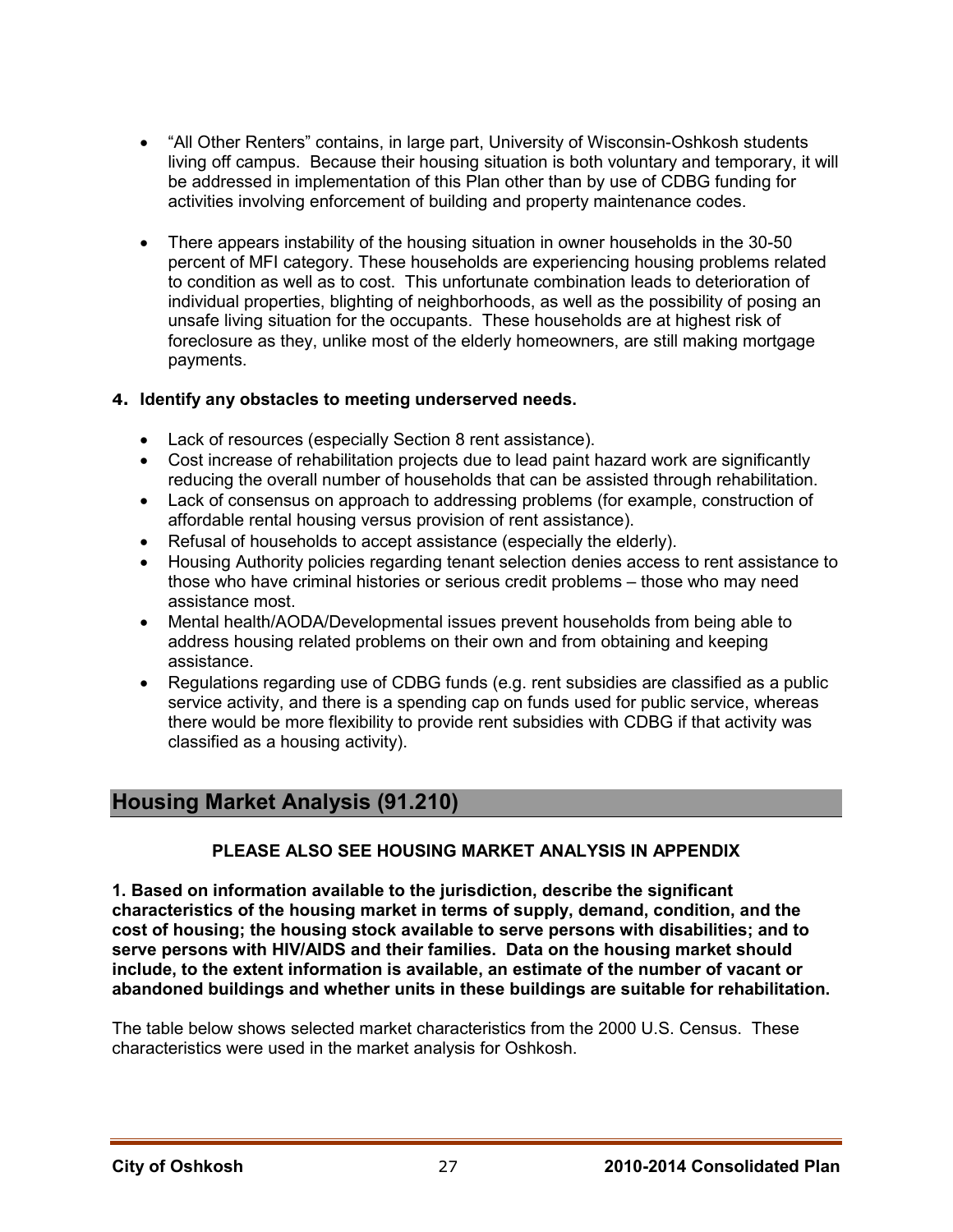| Total number of housing units                                    | 25,359         |
|------------------------------------------------------------------|----------------|
|                                                                  |                |
|                                                                  |                |
| <b>Occupied housing units</b>                                    | 24,082         |
|                                                                  |                |
| Vacant units and percentage                                      | 1,338 (5.3%)   |
| <b>Owner-occupied vacancy rate</b>                               | 1.3%           |
| Renter occupied vacancy rate                                     | 6.5%           |
|                                                                  |                |
| <b>Owner-occupied units and percentage</b>                       | 13,851 (57.5%) |
| Renter occupied units and percentage                             | 10,231 (42.5%) |
|                                                                  |                |
| Median owner-occupied home value                                 | \$86,300       |
| <b>Median gross rent</b>                                         | \$487          |
|                                                                  |                |
| Percentage of owners paying more than 30% of income for housing  | 16.1%          |
| costs                                                            |                |
| Percentage of renters paying more than 30% of income for housing | 31.9%          |
| costs                                                            |                |
|                                                                  |                |
| Percentage of housing units built prior to 1960                  | 51.4%          |

Source: 2000 U.S. Census

#### **EXISTING HOUSING SUPPLY**

According to the 2000 Census, of the 24,082 occupied housing units in Oshkosh, 57.5 percent were owner-occupied and 42.5 percent were renter-occupied. There was a 1.3 percent vacancy rate in owner-occupied and 6.5 percent vacancy rate in renter-occupied units. The owneroccupied housing information is shown below in detail for each of the city's Census Tracts.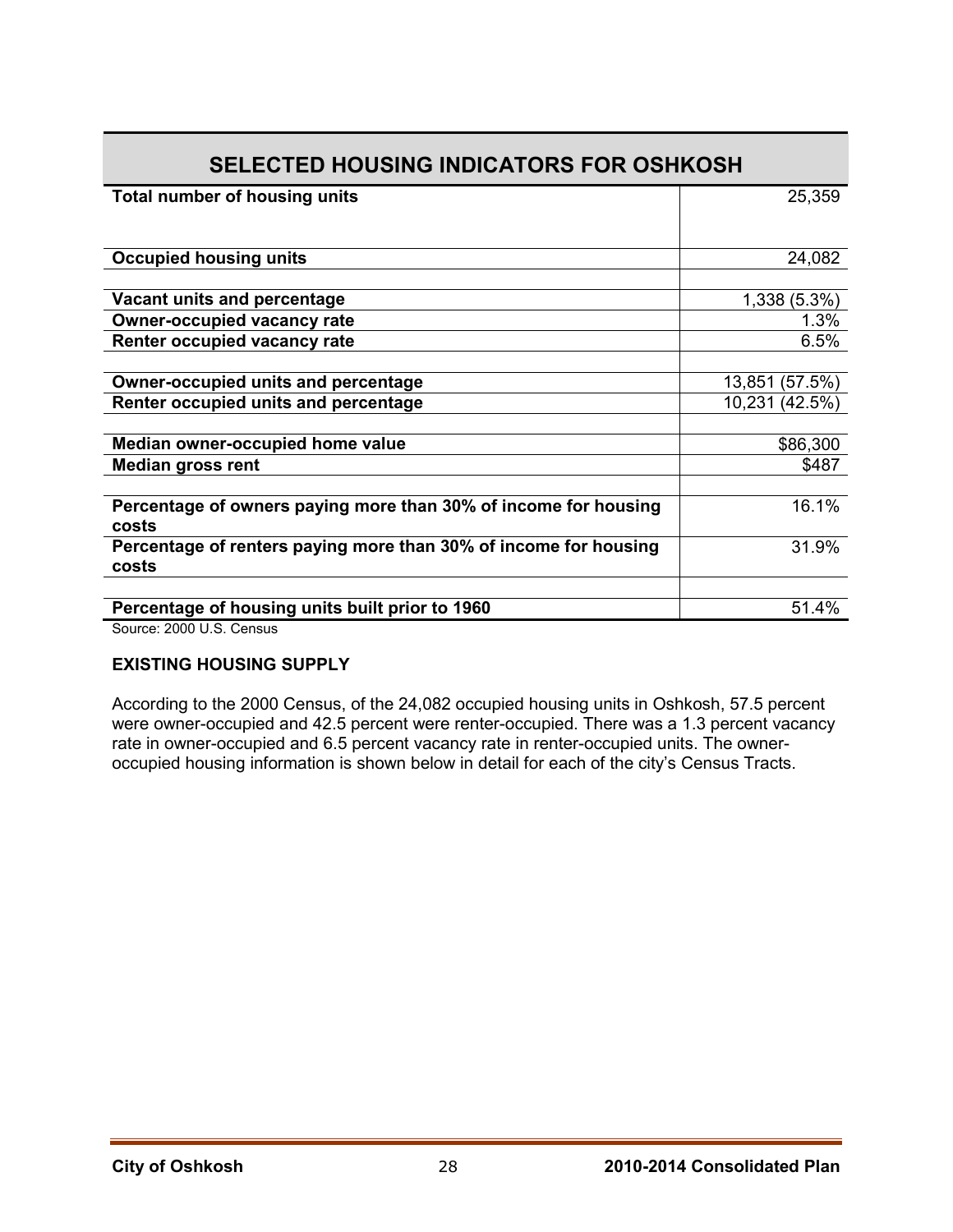| <b>OWNER OCCUPANCY RATES BY CENSUS TRACT</b>                |               |                                                                                   |               |                |                                            |  |
|-------------------------------------------------------------|---------------|-----------------------------------------------------------------------------------|---------------|----------------|--------------------------------------------|--|
|                                                             |               | Owner-Occupied Units Owner-Occupied Units in Percent Change in<br>in 1990<br>2000 |               |                | Owner                                      |  |
| <b>Census Tract</b>                                         | <b>Number</b> | <b>Percent</b>                                                                    | <b>Number</b> | <b>Percent</b> | <b>Occupied Units</b><br>from 1990 to 2000 |  |
| 1                                                           | 750           | 55%                                                                               | 763           | 57%            | 1.7%                                       |  |
| $\overline{2}$                                              | 496           | 40%                                                                               | 509           | 42%            | 2.6%                                       |  |
| 3                                                           | 1,143         | 65%                                                                               | 1,195         | 66%            | 4.5%                                       |  |
| 4                                                           | 786           | 63%                                                                               | 804           | 63%            | 2.3%                                       |  |
| 5                                                           | 862           | 45%                                                                               | 928           | 35%            | $-1.0%$                                    |  |
| $6*$                                                        | 75            | 9%                                                                                |               |                |                                            |  |
| $\overline{7}$                                              | 199           | 24%                                                                               | 143           | 17%            | $-28.1%$                                   |  |
| 8                                                           | 874           | 58%                                                                               | 946           | 61%            | 8.2%                                       |  |
| 9                                                           | 655           | 67%                                                                               | 732           | 62%            | 11.8%                                      |  |
| 10                                                          | 538           | 46%                                                                               | 636           | 48%            | 18.2%                                      |  |
| 11                                                          | 906           | 48%                                                                               | 960           | 46%            | 6.0%                                       |  |
| 12                                                          | 556           | 56%                                                                               | 535           | 56%            | $-3.8%$                                    |  |
| 13                                                          | 806           | 67%                                                                               | 832           | 68%            | 3.2%                                       |  |
| 14                                                          | 1,255         | 72%                                                                               | 1,348         | 70%            | 9.5%                                       |  |
| 15                                                          | 878           | 62%                                                                               | 908           | 58%            | 3.4%                                       |  |
| 16                                                          | 30            | 23%                                                                               | 318           | 50%            | 960%                                       |  |
| 17                                                          | 55            | 95%                                                                               | 201           | 53%            | 265%                                       |  |
| 18                                                          | 1,038         | 70%                                                                               | 1,943         | 61%            | 87.2%                                      |  |
| 19                                                          | 40            | 95%                                                                               | 132           | 63%            | 230%                                       |  |
| Total                                                       | 11,942        |                                                                                   | 13,851        |                | 16%                                        |  |
| $\Box$ Shaded rows are low to moderate income census tracts |               |                                                                                   |               |                |                                            |  |

□ Shaded rows are low to moderate income census tracts

\* Census Tract 6 was combined with Census tract 6 in the 2000 Census Source: 1990 and 2000 U.S. Census

The total number of owner-occupied units in Oshkosh increased 16 percent from 11,942 to 13,851 between 1990 and 2000. While ownership did not increase at the same rate in established, older areas, there was some growth, which is good news for the viability of certain older neighborhoods. Unfortunately, there was a significant drop in the rate of owner occupancy in three of four of the LMI Census Tracts between 1990 and 2000.

The table below compares number of housing units by type in 1990 and 2000. The majority of housing units in the city are single-family structures. The "One-Unit, Attached" structures are those classified as houses attached to non-residential uses. The "Other" category in the Census included boats, recreational vehicles, and vans. The number of these units is small enough that the percentage for this category is rounded to zero.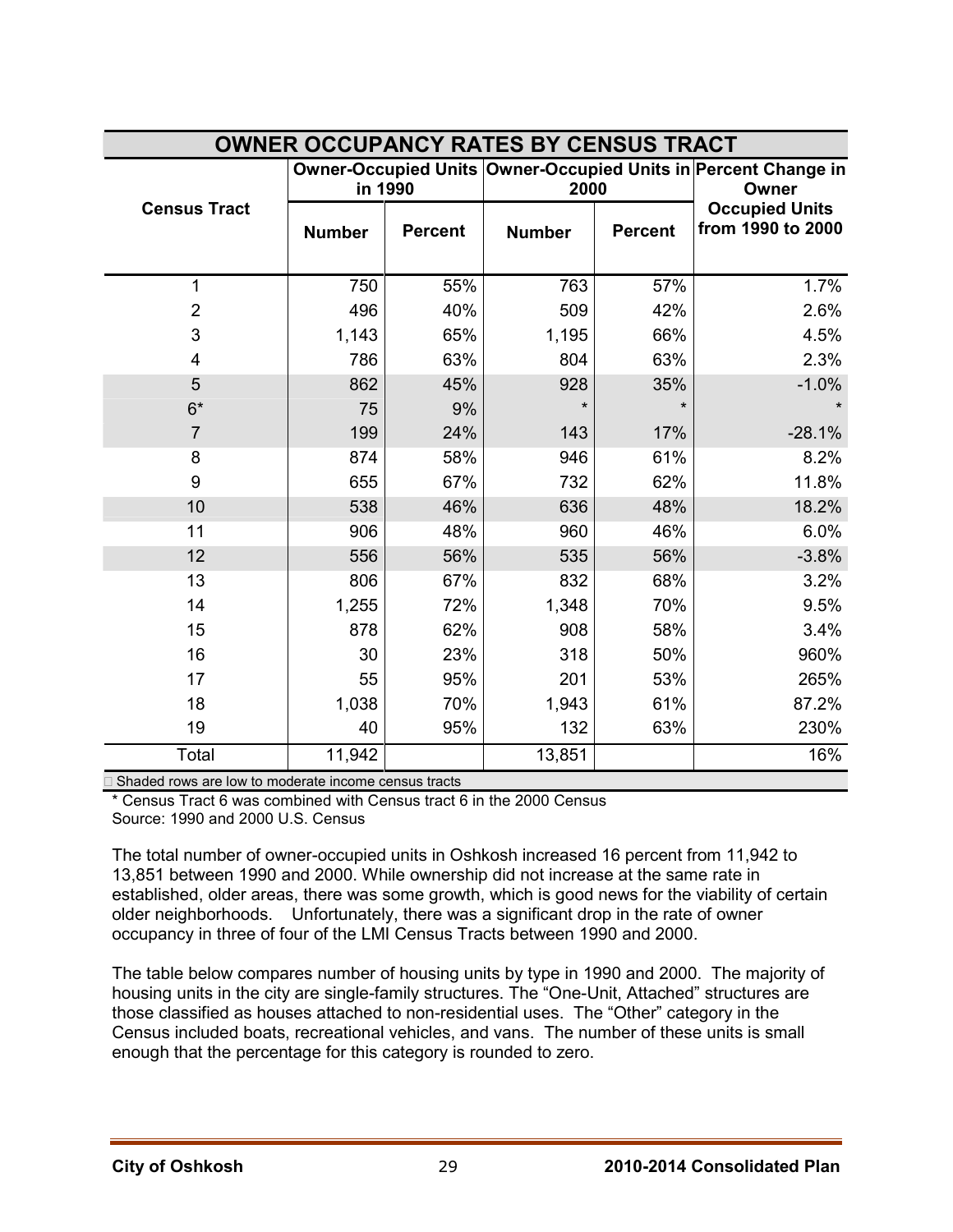Between 1990 and 2000, there was a decrease in the percentage of "1-Unit, Detached" structures and "2-Unit" structures. While the number of "1-Unit, Detached" structures increased from 1990 to 2000, these structures now comprise a smaller portion of the overall housing supply.

| <b>HOUSING UNITS BY TYPE</b> |              |                |              |                |                                         |                |
|------------------------------|--------------|----------------|--------------|----------------|-----------------------------------------|----------------|
| <b>Units in Structure</b>    |              | 1990           |              | 2000           | <b>Numerical</b>                        | <b>Percent</b> |
|                              | <b>Units</b> | <b>Percent</b> | <b>Units</b> | <b>Percent</b> | <b>Change 1990-Change 1990-</b><br>2000 | 2000           |
| 1-unit, detached             | 12,720       | 58.3%          | 14,615       | 57.6%          | 1,895                                   | 14.9%          |
| 1-unit, attached             | 392          | 1.8%           | 685          | 2.7%           | 293                                     | 74.7%          |
| 2 units                      | 3,568        | 16.3%          | 3,522        | 13.9%          | $-46$                                   | $-1.3%$        |
| 3 or 4 units                 | 1,352        | 6.2%           | 1,426        | 5.6%           | 74                                      | 5.5%           |
| 5 to 9 units                 | 1,113        | 5.1%           | 1,920        | 7.6%           | 807                                     | 72.5%          |
| 10 to 19 units               | 869          | 4.0%           | 1,275        | 5.0%           | 406                                     | 46.7%          |
| 20 or more units             | 1,419        | 6.5%           | 1,699        | 6.7%           | 280                                     | 19.7%          |
| Mobile Home                  | 156          | 0.7%           | 217          | 0.9%           | 61                                      | 39.1%          |
| Other                        | 238          | 1.1%           | 0            | $0\%$          | $-238$                                  | $-100%$        |
| Total                        | 21,827       |                | 25,359       |                |                                         |                |

Source: 1990 and 2000 U.S. Census

#### **HOUSING DEMAND**

According to the East Central Wisconsin Regional Planning Commission (ECWRPC), the number of persons per household is expected to continually decline over the next 15 to 20 years due to an increase of single elderly households and "empty-nester" households. Based on the increase in population and the decrease in household size, ECWRPC has estimated that Oshkosh will need 2,381 additional dwelling units by the year 2015. This increase in dwelling units includes a combination of all types of housing units, except for group facilities such as nursing homes, institutions, and dormitories. This estimate is based on ECWRPC's population projections and household size estimates.

According to the 2000 Census, the overall vacancy rate for Oshkosh was 5.3 percent. Owneroccupied units had a vacancy rate of 1.3 percent, while renter units had a vacancy rate of 6.5 percent. The recent housing crisis has had a significant impact on the Oshkosh's housing market. Earlier in the decade, lower rates made it possible for many renters to move to home ownership at the same time creating incentives for developers to build additional rental units on speculation. However, when the housing market crashed, many of those who purchased homes for the first time are now facing foreclosure. The number of foreclosures on homes has increased significantly since 2002. Because of this, the need for rental homes has increased along with an additional burden on agencies that work to meet the needs of people in financial trouble such as homeless shelters, Department of Human Services, church groups and tax supported agencies. This cost is then sent down to the taxpayer.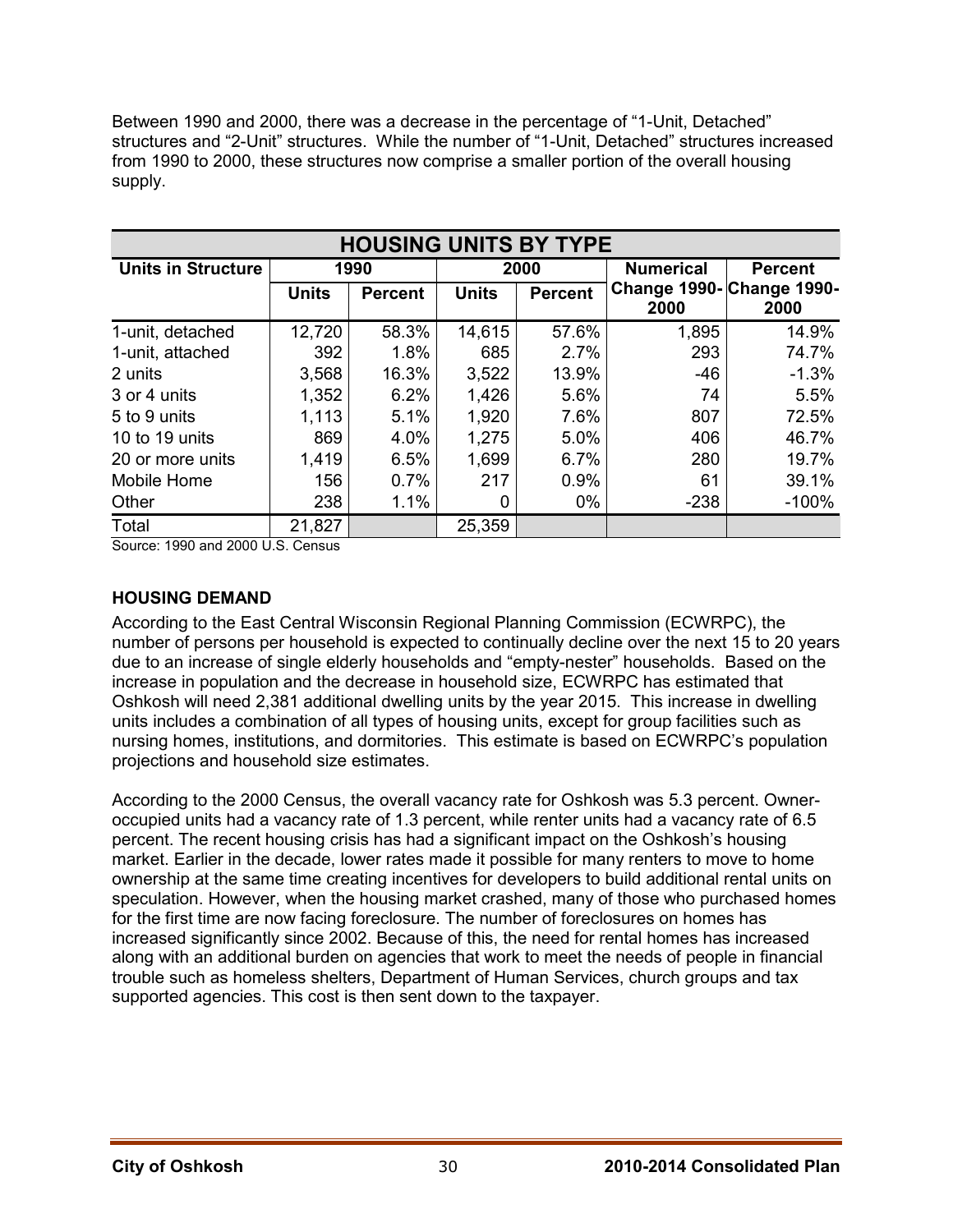| <b>OSHKOSH POPULATION PROJECTIONS</b>                       |                       |                       |                                                                                      |                                            |                                            |
|-------------------------------------------------------------|-----------------------|-----------------------|--------------------------------------------------------------------------------------|--------------------------------------------|--------------------------------------------|
| <b>Number of</b><br><b>Households</b>                       | 1990<br><b>Census</b> | 2000<br><b>Census</b> | 2006-2008<br><b>American</b><br><b>Community</b><br><b>Survey</b><br><b>Estimate</b> | 2010<br><b>ECWRPC</b><br><b>Projection</b> | 2015<br><b>ECWRPC</b><br><b>Projection</b> |
| Population                                                  | 55,006                | 62,916                | 64,635                                                                               | 67,996                                     | 70,080                                     |
| Population<br>Increase                                      |                       | 7,916                 | 1,719                                                                                | 3,361                                      | 2,084                                      |
| <b>Housing Units</b>                                        | 21,827                | 25,420                | 27,316                                                                               |                                            |                                            |
| Number of<br>Occupied<br><b>Housing Units</b>               | 20,957                | 24,082                | 24,528                                                                               | 26,171                                     | 27,075                                     |
| Average<br><b>Household Size</b>                            | 2.39                  | 2.31                  | 2.23                                                                                 | 2.29                                       | 2.28                                       |
| <b>Estimated New</b><br><b>Dwelling Unit</b><br><b>Need</b> |                       |                       |                                                                                      | 1467                                       | 914                                        |

Source: 1990 and 2000 U.S. Census, 2006-2008 American Community Survey, East Central Wisconsin Regional Planning Commission

| <b>OSHKOSH HOUSING CONSTRUCTION</b> |      |      |      |                |      |      |
|-------------------------------------|------|------|------|----------------|------|------|
| <b>Unit Type Constructed</b>        | 1990 | 2000 | 2006 | 2007           | 2008 | 2009 |
| Single Family                       | 107  | 109  | 51   | 58             | 47   | 14   |
| Two Family                          | 50   | 20   | 12   | $\overline{0}$ | 4    | 4    |
| Multi-Family                        | 419  | 148  | 162  | 72             | 8    | 56   |
| <b>Total Units</b>                  | 576  | 277  | 225  | 130            | 59   | 74   |

Prior to 2007 and the housing crisis, Oshkosh's pace of residential construction exceeded the average annual need based on projected population. Now, there continues to be a need for additional units, but the housing crisis has significantly driven down the construction of new units.

Another factor that must be taken into consideration is the continual annexation plans of the City of Oshkosh. In 2013 and 2018, large portions of the Town of Algoma will be annexed into the city. Some of this land is vacant and some is already developed and populated. In addition, the City is also working on future agreements with the towns of Black Wolf, Nekimi, Omro and Oshkosh to annex portions of those areas as well.

#### **HOUSING CONDITION**

According to the 2000 Census, 51.4 percent of the housing units in the Oshkosh were built prior to 1960. More significantly, a total of 8,020 housing units, or 31.6 percent of all Oshkosh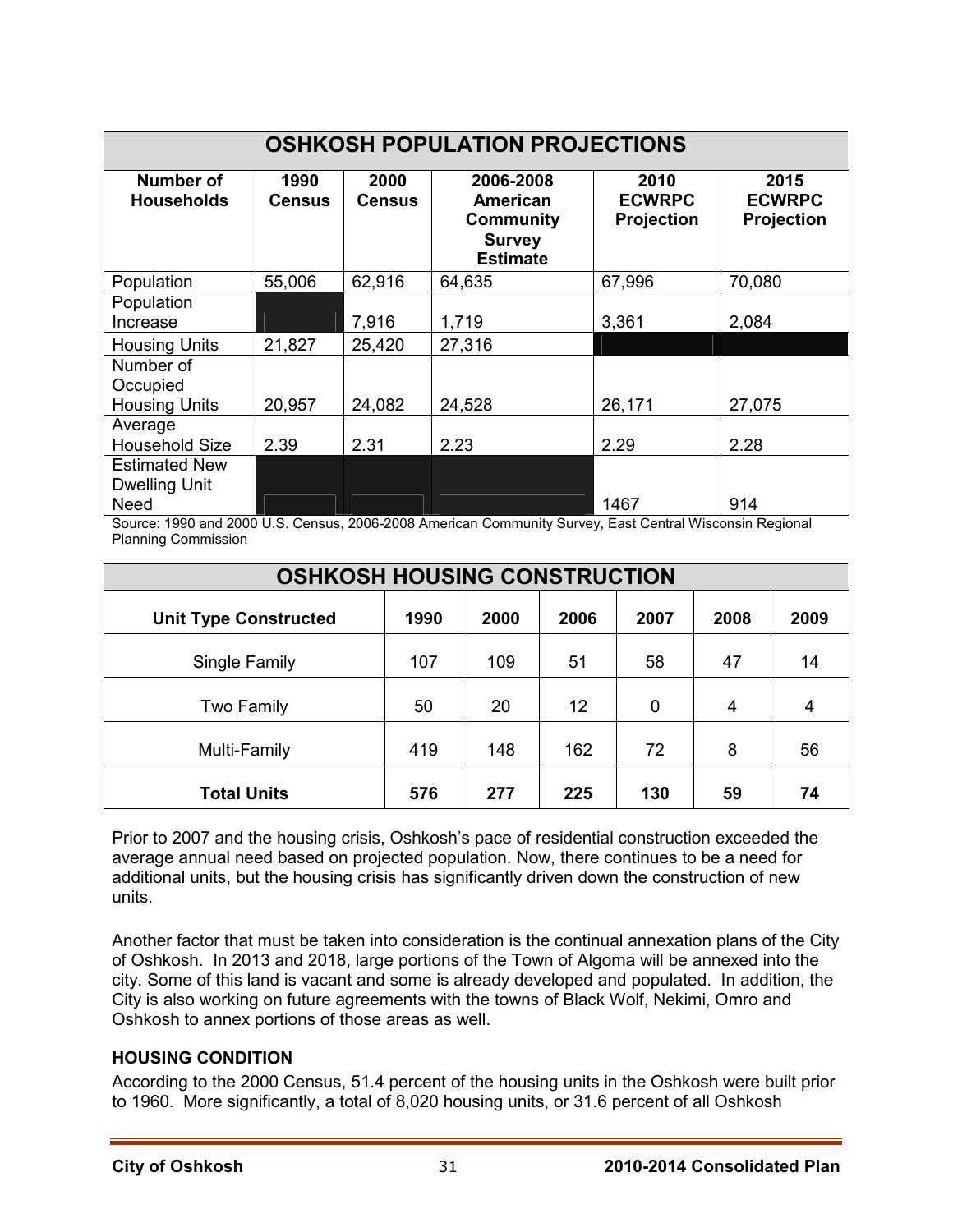housing units were built prior to 1939. 2000 Census data shows a high correlation between LMI Census Tracts and older housing stock. While older homes are less expensive to purchase, the costs of maintenance and utilities, especially gas for heating can create a significant financial challenge for LMI home owners. The result is deferred maintenance, which can have a negative impact on individual properties as well as neighborhoods.

A similar problem exists with older rental units. Older rental units are more affordable, and there is a high correlation between older rental units and low to moderate income neighborhoods. However, rents in older units may not be sufficient to permit the higher level of maintenance required by these units. Further, historically high vacancy rates, especially among older, less well maintained units, further impacts cash flow, making it even more difficult to maintain these older rental units. This situation can result in disinvestment and further deterioration of older units and the neighborhoods in which they are located.

| <b>YEAR STRUCTURE BUILT</b>                    |        |      |  |  |  |
|------------------------------------------------|--------|------|--|--|--|
| <b>YEAR</b><br><b>NUMBER</b><br><b>PERCENT</b> |        |      |  |  |  |
| 1999 to March 2000                             | 402    | 1.6  |  |  |  |
| 1995 to 1998                                   | 1,724  | 6.8  |  |  |  |
| 1990 to 1994                                   | 1,843  | 7.3  |  |  |  |
| 1980 to 1989                                   | 2,592  | 10.2 |  |  |  |
| 1970 to 1979                                   | 3,029  | 11.9 |  |  |  |
| 1960 to 1969                                   | 2,720  | 10.7 |  |  |  |
| 1949 to 1959                                   | 5,029  | 19.8 |  |  |  |
| 1939 or earlier                                | 8,020  | 31.6 |  |  |  |
| TOTALS                                         | 25,359 | 99.9 |  |  |  |

Source: 2000 U.S. Census

#### **HOUSING COST**

The commonly accepted definition of affordable housing relates housing costs and household income. If housing costs do not exceed 30 percent of the income of the household, housing is considered affordable. Housing costs include rent and utilities for renter households or principal, interest, taxes, insurance and utilities for owner households. This definition is problematic in that it does not provide a distinction between households that are forced to pay more than 30 percent of their income for housing related costs and those who choose to have that level of housing expense.

The figures below show a relatively stable relationship between wages and housing costs between 1990 and 2000 for the majority of Oshkosh residents. In general, housing costs for owner occupants appear increasingly quite affordable, while the rental situation appears similarly affordable, with the exception of the increase in those paying in excess of 35 percent of income for rent.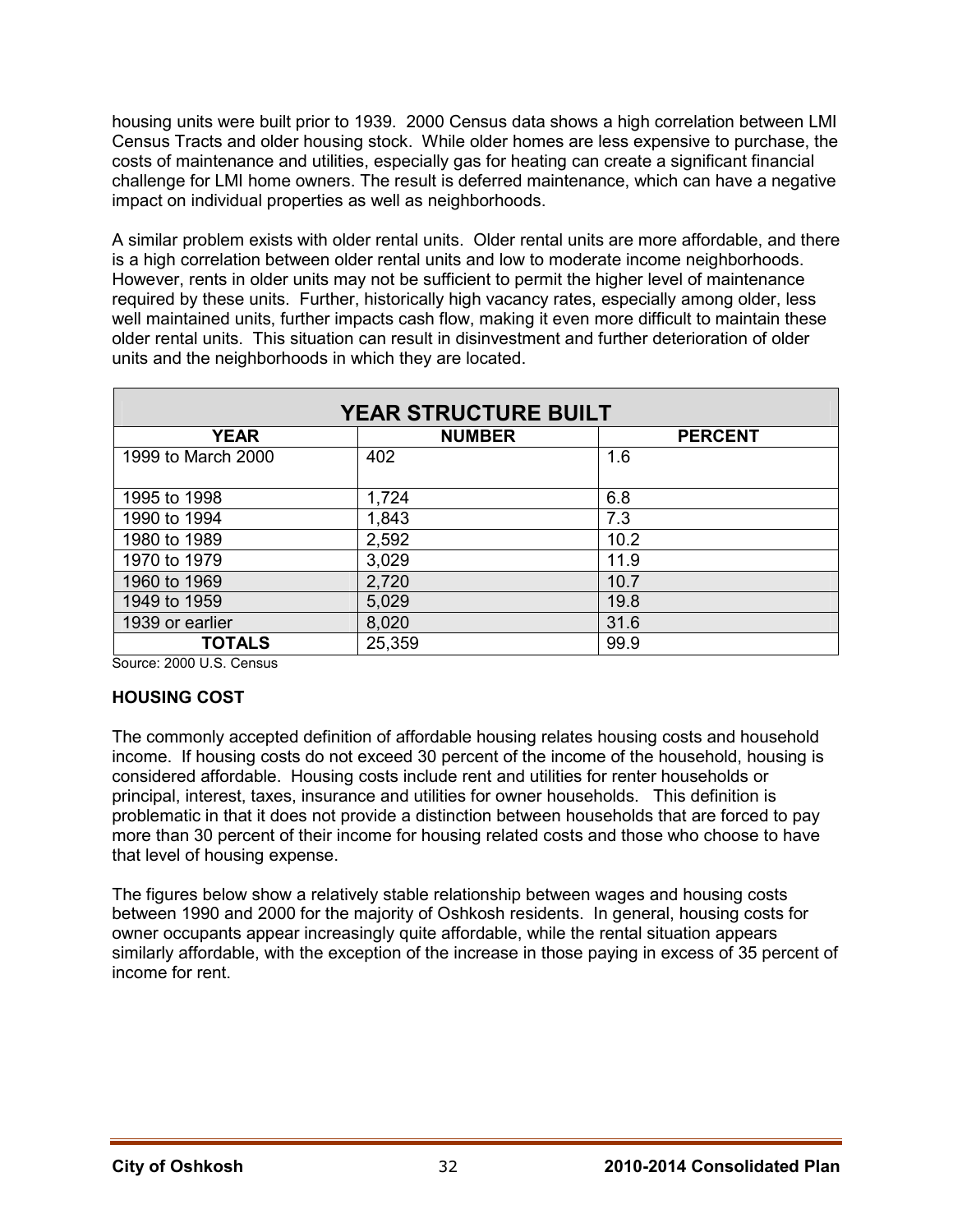

Source: City of Oshkosh 2005-2025 Comprehensive Plan

For the purposes of this Plan, the following circumstances are those f primary concern from a housing affordability perspective:

- Low to moderate income households who are forced to pay more than 30 percent of their income for housing, leaving insufficient income to cover the costs of food, clothing, transportation and medical care.
- Median income households who must spend more than 30 percent of income to own a median priced home.

2000 Census information shows that the most significant problem with affordability in Oshkosh is a lack of affordable housing for low income renters, the majority of whom are family households with two to four members.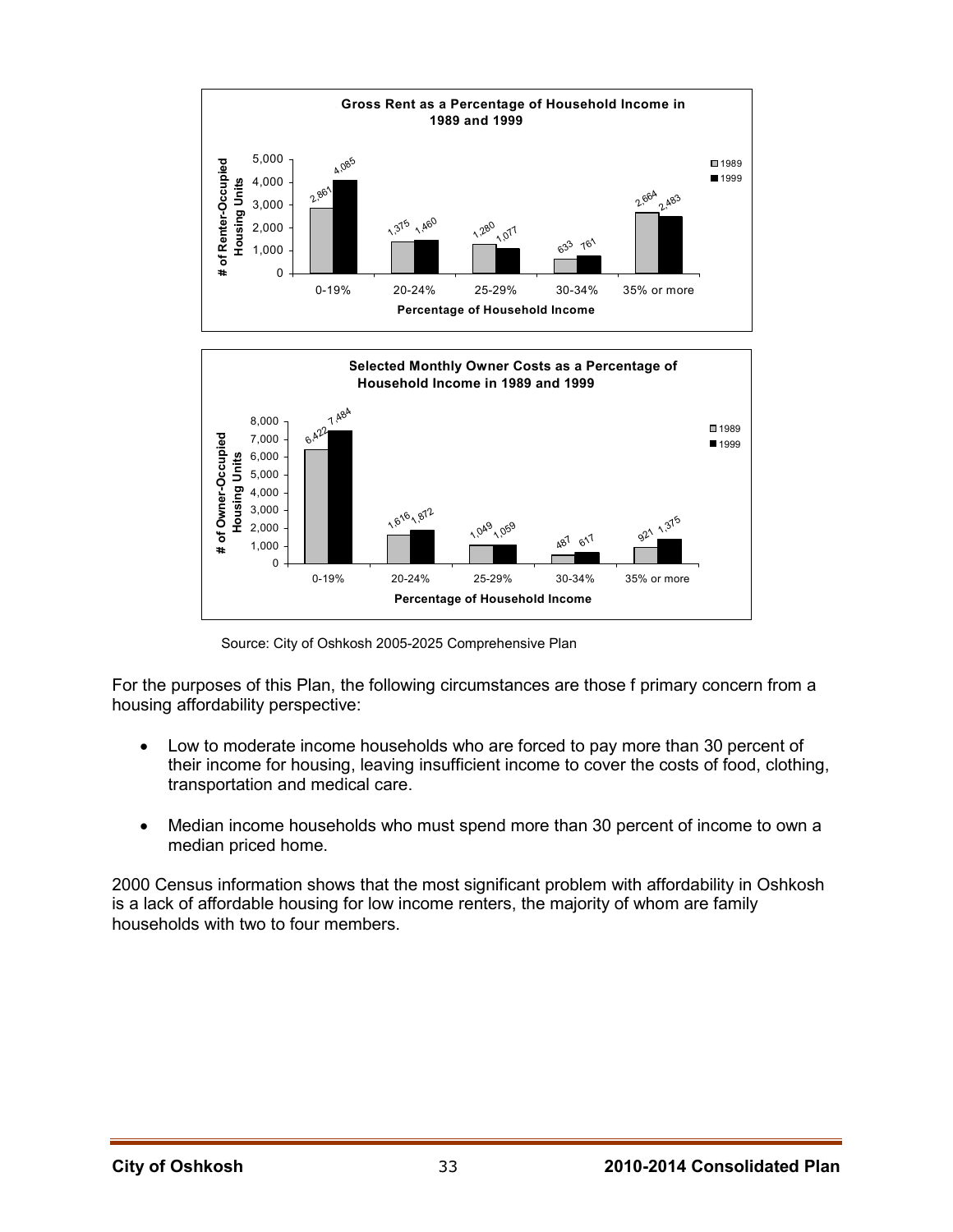#### **HOUSING SERVING PERSONS WITH DISABILITIES**

## **OSHKOSH LICENSED COMMUNITY-BASED RESIDENTIAL FACILITIES**

| <b>Name</b>                        | <b>Type</b>                                     | <b>Beds</b> |
|------------------------------------|-------------------------------------------------|-------------|
| <b>Arborview Manor</b>             | Aged, Dementia, Alzheimer's, Brain Damage       | 39          |
| <b>Bella Vista Manor</b>           | Aged, Dementia, Alzheimer's                     | 36          |
| Centennial Inn                     | Aged, Dementia, Alzheimer's                     | 18          |
| <b>Clarity Care Jefferson</b>      | <b>Developmentally Disabled</b>                 | 6           |
| <b>Clarity Care Bowen Street</b>   | <b>Developmentally Disabled</b>                 |             |
| <b>Clarity Care Maricopa</b>       | <b>Developmentally Disabled</b>                 | 8           |
| <b>Clarity Care WI Heights</b>     | <b>Developmentally Disabled</b>                 | 8           |
| <b>Clarity Care Packer Heights</b> | Developmentally Disabled                        |             |
| <b>Clarity Care South Park</b>     | Developmentally, Physically Disabled            | 6           |
| <b>Coral House</b>                 | Developmentally Disabled, Mental Illness        | 8           |
| Eastbrooke Manor                   | Aged, Dementia, Alzheimer's                     | 25          |
| Elijah's Place                     | Dementia, Alzheimer's                           | 12          |
| Evergreen Sharehaven               | Dementia, Alzheimer's                           | 20          |
| Evergreen Terrace                  | Aged                                            | 40          |
| <b>Harbor House</b>                | Aged, Dementia, Alzheimer's                     | 18          |
| Lakeshore Manor                    | Dementia, Alzheimer's                           | 57          |
| <b>LSS Pinel House</b>             | Developmentally Disabled, Emotionally Disturbed | 8           |
| <b>LSS Toward Tomorrow</b>         | <b>Emotionally Disturbed, Mental Illness</b>    | 12          |
| <b>Nexus House</b>                 | <b>AODA Correctional Clients</b>                | 14          |
| Nova Counseling                    | <b>AODA</b>                                     | 50          |
| Oakwood Manor                      | Aged, Dementia, Alzheimer's                     | 20          |
| Respite House                      | <b>Physically Disabled</b>                      | 8           |
| Serenity Place I                   | <b>AODA, Mental Illness</b>                     | 7           |
| Serenity Place II                  | <b>AODA, Mental Illness</b>                     | 5           |
| <b>Sterling House</b>              | Aged, Dementia, Alzheimer's                     | 20          |
| <b>Summit House</b>                | <b>AODA, Mental Illness</b>                     | 8           |

#### **HOUSING SERVING PERSONS WITH HIV/AIDS AND THEIR FAMILIES**

There is no housing specifically developed for persons with HIV/AIDS and their families in Oshkosh. However, as mentioned previously, Winnebago County is served by the AIDS Resource Center of Wisconsin (ARCW) which provides safe and affordable housing for people with HIV disease. ARCW's comprehensive housing program provides residential housing, intensive housing counseling and financial assistance in the form of rent, utility and security deposit payments to people with HIV and their families to help them secure safe and affordable homes.

**2. Describe the number and targeting (income level and type of household served) of units currently assisted by local, state, or federally funded programs, and an assessment of whether any such units are expected to be lost from the assisted housing inventory for any reason, (i.e. expiration of Section 8 contracts).**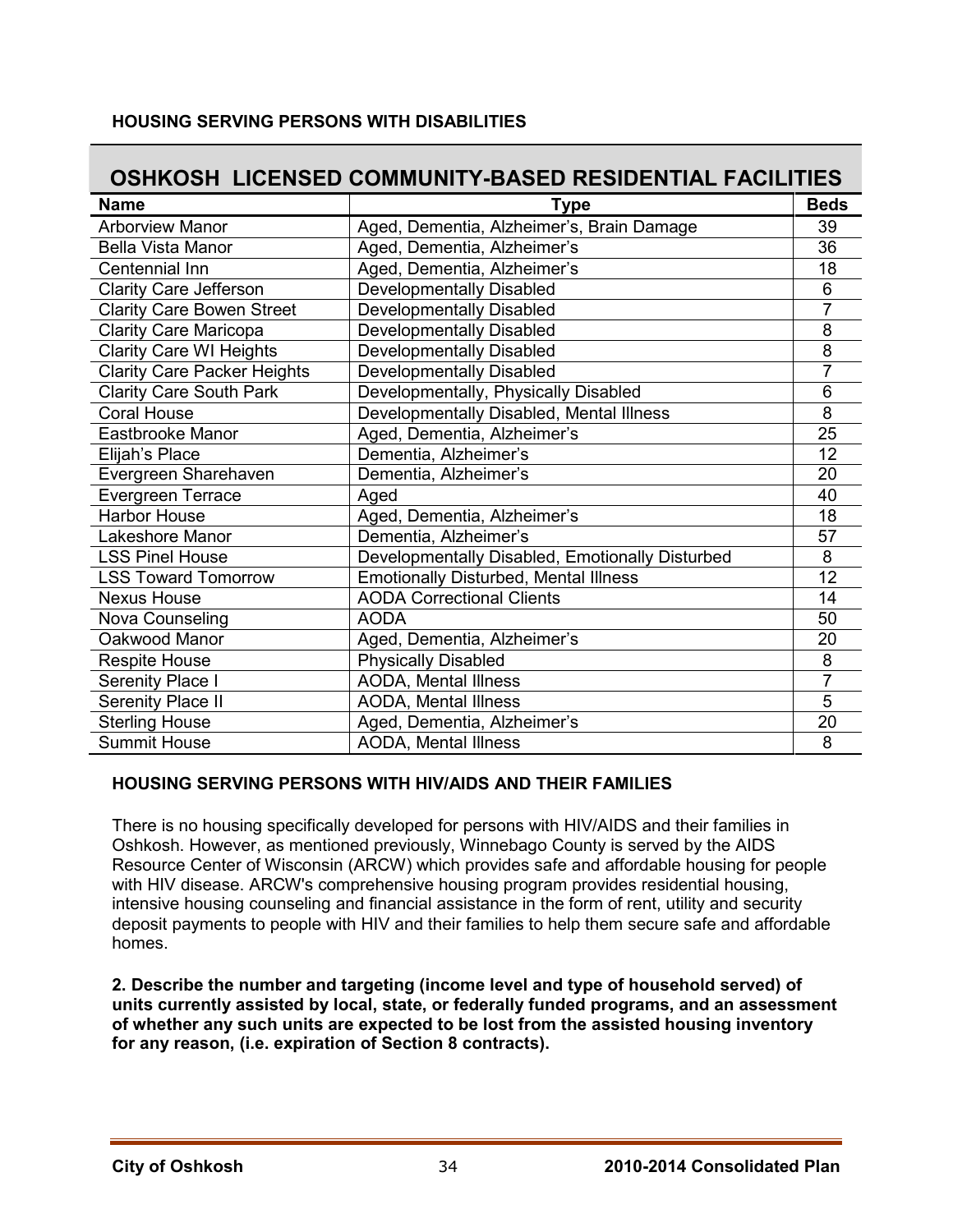The following tables provide information on all federally assisted units in Oshkosh by type of owner. The City has no information that there is a risk of losing any of these units from the inventory during the period covered by this Plan.

## **FEDERALLY ASSISTED UNITS IN OSHKOSH**

#### **Owned by the Oshkosh Housing Authority or the Cumberland Court Housing Commission**

| <b>Name</b>                                     | <b>Elderly</b> | <b>Disabled</b> | <b>Family</b>  |
|-------------------------------------------------|----------------|-----------------|----------------|
| <b>Court Tower Apartments</b>                   | 157            |                 |                |
| <b>Cumberland Court</b>                         |                |                 | 72             |
| <b>Mainview Apartments</b>                      | 111            |                 |                |
| <b>Marian Manor</b>                             | 121            |                 |                |
| <b>Scattered Site</b>                           |                |                 | 70             |
| Owned by the Winnebago County Housing Authority |                |                 |                |
| <b>Scattered Site</b>                           |                |                 | 24             |
| <b>Privately Owned</b>                          |                |                 |                |
| <b>Camelot Court</b>                            |                |                 | 40             |
| <b>Clarity Care</b>                             |                | 24              | $\overline{2}$ |
| Dominium Management                             |                |                 | 21             |
| <b>Gilead Apartments</b>                        |                | 15              |                |
| Simeanna I, II, III                             | 220            |                 |                |
| <b>Willow Apartments</b>                        |                | 12              |                |
| <b>Whispering Pines</b>                         | 66             |                 |                |
| <b>Total Federally Assisted Units</b>           | 675            | 52              | 229            |

Source: May 2010 Oshkosh/Winnebago County Housing Authority Data

## **STATE OF WISCONSIN AFFORDABLE HOUSING TAX CREDIT UNITS**

| <b>Name</b>                         | Type                                | <b>Affordable</b><br><b>Units</b> |
|-------------------------------------|-------------------------------------|-----------------------------------|
| 618 E. Parkway                      | Single family                       |                                   |
| 219 Oxford                          | Single family                       |                                   |
| 619 9th                             | Single family                       |                                   |
| <b>123 Mill</b>                     | Single family                       |                                   |
| <b>Division Street Apartments</b>   | Multifamily mixed income (23units)  | 11                                |
| <b>Irving Place Apartments</b>      | Multifamily mixed income (23units)  | 16                                |
| <b>Jackson Farm Apartments</b>      | Multifamily (60 units)              | 60                                |
| The Rivers                          | Multifamily (60 units)              | 60                                |
| <b>Lakefront Manor</b>              | Multifamily mixed income (66 units) | 58                                |
| <b>Summerfield Place Apartments</b> | Multifamily (120 units)             | 120                               |
| <b>Total State Tax Credit Units</b> |                                     | 329                               |

Source: May 2010 Oshkosh/Winnebago County Housing Authority Data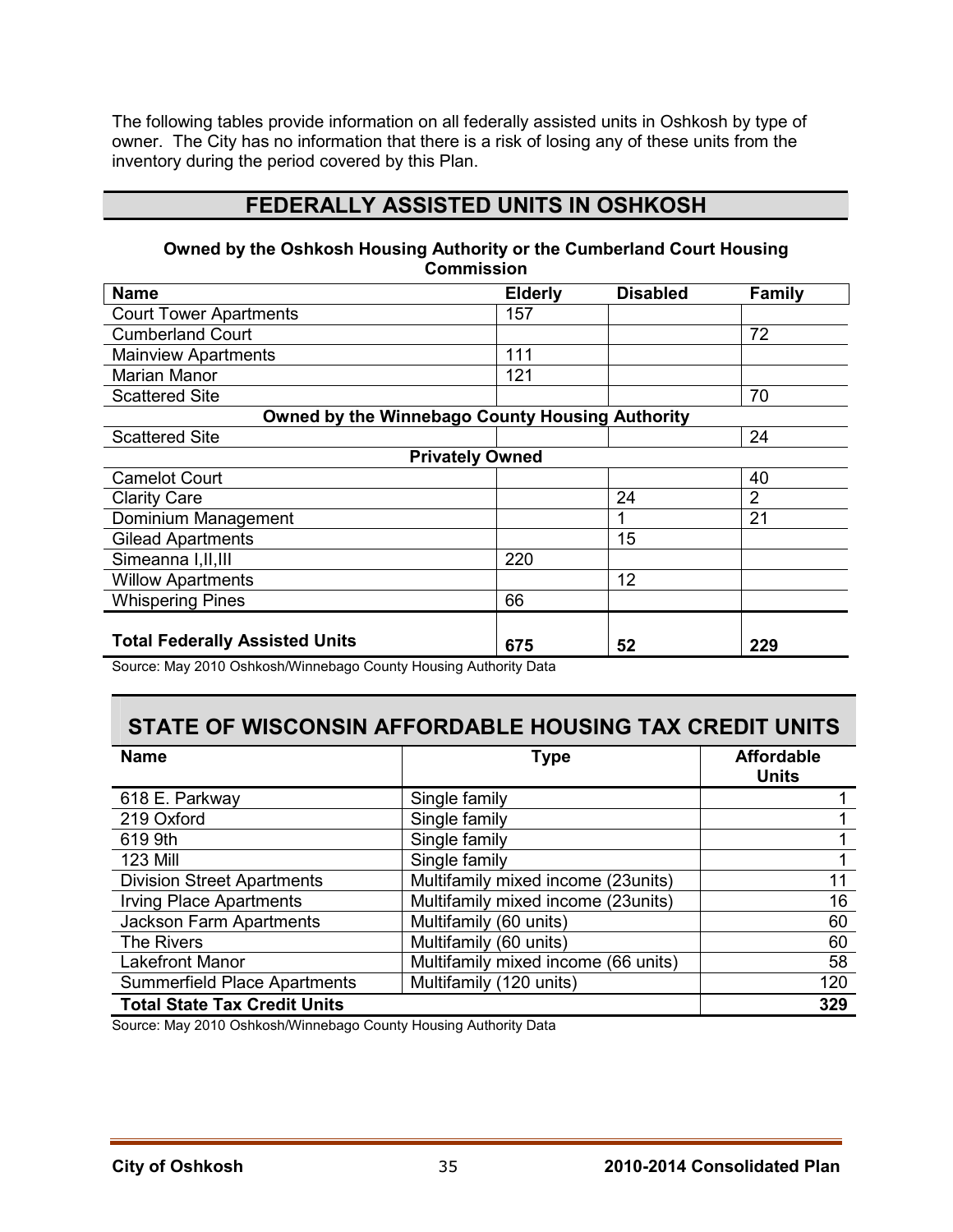#### **3. Indicate how the characteristics of the housing market will influence the use of funds made available for rental assistance, production of new units, rehabilitation of old units, or acquisition of existing units.**

Overall, there are currently a sufficient number of units to house all households in Oshkosh. The problem is the condition and cost of some units which makes them unsuitable for extremely low and moderate income households. For this reason, the City will give priority to rehabilitation projects that will improve the condition of housing and provision of rehabilitation financing in a manner that preserves affordability.

While the City recognizes the efficiency and elasticity of providing rent assistance versus bricks and mortar to meet affordable housing needs, it is limited in using CDBG funds to meet a significant portion of this need due to regulations (rent assistance falls under the Public Service cap) and demand for other uses of this money.

Probably the most significant challenge posed by current market conditions is the situation that many moderate income family owner households find themselves in. The City is receiving an increasing level if inquiries for owner-occupied housing rehabilitation funding from these households who purchased as recently as a month before requesting funding. The lack of equity, type of financing and lack of sufficient funds to address maintenance needs creates significant issues in developing local loan processing standards, particularly since the majority of these households are living in low to moderate income areas. The City will continue to give priority to owner-occupied housing rehabilitation projects, especially ones that will improve the appearance of the exterior of properties. However, increasing scrutiny will be given to terms and rates of first mortgages and financial literacy training will be integrated into financing approval conditions where needed.

The City will continue to support the Oshkosh/ Winnebago County Housing Authority Homeownership Assistance Program for LMI first time homebuyers. The training, favorable financing and City rehabilitation support significantly reduces the probability of foreclosures in this population of buyers.

## **Specific Housing Objectives (91.215(b))**

**1. Describe the priorities and specific objectives the jurisdiction hopes to achieve over a specified time period.** 

Geographic priorities are identified on page 8 and priority populations are identified in the following table.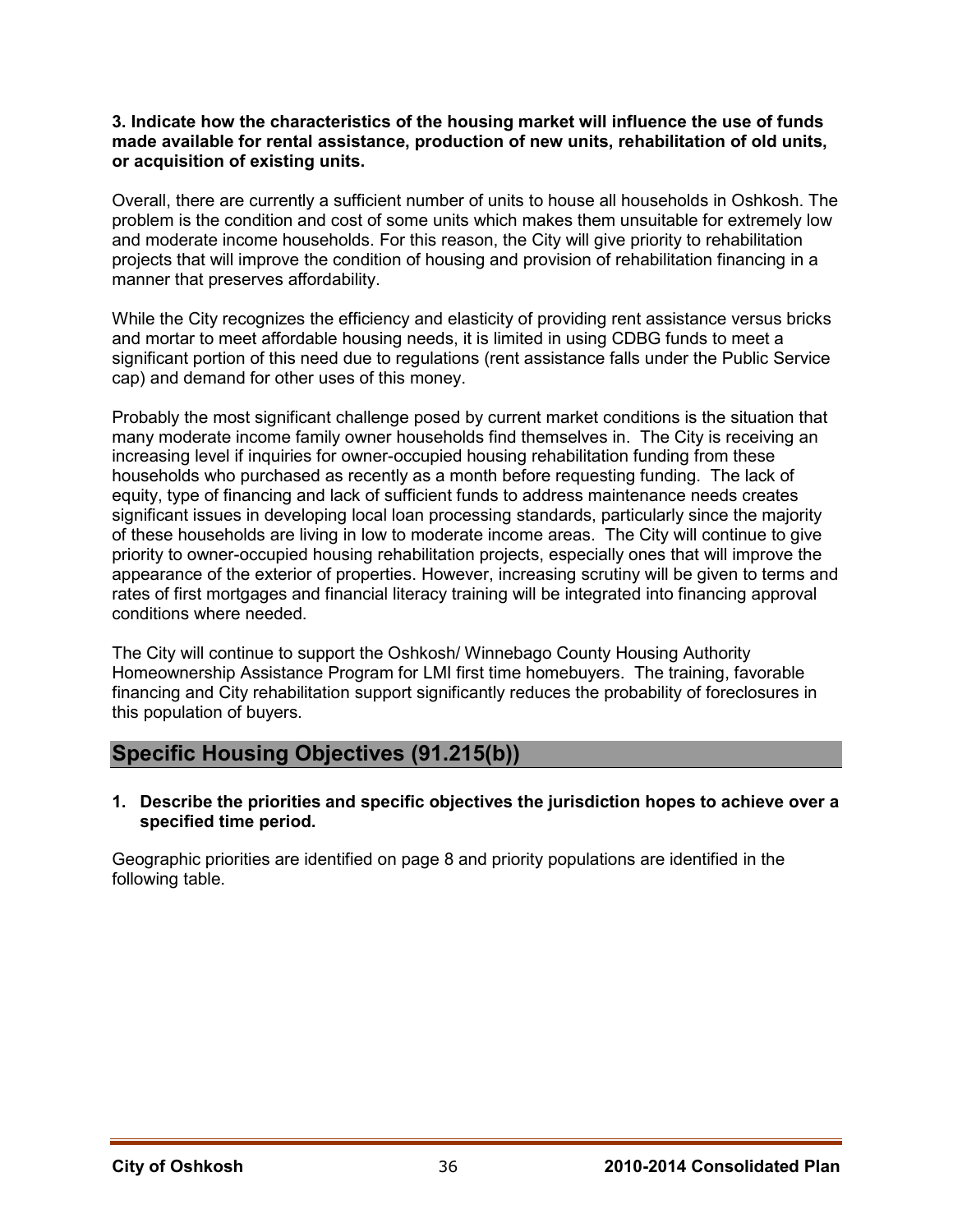| <b>RENTERS</b>              |            |                |                                      |             |  |  |  |
|-----------------------------|------------|----------------|--------------------------------------|-------------|--|--|--|
|                             |            | Goal #         | Type of Assistance                   | Source      |  |  |  |
|                             |            | Households     |                                      |             |  |  |  |
| Elderly                     | <30% MFI   |                | <b>Rental Rehabilitation Program</b> | <b>CDBG</b> |  |  |  |
|                             | $30 - 50%$ |                | <b>Rental Rehabilitation Program</b> | <b>CDBG</b> |  |  |  |
|                             | MFI        |                |                                      |             |  |  |  |
|                             | $50 - 80%$ | $\Omega$       | <b>Rental Rehabilitation Program</b> | <b>CDBG</b> |  |  |  |
|                             | MFI        |                |                                      |             |  |  |  |
| <b>Small Related</b>        | <30% MFI   | $\overline{2}$ | <b>Rental Rehabilitation Program</b> | <b>CDBG</b> |  |  |  |
|                             | $30 - 50%$ |                | <b>Rental Rehabilitation Program</b> | <b>CDBG</b> |  |  |  |
|                             | MFI        |                |                                      |             |  |  |  |
|                             | $50 - 80%$ | $\Omega$       | <b>Rental Rehabilitation Program</b> | <b>CDBG</b> |  |  |  |
|                             | MFI        |                |                                      |             |  |  |  |
| Large Related               | <30% MFI   | 0              | <b>Rental Rehabilitation Program</b> | <b>CDBG</b> |  |  |  |
|                             | $30 - 50%$ | 0              | <b>Rental Rehabilitation Program</b> | <b>CDBG</b> |  |  |  |
|                             | MFI        |                |                                      |             |  |  |  |
|                             | $50 - 80%$ | 0              | <b>Rental Rehabilitation Program</b> | <b>CDBG</b> |  |  |  |
|                             | MFI        |                |                                      |             |  |  |  |
| All Other                   | <30% MFI   | 0              | <b>Rental Rehabilitation Program</b> | <b>CDBG</b> |  |  |  |
|                             | $30 - 50%$ | 0              | <b>Rental Rehabilitation Program</b> | <b>CDBG</b> |  |  |  |
|                             | MFI        |                |                                      |             |  |  |  |
|                             | $50 - 80%$ | $\Omega$       | <b>Rental Rehabilitation Program</b> | <b>CDBG</b> |  |  |  |
|                             | MFI        |                |                                      |             |  |  |  |
| <b>TOTAL ANNUAL RENTERS</b> |            | 5              |                                      |             |  |  |  |

## **HOUSING PRIORITIES AND GOALS FOR THIS PLAN**

| <b>OWNERS</b>              |            |                |                                      |             |  |  |  |
|----------------------------|------------|----------------|--------------------------------------|-------------|--|--|--|
| Elderly                    | <30% MFI   | 3              | <b>Owner-occupied Rehabilitation</b> | <b>CDBG</b> |  |  |  |
|                            | $30 - 50%$ | 3              | Owner-occupied Rehabilitation        | <b>CDBG</b> |  |  |  |
|                            | MFI        |                |                                      |             |  |  |  |
|                            | $50 - 80%$ | $\overline{2}$ | Owner-occupied Rehabilitation        | <b>CDBG</b> |  |  |  |
|                            | MFI        |                |                                      |             |  |  |  |
| <b>Small Related</b>       | <30% MFI   | 3              | Owner-occupied Rehabilitation and    | <b>CDBG</b> |  |  |  |
|                            |            |                | Purchase Assistance Program          |             |  |  |  |
|                            | $30 - 50%$ | 3              | Owner-occupied Rehabilitation and    | <b>CDBG</b> |  |  |  |
|                            | MFI        |                | Purchase Assistance Program          |             |  |  |  |
|                            | $50 - 80%$ | 3              | Owner-occupied Rehabilitation and    | <b>CDBG</b> |  |  |  |
|                            | MFI        |                | Purchase Assistance Program          |             |  |  |  |
| Large Related              | <30% MFI   |                | Owner-occupied Rehabilitation and    | <b>CDBG</b> |  |  |  |
|                            |            |                | Purchase Assistance Program          |             |  |  |  |
|                            | $30 - 50%$ | 1              | Owner-occupied Rehabilitation and    | <b>CDBG</b> |  |  |  |
|                            | MFI        |                | Purchase Assistance Program          |             |  |  |  |
|                            | $50 - 80%$ | 1              | Owner-occupied Rehabilitation and    | <b>CDBG</b> |  |  |  |
|                            | MFI        |                | Purchase Assistance Program          |             |  |  |  |
| All Other                  | <30% MFI   | 0              | Owner-occupied Rehabilitation        | <b>CDBG</b> |  |  |  |
|                            | $30 - 50%$ | $\Omega$       | Owner-occupied Rehabilitation        | <b>CDBG</b> |  |  |  |
|                            | MFI        |                |                                      |             |  |  |  |
|                            | $50 - 80%$ | 0              | Owner-occupied Rehabilitation        | <b>CDBG</b> |  |  |  |
|                            | MFI        |                |                                      |             |  |  |  |
| <b>TOTAL ANNUAL OWNERS</b> |            | 20             |                                      |             |  |  |  |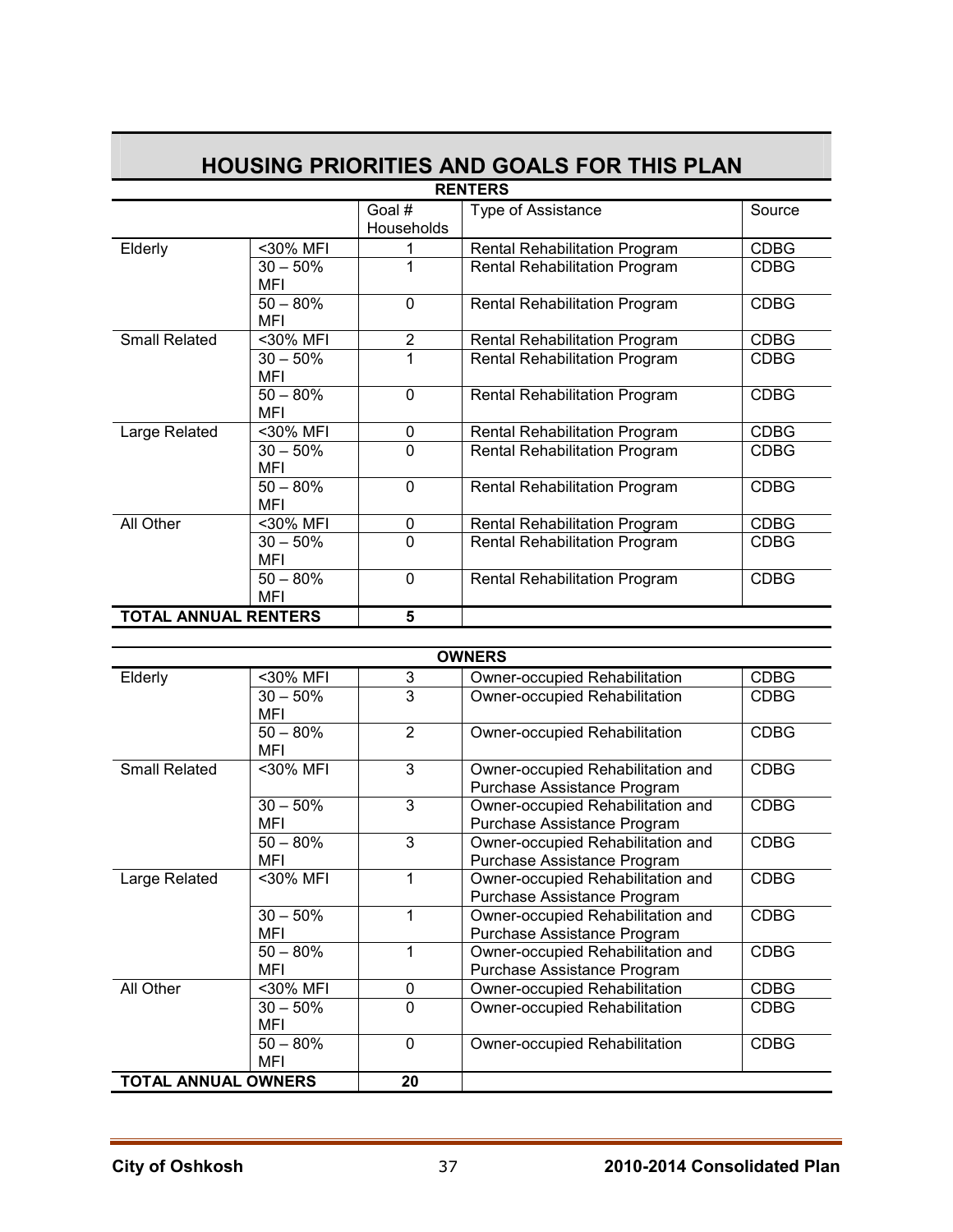**2. Describe how Federal, State, and local public and private sector resources that are reasonably expected to be available will be used to address identified needs for the period covered by the strategic plan.** 

Over the five years covered by this Plan, sources of funds that can be expected to be available to meet the housing needs in Oshkosh include the federal CDBG formula program funds. Other sources of funding include programs through Winnebago County, the Oshkosh Area United Way and Oshkosh Area Community Foundation.

## **Needs of Public Housing (91.210(b))**

**In cooperation with the public housing agency or agencies located within its boundaries, describe the needs of public housing, including the number of public housing units in the jurisdiction, the physical condition of such units, the restoration and revitalization needs of public housing projects within the jurisdiction, and other factors, including the number of families on public housing and tenant-based waiting lists and results from the Section 504 needs assessment of public housing projects located within its boundaries (i.e. assessment of needs of tenants and applicants on waiting list for accessible units as required by 24 CFR 8.25).** 

| <b>HOUSING AUTHORITY INVENTORY IN OSHKOSH</b> |                |                       |                           |                             |                 |                |                     |              |
|-----------------------------------------------|----------------|-----------------------|---------------------------|-----------------------------|-----------------|----------------|---------------------|--------------|
|                                               |                | <b>Public Housing</b> |                           | <b>Multi-Family Housing</b> |                 |                | Other               |              |
|                                               | Court<br>Tower | Mainview              | Scattered<br><b>Sites</b> | Cumberland<br>Court         | Marian<br>Manor | Group<br>Homes | Housing<br>Vouchers |              |
| <b>Building</b><br>Description                | $14-$<br>Story | 10-Story              |                           | $(8)$ 2-story               | 6-story         |                |                     |              |
| <b>Year Built</b>                             | 1973           | 1981                  | Various                   | 1973                        | 1978            | Various        |                     |              |
|                                               |                |                       |                           |                             |                 |                |                     |              |
| Bedroom<br><b>Size</b>                        |                |                       |                           |                             |                 |                |                     | <b>TOTAL</b> |
| Efficiency                                    |                | 8                     |                           |                             |                 | 16             |                     | 24           |
| One                                           | 156            | 101                   |                           |                             | 120             |                | 89                  | 466          |
| Two                                           |                | 1                     | 26                        | 48                          | 1               |                | 94                  | 171          |
| Three                                         |                |                       | 34                        | 24                          |                 |                | 34                  | 92           |
| Four                                          |                |                       | 22                        |                             |                 |                | 3                   | 25           |
| Five                                          |                |                       | 10                        |                             |                 |                | $\overline{2}$      | 12           |
| <b>Six</b>                                    |                |                       | 1                         |                             |                 |                |                     | 1            |
| <b>TOTAL</b>                                  | 157            | 110                   | 93                        | 72                          | 121             | 16             | 222                 | 791          |

Source: May 2010 Oshkosh/Winnebago County Housing Authority Data

All dwelling units are on-line and routinely occupied. Daily occupancy rates for May 2009 to April 2010 ranged from a high of 100 percent to a low of 96.6 percent.

Each of the properties is physically sound, and needed repairs are addressed daily. Each development has a list of capital needs identified by management and the residents. Current priorities to restore and revitalize developments, including needs identified to comply with Section 504 accessibility survey, are as follows: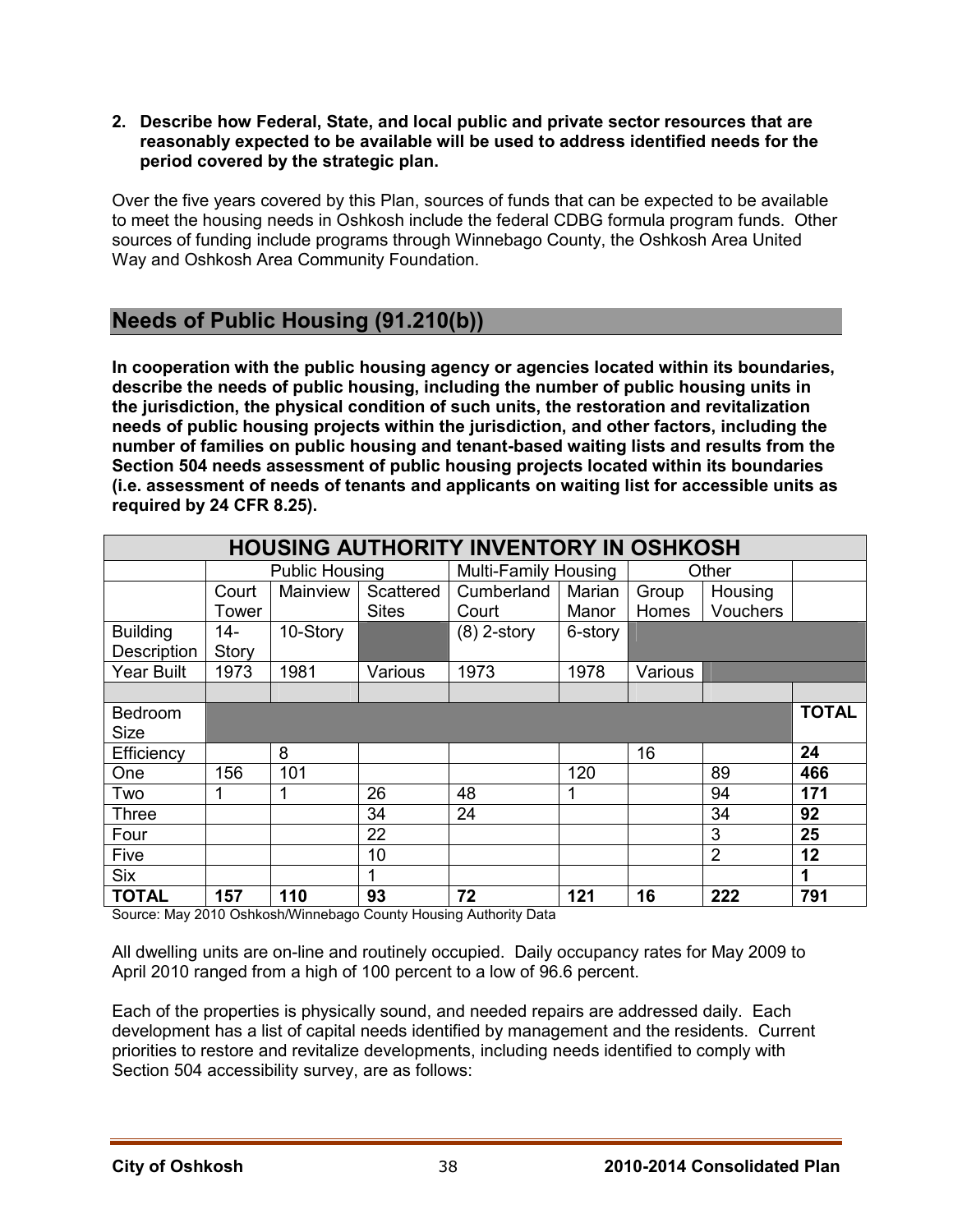#### Court Tower Apartments

- Acquire property for parking upgrades including isolate visitor parking, secure resident parking area and supplement parking for disabled persons close to the building.
- Upgrade hot water systems
- Tuckpoint and seal exterior brick and mortar
- Add visitor's entrance to separate residents and secure building. This can include intercom, access security and camera systems
- Replace and modernize roof structure
- Remodel first floor public areas and create public areas on some residential floors to allow for a personal care salon, exercise rooms, computer lab, chapel, game/media lounges

#### Mainview Apartments

- Supplement parking, upgrade paving and secure resident parking area and designate more parking for disabled persons close to the building
- Expand efficiency apartments
- Finish remodeling of East Tower apartments including HVAC improvements
- Renovation of public areas with furnishings for personal care salon, exercise rooms, computer lab, chapel, game/media lounges.
- Address deficiencies with the laundry and vending equipment.
- Replace unit appliances.

#### Scattered-site Apartments

- Replace driveways and add garages where lot size can accommodate better storage facility
- Replace furnaces, hot water heating and HVAC where inefficiencies warrant
- Replace or update kitchens
- Replace roofs

| PUBLIC HOUSING WAITING LISTS IN OSHKOSH |       |                       |              |                             |        |       |                 |              |
|-----------------------------------------|-------|-----------------------|--------------|-----------------------------|--------|-------|-----------------|--------------|
|                                         |       | <b>Public Housing</b> |              | <b>Multi-Family Housing</b> |        | Other |                 |              |
| Bedroom                                 | Court | Mainview              | Scattered    | Cumberland                  | Marian | Group | Housing         | <b>TOTAL</b> |
| <b>Size</b>                             | Tower |                       | <b>Sites</b> | Court                       | Manor  | Homes | <b>Vouchers</b> |              |
| Efficiency                              |       |                       |              |                             |        |       |                 |              |
| <b>One</b>                              | 24    | 7                     |              | 2                           | 13     | N/A   | 187             | 233          |
| Two                                     |       |                       | 304          | 235                         |        |       | 429             | 968          |
| <b>Three</b>                            |       |                       | 134          | 94                          |        |       | 223             | 451          |
| Four                                    |       |                       | 18           |                             |        |       | 35              | 53           |
| Five                                    |       |                       | 4            |                             |        |       | 6               | 10           |
| <b>Six</b>                              |       |                       |              |                             |        |       |                 |              |
| <b>TOTAL</b>                            | 24    | 7                     | 460          | 331                         | 13     | N/A   | 880             | 1715         |

Source: May 2010 Oshkosh/Winnebago County Housing Authority Data

The Authority administers site-based waiting which allows applicants to be listed on multiple lists. The multiple family structures typically see about 80 move-outs annually and many applicants are determined ineligible, new eligible applicants can promptly lease.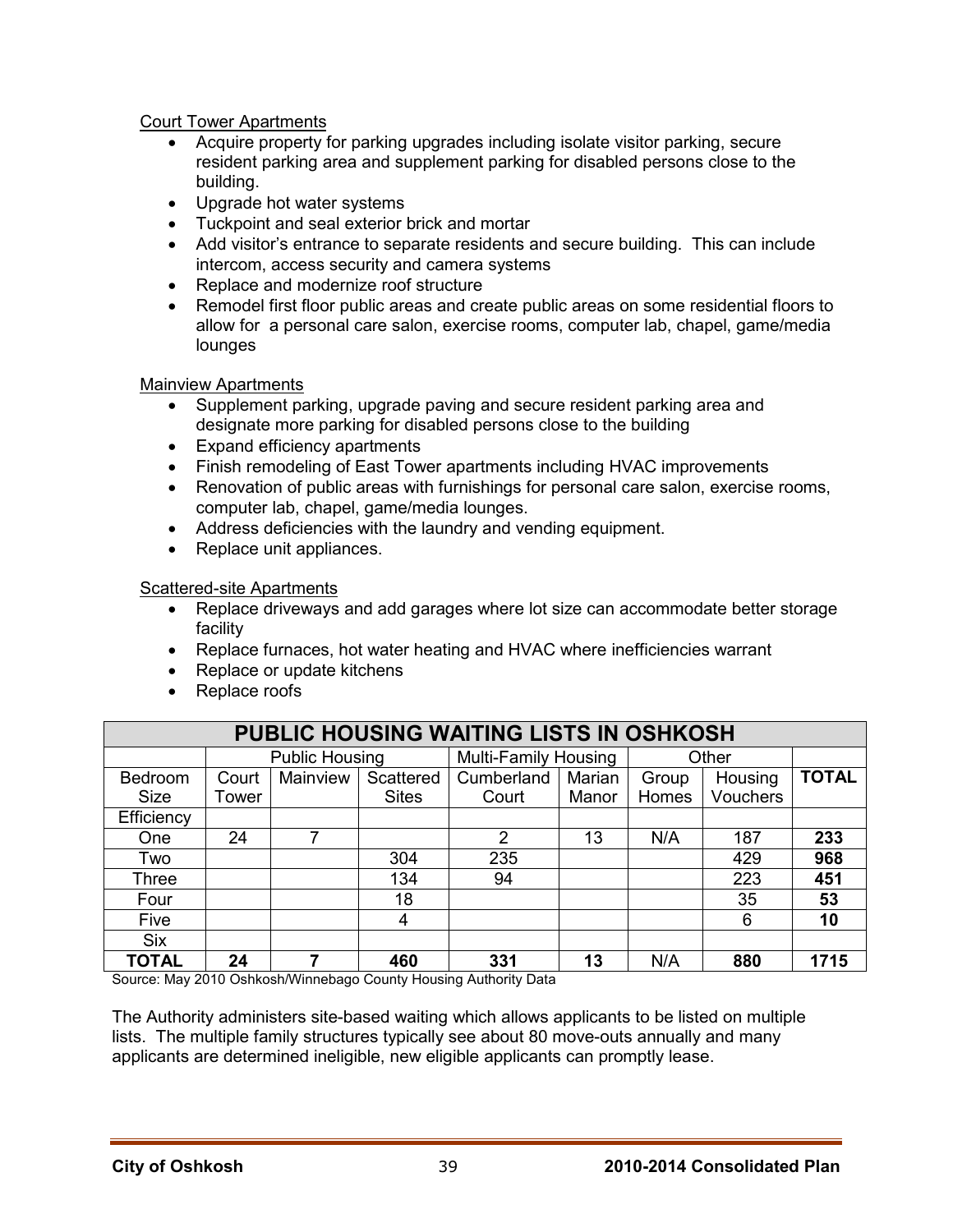Applicants for the scattered-site family units face a longer waiting list as only 35 vacancies are anticipated annually. Eligible families can expect a wait of more than a year. The Section 8 and Housing Choice Voucher Program have a waiting list of 639 families with annual turnover projected to yield 120 vacancies.

## **Public Housing Strategy (91.210)**

**1. Describe the public housing agency's strategy to serve the needs of extremely lowincome, low-income, and moderate-income families residing in the jurisdiction served by the public housing agency (including families on the public housing and section 8 tenant-based waiting list), the public housing agency's strategy for addressing the revitalization and restoration needs of public housing projects within the jurisdiction and improving the management and operation of such public housing, and the public housing agency's strategy for improving the living environment of extremely lowincome, low-income, and moderate families residing in public housing.** 

The Oshkosh/Winnebago County Housing Authority strategy to meet affordable housing needs in the city is to tirelessly pursue its mission. The Authority embraces a vibrant private sector and supports developments that create a range of new residential opportunities across all market segments. Where the private market doesn't provide adequate options for low-income households, the Authority will pursue programs and resources to supplement the market.

Scarce public resources require the targeting of assistance to the neediest populations in the community. Consequently, the subsidized rental opportunities available from the Authority will benefit primarily extremely low-income households (ELI). ELI households are those with an annual income below 30% of Median Family Income (MFI) for the area. Clearly, the Authority will exceed the regulatory thresholds for enrollment of ELI households and expects an excess of 80% of the new placements, in all programs, will be high-priority ELI households. ELI households currently constitute more than 80 percent of the waiting lists. Very low-income (VLI) households will also be a high priority for Section 8 Rental Assistance, Public Housing and Homeownership Assistance. Low-Income (Moderate) applicants are most likely to benefit from the Homeownership Assistance Program, but policy does permit placement of some households in public housing that would contribute to the goal of including a broad range of incomes.

Revitalization and restoration needs detailed above represent intended obligation of current and future Capital Funds grants. Additional capital needs exist that will require future HUD grants or other resources. Among these would be continued bathroom and kitchen remodeling of the dwelling units, roof replacements, parking and resident amenities.

The Authority has repeatedly achieved High-Performer Status on the HUD assessment protocols. Management and operational goals are focused on customer service, as little opportunity exists to enhance performance where market conditions have more impact than administrative fine-tuning. Management's best opportunity to improve living environments is to thoroughly screen eligible applicants, vigorously enforce the lease and deliver services and amenities that add value to their leasing experience.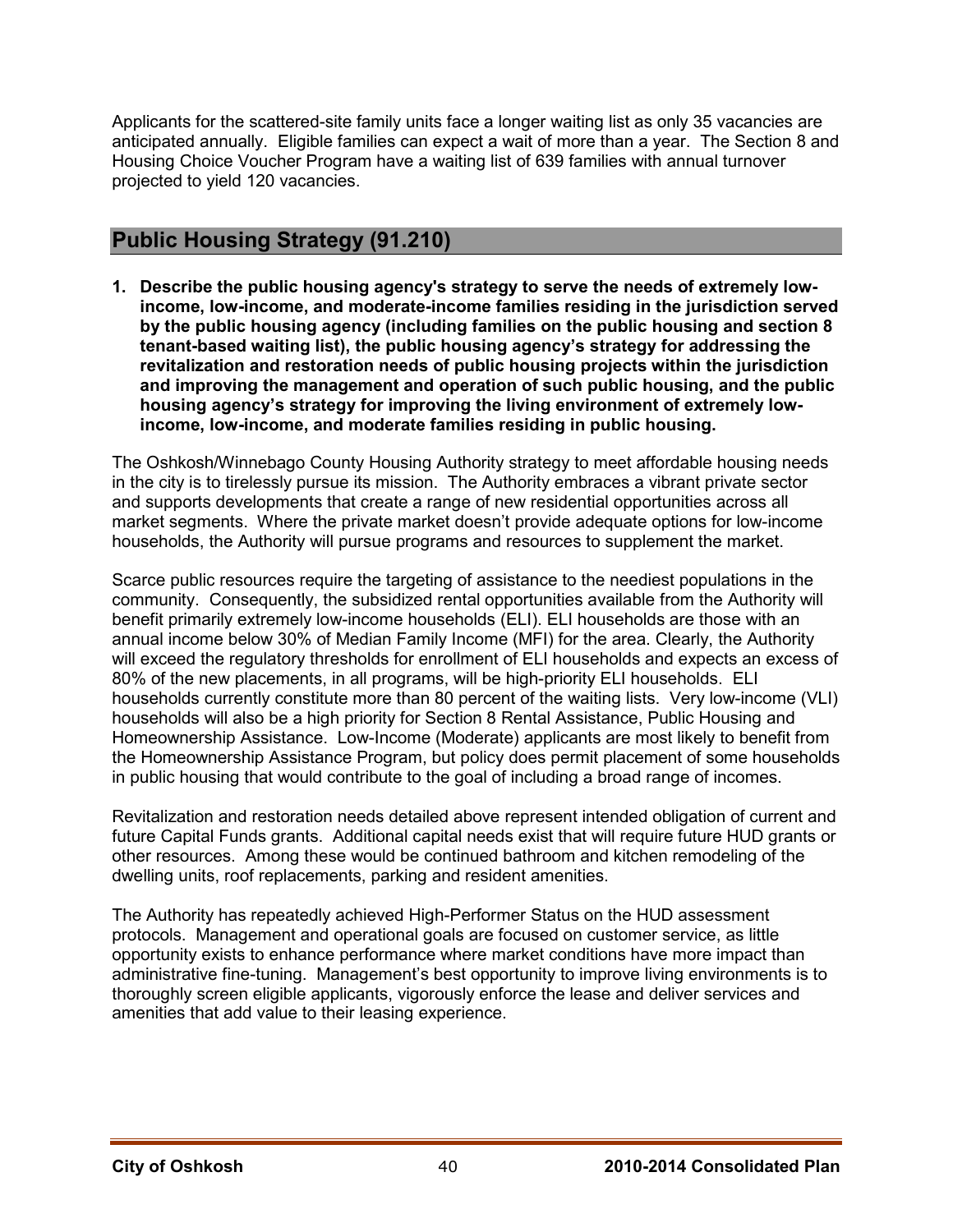**2. Describe the manner in which the plan of the jurisdiction will help address the needs of public housing and activities it will undertake to encourage public housing residents to become more involved in management and participate in homeownership. (NAHA Sec. 105 (b)(11) and (91.215 (k))** 

The Authority has never been able to generate any interest in resident management as family housing is widely scattered with no common identity and families rarely take advantage of opportunities to gather and provide input. At the high-rise buildings, there is a long history of resident meetings where resident activities are planned, process and policy matters are discussed and customer input is solicited. Again, the residents have consistently communicated, but refused to take an active role in management.

A Homeownership Assistance Program has been in place for 10 years and has successfully moved several households from the Section 8 Voucher and Public Housing programs into homeownership. While the Authority hasn't used HUD's 5h or Voucher homeownership programs, it has utilized City of Oshkosh CDBG First-Time Homebuyer funding and funds from the Federal Home Loan Bank, local banks, the Wisconsin Housing and Economic Development Authority and the Wisconsin Housing Partnership. The Authority remains open to using both the 5h and Voucher options, if the need arises, but prefers to work with the City on homeownership assistance as it is felt to have more favorable results.

**3. If the public housing agency is designated as "troubled" by HUD or otherwise is performing poorly, the jurisdiction shall describe the manner in which it will provide financial or other assistance in improving its operations to remove such designation. (NAHA Sec. 105 (g))** 

The public housing agency is not designated as "troubled" by HUD.

## **Barriers to Affordable Housing (91.210(e) and 91.215(f))**

**1. Explain whether the cost of housing or the incentives to develop, maintain, or improve affordable housing are affected by public policies, particularly those of the local jurisdiction. Such policies include tax policy affecting land and other property, land use controls, zoning ordinances, building codes, fees and charges, growth limits, and policies that affect the return on residential investment.** 

After reviewing the local zoning ordinance and building codes, the City does not believe there are local policies or regulations that create significant barriers to developing affordable housing.

In terms of maintaining affordable housing, the City's application of the Uniform Dwelling Code (UDC) to all housing units, not just those constructed after 1980, does increase the cost of renovation and repair by requiring a higher level of code compliance for new work than what existed at the time of construction.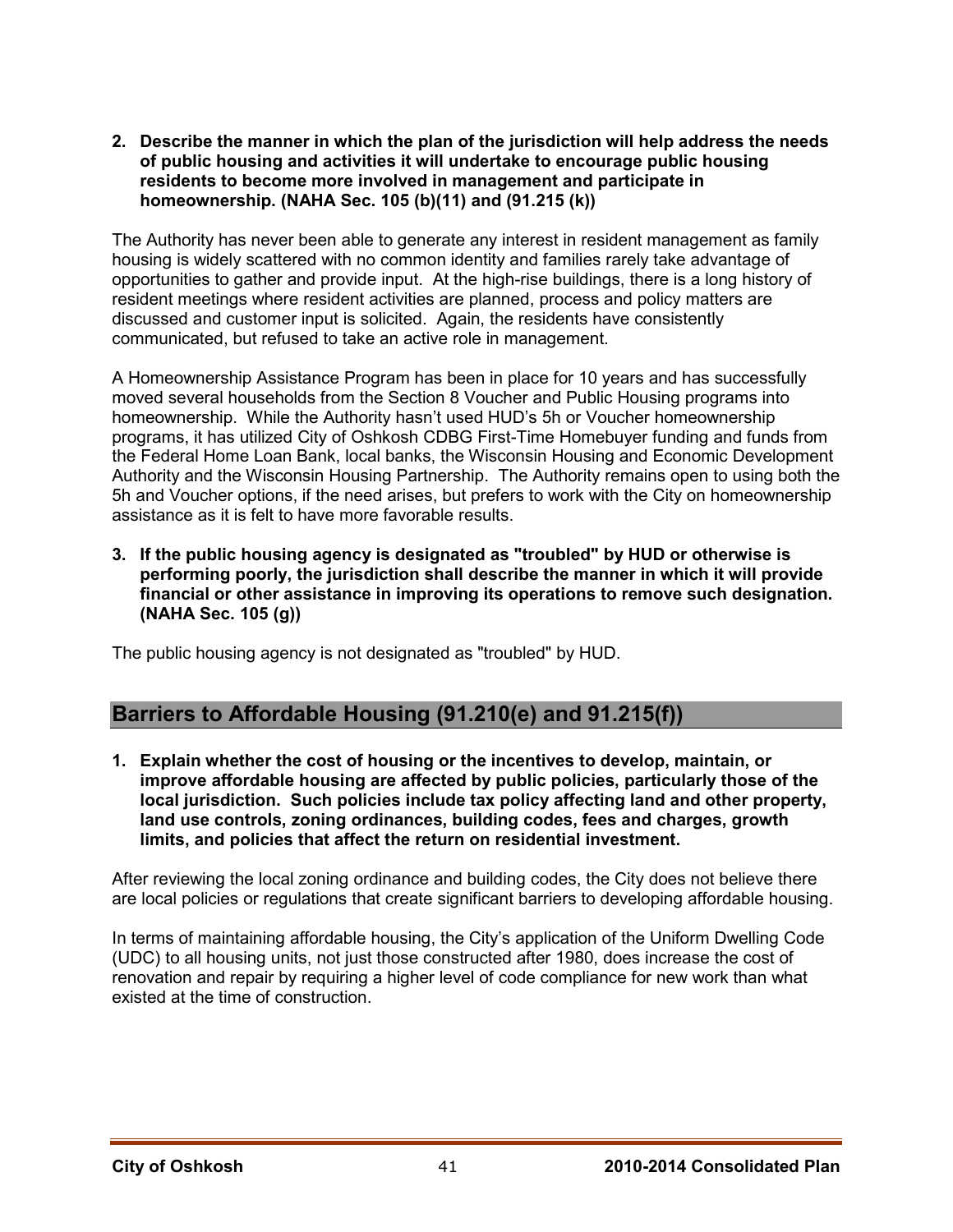**2. Describe the strategy to remove or ameliorate negative effects of public policies that serve as barriers to affordable housing, except that, if a State requires a unit of general local government to submit a regulatory barrier assessment that is substantially equivalent to the information required under this part, as determined by HUD, the unit of general local government may submit that assessment to HUD and it shall be considered to have complied with this requirement.** 

As the City does not believe that any local regulations or policies exist to create significant barriers to affordable housing, there is no need to develop a strategy to address these.

It should be noted that the City's 2005-2025 Comprehensive Plan calls for the following actions to ensure affordable housing availability:

- Work with public and private housing providers to plan for the development of additional housing units affordable to low and moderate income owners and renters as needed and to secure additional subsidies for rental of existing privately owned units.
- Promote opportunities and programs to provide owner and rental options for low and moderate income residents.

The City's 2005-2025 Comprehensive Plan also calls for the following action to maintain and rehabilitate the City's existing housing stock and the surrounding areas containing this housing:

- Continue housing rehabilitation programming which provides assistance to low and moderate-income persons in upgrading their housing and in purchasing and improving properties in older neighborhoods.
- Encourage Downtown/Central City residential development through rehabilitation or new construction.
- Implement "Neighborhood Improvement Strategies" in specific geographic areas for neighborhood and housing issues.
- Develop program and encourage owners to convert non-competitive rental property back to owner-occupied structures.
- Create a rehabilitation code for pre-existing conditions on historic properties.

## **HOMELESS**

#### **PLEASE ALSO REFER TO THE CONTINUUM OF CARE HOMELESS POPULATION AND SUBPOPULATIONS CHART, CONTINUUM OF CARE HOUSING INVENTORY AND HOMELESS SERVICE ACTIVITIES LIST IN APPENDIX**

## **Homeless Needs (91.205(b) and 91.215(c))**

**Homeless Needs— The jurisdiction must provide a concise summary of the nature and extent of homelessness in the jurisdiction, (including rural homelessness and chronic homelessness where applicable), addressing separately the need for facilities and services for homeless persons and homeless families with children, both sheltered and unsheltered, and homeless subpopulations, in accordance with Table 1A. The summary must include the characteristics and needs of low-income individuals and children,**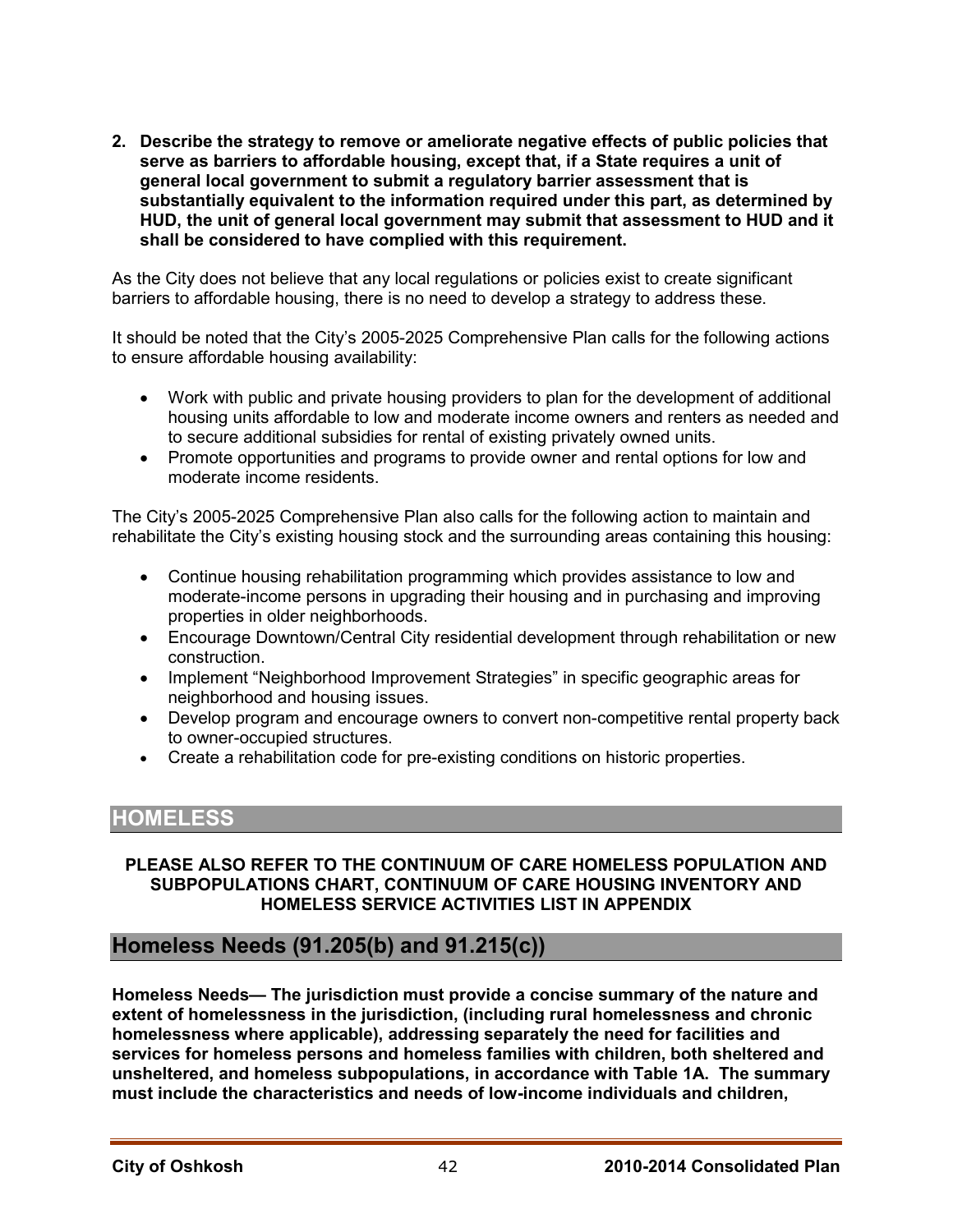**(especially extremely low-income) who are currently housed but are at imminent risk of either residing in shelters or becoming unsheltered. In addition, to the extent information is available; the plan must include a description of the nature and extent of homelessness by racial and ethnic group. A quantitative analysis is not required. If a jurisdiction provides estimates of the at-risk population(s), it should also include a description of the operational definition of the at-risk group and the methodology used to generate the estimates.**

The information contained in the Continuum of Care Homeless Population and Subpopulations Chart is based on a point in time survey conducted by ADVOCAP, a local non-profit administering a HUD funded homeless program.

In addition to the information contained in the Continuum of Care Homeless Population and Subpopulations Chart, ADVOCAP provided the following information regarding the homeless population they served during the period from July 2008 through June 2009.

| <b>HOMELESS PERSONS SERVED</b><br><b>2008-2009 PROGRAM YEAR</b> |                                        |                                   |                 |                                     |  |  |  |  |
|-----------------------------------------------------------------|----------------------------------------|-----------------------------------|-----------------|-------------------------------------|--|--|--|--|
| <b>Persons Served</b>                                           | <b>Singles</b><br>(not in<br>families) | <b>Adults</b><br>(in<br>families) | <b>Children</b> | <b>Number of</b><br><b>Families</b> |  |  |  |  |
| First day of operating year                                     | 9                                      | 12                                | 24              | 11                                  |  |  |  |  |
| Entered during program year                                     | 20                                     | 13                                | 20              | 11                                  |  |  |  |  |
| Left during program year                                        | 18                                     | 16                                | 28              | 13                                  |  |  |  |  |
| In program last day of program<br>vear                          | 11                                     | 9                                 | 16              | 9                                   |  |  |  |  |

Source: ADVOCAP

The information in the tables below is also from ADVOCAP and shows the following:

- Number of homeless adults entering the program by race
- Number of homeless adults with special needs entering the program
- Prior living situation
- Destination of adults exiting the program
- Reason for exiting the program

| NUMBER OF HOMELESS ADULTS ENTERING THE PROGRAM BY RACE |    |
|--------------------------------------------------------|----|
| American Indian or Alaskan Native                      |    |
| Asian                                                  |    |
| <b>Black or African American</b>                       | 9  |
| Native Hawaiian or Other Pacific Islander              |    |
| Hispanic/Latino                                        |    |
| White                                                  | 20 |
| <b>Other Multi-Racial</b>                              |    |
| Other/Unknown                                          |    |
|                                                        |    |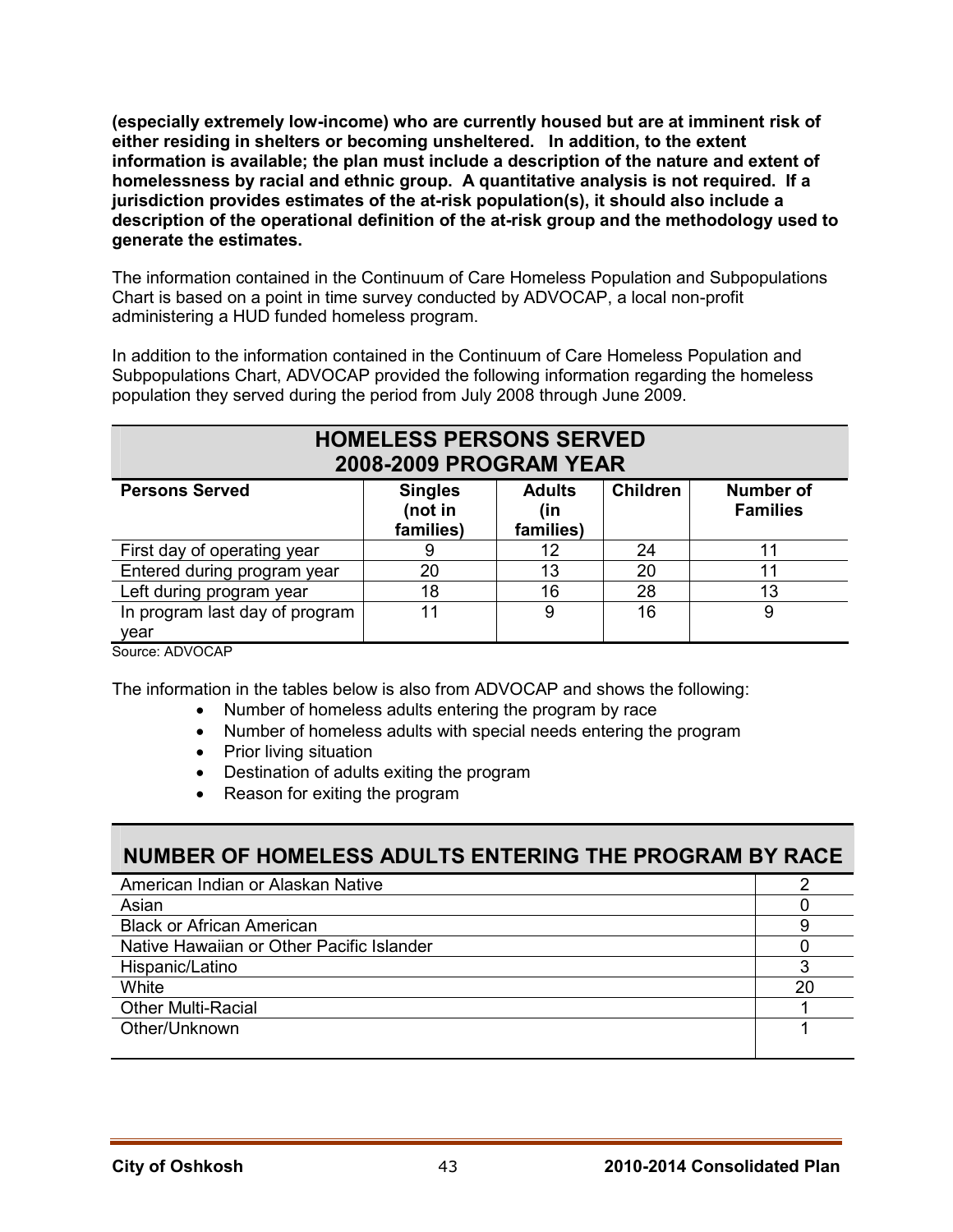## **NUMBER OF HOMELESS ADULTS WITH SPECIAL NEEDS ENTERING THE PROGRAM**

| <b>Mental Illness</b>      |  |
|----------------------------|--|
| <b>Alcohol Abuse</b>       |  |
| Drug Abuse                 |  |
| <b>Physical Disability</b> |  |
| Domestic Violence          |  |
| Other                      |  |

## **PRIOR LIVING SITUATION**

| Emergency Shelter (primarily Christine Ann Shelter for victims of domestic abuse) | 30 |
|-----------------------------------------------------------------------------------|----|
| Non-Housing (Park, Car, Bus Station, Etc.)                                        |    |
| Other                                                                             |    |

## **DESTINATION OF ADULTS EXITING PROGRAM**

| <b>Permanent Housing</b> | Rental house or apartment (unsubsidized)  | 20 |
|--------------------------|-------------------------------------------|----|
|                          | Other subsidized house or apartment       |    |
| Transitional             | Transitional housing for homeless persons |    |
| Other                    | Moved in with family or friends           |    |
|                          | <b>Unknown</b>                            |    |

## **REASON FOR EXITING THE PROGRAM**

| Non-compliance with program requirements |  |
|------------------------------------------|--|
|                                          |  |
| Death                                    |  |
| Other                                    |  |

Source: ADVOCAP

## **Priority Homeless Needs**

- **1. Using the results of the Continuum of Care planning process, identify the jurisdiction's homeless and homeless prevention priorities specified in Table 1A, the Homeless and Special Needs Populations Chart. The description of the jurisdiction's choice of priority needs and allocation priorities must be based on reliable data meeting HUD standards and should reflect the required consultation with homeless assistance providers, homeless persons, and other concerned citizens regarding the needs of homeless families with children and individuals. The jurisdiction must provide an analysis of how the needs of each category of residents provided the basis for determining the relative priority of each priority homeless need category. A separate brief narrative should be directed to addressing gaps in services and housing for the sheltered and unsheltered chronic homeless.**
- **2. A community should give a high priority to chronically homeless persons, where the jurisdiction identifies sheltered and unsheltered chronic homeless persons in its Homeless Needs Table - Homeless Populations and Subpopulations.**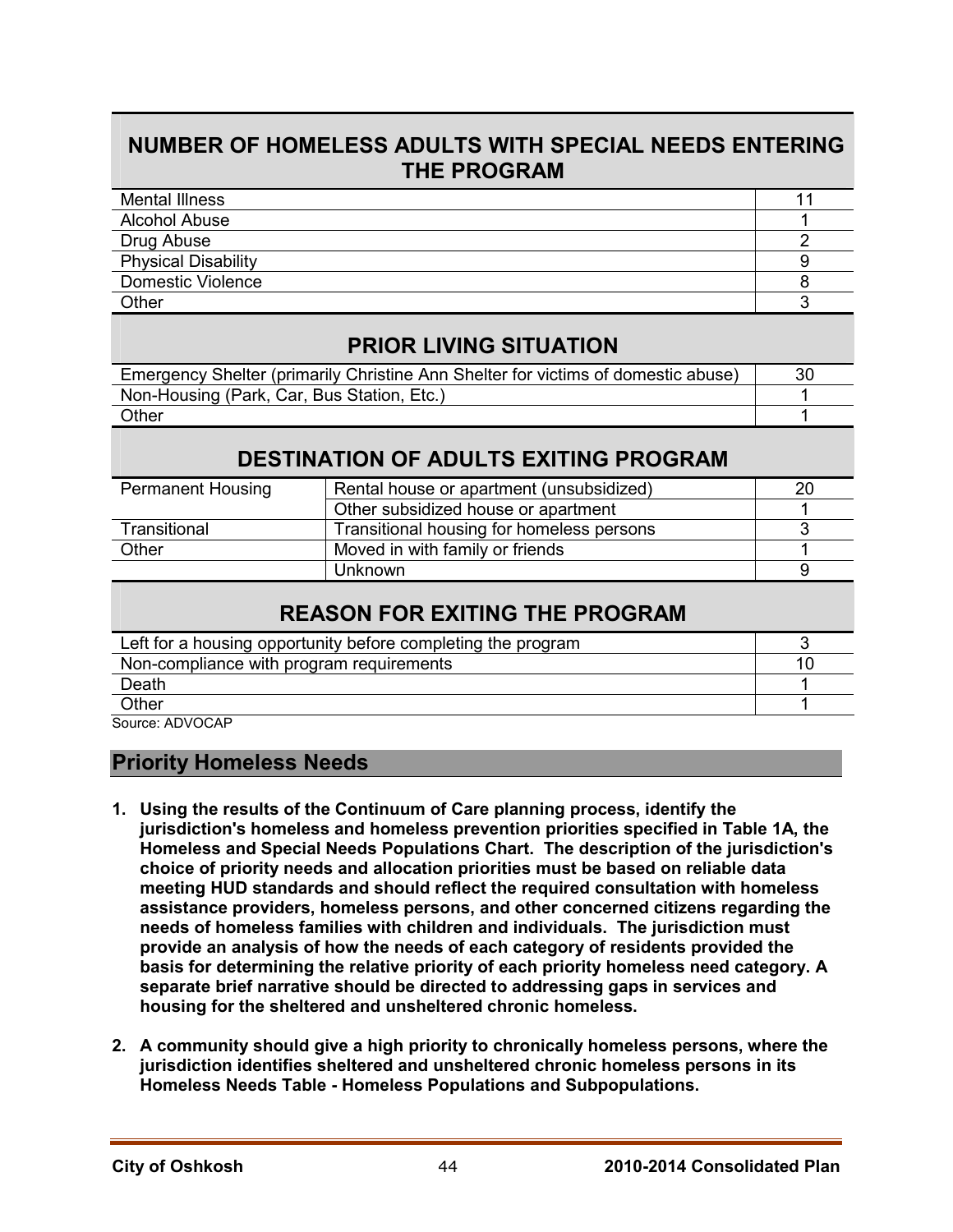The Winnebagoland Housing Coalition is the name of the Continuum of Care (CoC) in this area. The process used by the CoC to identify and prioritize homeless needs included a multi-format process. These needs included those services being provided which were identified as essential to meet the needs of future homeless individuals and families. The planning process included reviewing results from the previous year's CoC needs assessment and prioritization process, a point-in-time survey of homelessness, a review of homeless client input and case notes by homeless service providers, and prioritization by both the Winnebagoland Housing Coalition. From this data and input by CoC members, consensus was reached on the following priorities in rank order:

- 1. Service gap in short term assistance
- 2. Case management with supportive services
- 3. Accessible emergency shelter along with motel vouchers
- 4. Medical and health related services
- 5. Transportation help
- 6. Transitional housing
- 7. Housing and supportive services for chronic homeless
- 8. Essential personal needs such as food, clothing and personal care items
- 9. Subsidized permanent housing
- 10. Foreclosure help
- 11. Daycare support
- 12. Fair housing assistance

## **Homeless Inventory (91.210(c))**

**The jurisdiction shall provide a concise summary of the existing facilities and services (including a brief inventory) that assist homeless persons and families with children and subpopulations identified in Table 1A. These include outreach and assessment, emergency shelters and services, transitional housing, permanent supportive housing, access to permanent housing, and activities to prevent low-income individuals and families with children (especially extremely low-income) from becoming homeless. The jurisdiction can use the optional Continuum of Care Housing Activity Chart and Service Activity Chart to meet this requirement.** 

See Appendix D for the Continuum of Care (CoC) Housing Inventory Chart and Homeless Service Activities, which are part of the CoC application submitted to the Department of Housing and Urban Development (HUD).

Oshkosh's homeless housing inventory consists primarily of emergency shelters operated by Christine Ann Domestic Abuse Services, Salvation Army (vouchers) and Father Carr's Place 2B. More specifically, the 35-bed unit is the women and children's shelter (Christine Ann) and the 40-bed "Bethlehem Inn" and the 40-bed "Holy Family Village" are the men's shelters.

Besides housing general victims of homelessness, Christine Ann's also serves as a domestic violence shelter. Emergency motel vouchers are also available from the Salvation Army during periods when the shelters are full. Transitional housing is provided primarily through the 15 Christine Ann Sienna Apartments and the three units of ADVOCAP's 16<sup>th</sup> Street Home.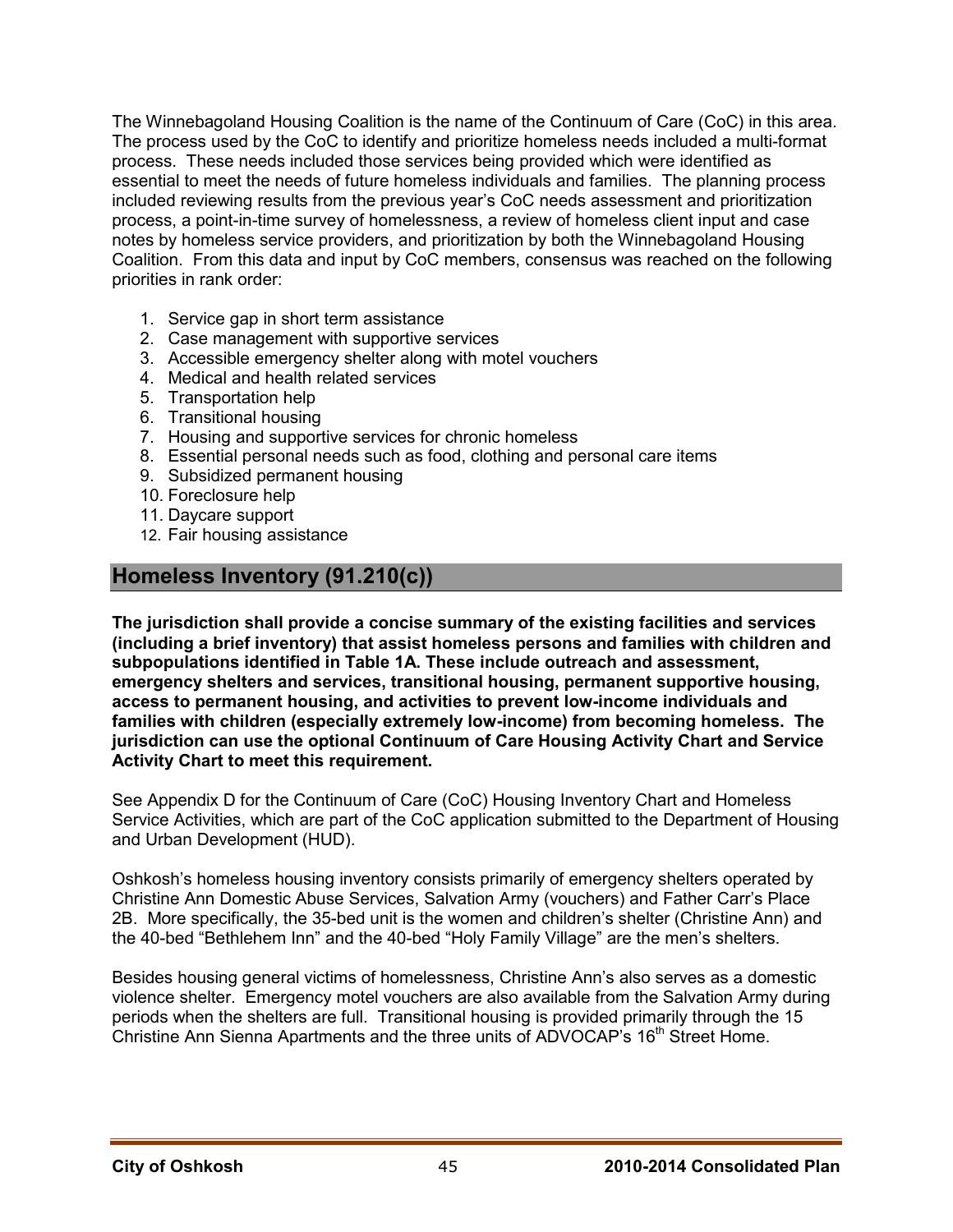## **Homeless Strategic Plan (91.215(c))**

- **1. Homelessness— Describe the jurisdiction's strategy for developing a system to address homelessness and the priority needs of homeless persons and families (including the subpopulations identified in the needs section). The jurisdiction's strategy must consider the housing and supportive services needed in each stage of the process which includes preventing homelessness, outreach/assessment, emergency shelters and services, transitional housing, and helping homeless persons (especially any persons that are chronically homeless) make the transition to permanent housing and independent living. The jurisdiction must also describe its strategy for helping extremely low- and low-income individuals and families who are at imminent risk of becoming homeless.**
- **2. Chronic homelessness—Describe the jurisdiction's strategy for eliminating chronic homelessness by 2012. This should include the strategy for helping homeless persons make the transition to permanent housing and independent living. This strategy should, to the maximum extent feasible, be coordinated with the strategy presented Exhibit 1 of the Continuum of Care (CoC) application and any other strategy or plan to eliminate chronic homelessness. Also describe, in a narrative, relationships and efforts to coordinate the Con Plan, CoC, and any other strategy or plan to address chronic homelessness.**
- **3. Homelessness Prevention—Describe the jurisdiction's strategy to help prevent homelessness for individuals and families with children who are at imminent risk of becoming homeless.**
- **4. Institutional Structure—Briefly describe the institutional structure, including private industry, non-profit organizations, and public institutions, through which the jurisdiction will carry out its homelessness strategy.**
- **5. Discharge Coordination Policy—Every jurisdiction receiving McKinney-Vento Homeless Assistance Act Emergency Shelter Grant (ESG), Supportive Housing, Shelter Plus Care, or Section 8 SRO Program funds must develop and implement a Discharge Coordination Policy, to the maximum extent practicable. Such a policy should include "policies and protocols for the discharge of persons from publicly funded institutions or systems of care (such as health care facilities, foster care or other youth facilities, or correction programs and institutions) in order to prevent such discharge from immediately resulting in homelessness for such persons." The jurisdiction should describe its planned activities to implement a cohesive, community-wide Discharge Coordination Policy, and how the community will move toward such a policy.**

The City of Oshkosh Department of Community Development and the Oshkosh/Winnebago County Housing Authority are members of the Winnebagoland Housing Coalition Continuum of Care. ADVOCAP is the local non-profit agency taking the leadership role in actively pursuing, obtaining and administering federal funding to address local homeless needs and is very effective in that role. For that reason, the City sees no need to develop a separate Homeless Strategic Plan.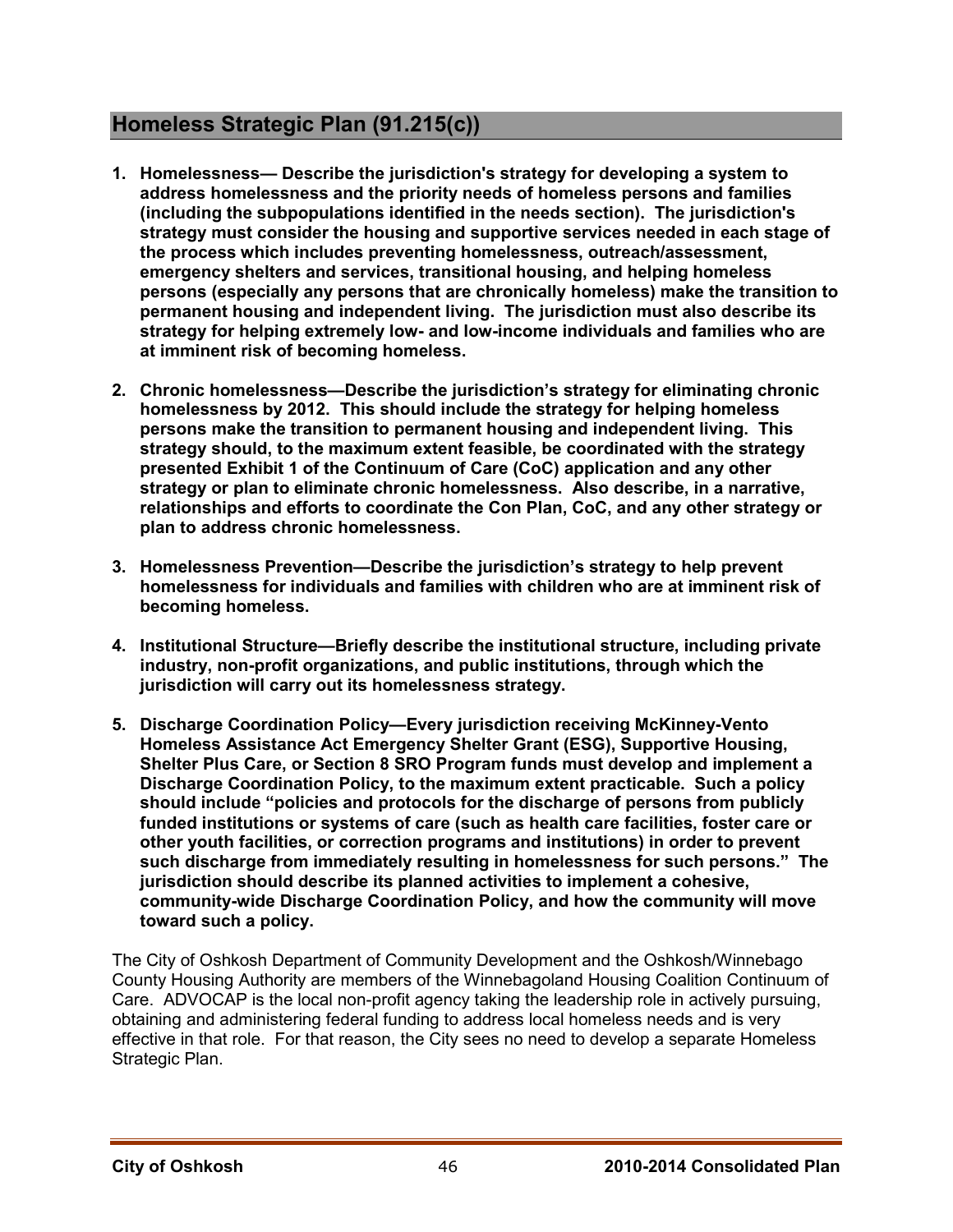The Winnebagoland Housing Coalition plans to address the issue of chronic homelessness during the next year, especially those turned away from shelters. Taking an active role will be Father Carr's, Salvation Army and the ESTHER Interfaith Project, which is interested researching a warming shelter.

The City does not receive funds from sources that would require the development of a discharge coordination policy.

## **Emergency Shelter Grants (ESG)**

The City of Oshkosh does not receive or utilize any emergency shelter grants within its jurisdiction. However, ADVOCAP, as the lead agency in a consolidated application involving Christine Ann Domestic Abuse Services, the American Red Cross and Legal Action of Wisconsin, will be receiving approximately \$134,000 in state funds for the Oshkosh area through HUD ESG/State Transitional Housing Grants.

## **COMMUNITY DEVELOPMENT**

#### **PLEASE ALSO REFER TO THE HOUSING AND COMMUNITY DEVELOPMENT ACTIVITIES TABLE IN APPENDIX**

## **Community Development (91.215(e))**

- **1. Identify the jurisdiction's priority non-housing community development needs eligible for assistance by CDBG eligibility category specified in the Community Development Needs Table (formerly Table 2B),** − **i.e., public facilities, public improvements, public services and economic development.**
- **2. Describe the basis for assigning the priority given to each category of priority needs.**

Oshkosh's non-housing community development needs eligible for assistance with CDBG funding relate generally to two categories. They are Neighborhood Improvement Strategic Areas and Public Services.

#### **NEIGHBORHOOD IMPROVEMENT STRATEGIC AREAS**

As discussed in the General Questions section of this Plan, the City of Oshkosh has designated three types of priority areas. These priority areas were identified using data from the 2000 U.S. Census (tract and block group level), including the value and age of the housing stock, the tenure of the residents (owner versus renter), and the low-moderate income levels.

The City will use CDBG funds in the priority areas for housing related activities such as single and multi-unit rehabilitation and homeownership assistance programs, but can also use CDBG funds for non-housing community development needs such as street and general utility improvements, neighborhood facilities, parks/recreational/public facilities and improvements. The City will also use funds for the purchase, demolition, and disposition of deteriorating or blighting structures. The City coordinates its use of CDBG funds with the implementation of the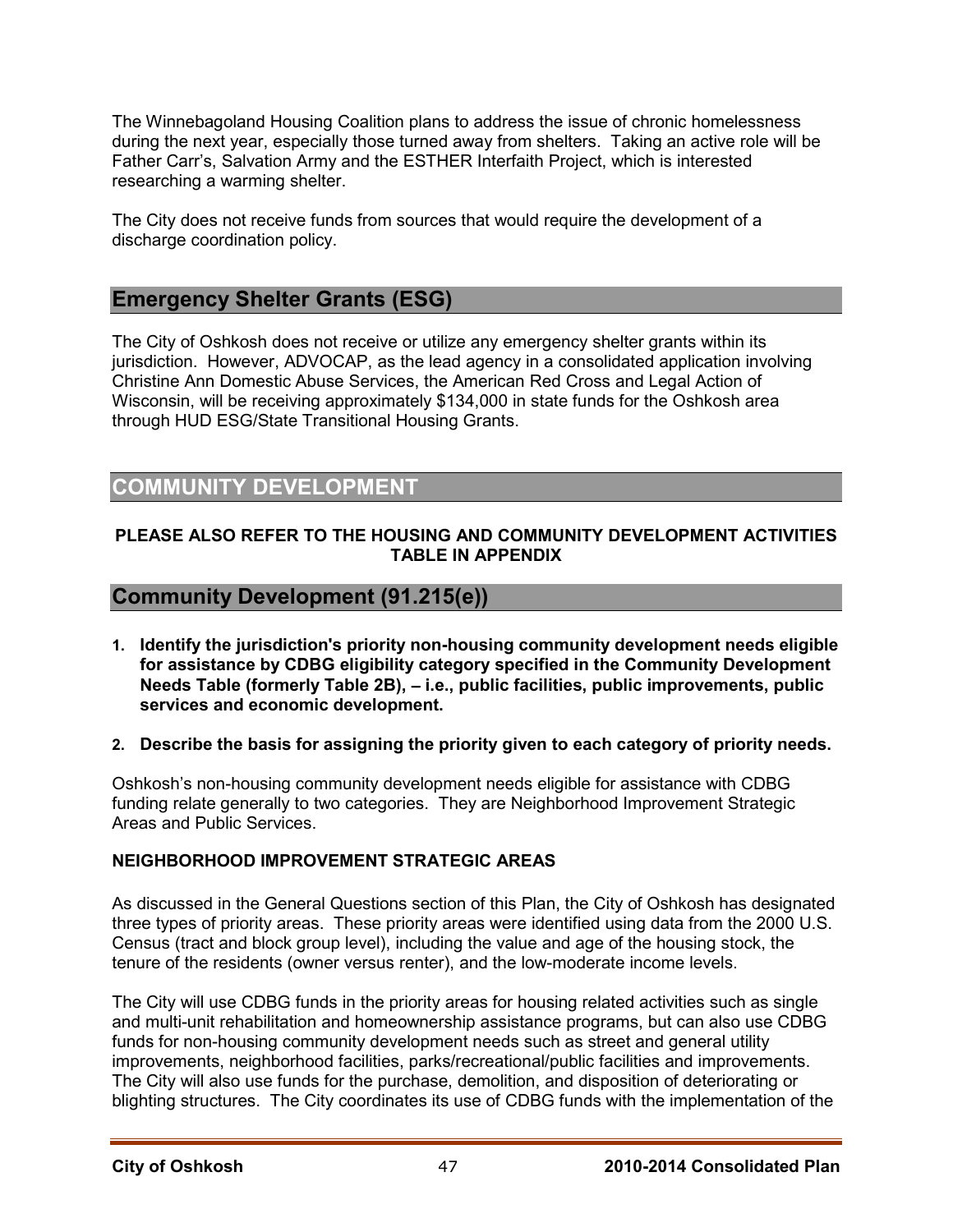City's Capital Improvement Program (CIP). Activities funded through the CIP plan include the upgrade of streets, sidewalks, and sewer/water/storm sewer service lines.

Activities funded with CDBG funds in this project category will meet the national objectives of benefiting low-moderate income persons, low-moderate income areas and/or preventing or eliminating slum or blighting conditions.

#### **PUBLIC SERVICES**

As an eligible activity, the support of Public Services will continue to be a high priority for Oshkosh. Using CDBG funds for Public Services plays a significant role in achieving the minimum 70 percent requirement for the expenditure of CDBG funds benefiting low-moderate income persons. The City has worked closely with the Oshkosh Area United Way and the Oshkosh Area Community Foundation to create the Public Services Consortium to implement a streamlined application and review process. The City will continue to allocate approximately \$100,000 for Public Service activities (the 15% cap is not exceeded) by those serving on the Consortium. The continuing need demonstrated year after year during the public service application process serves as the basis for assigning priority to funding Public Service activities.

#### **3. Identify any obstacles to meeting underserved needs**.

Due to funding limitations both through HUD programs and at the local level, the City will have to use its funding strategically. For redevelopment or neighborhood projects, funds will be concentrated in high priority and redevelopment areas versus scattering the funds throughout the city on a plethora of projects.

The State of Wisconsin continues to have issues with budget deficits, which has a direct effect on the amount of shared revenue coming back to the local level. The reduction of shared revenues is expected to continue or increase. This loss of funding will directly affect the amount of funds that can be budgeted in the annual Capital Improvements Program for upgrades to areas in need of assistance.

**4. Identify specific long-term and short-term community development objectives (including economic development activities that create jobs), developed in accordance with the statutory goals described in section 24 CFR 91.1 and the primary objective of the CDBG program to provide decent housing and a suitable living environment and expand economic opportunities, principally for low- and moderate-income persons.** 

**NOTE: Each specific objective developed to address a priority need, must be identified by number and contain proposed accomplishments, the time period (i.e., one, two, three, or more years), and annual program year numeric goals the jurisdiction hopes to achieve in quantitative terms, or in other measurable terms as identified and defined by the jurisdiction.** 

Both the short term and long term goals of the City are to provide decent housing and a suitable living environment to low-moderate income (LMI) persons and the elimination of blighting conditions within the community.

Short term goals are to annually assist in the rehabilitation of five rental units, the rehabilitation of 15 LMI owner-occupied housing units and to assist in the purchase of five homes by LMI persons through our down payment assistance program administered by the Housing Authority.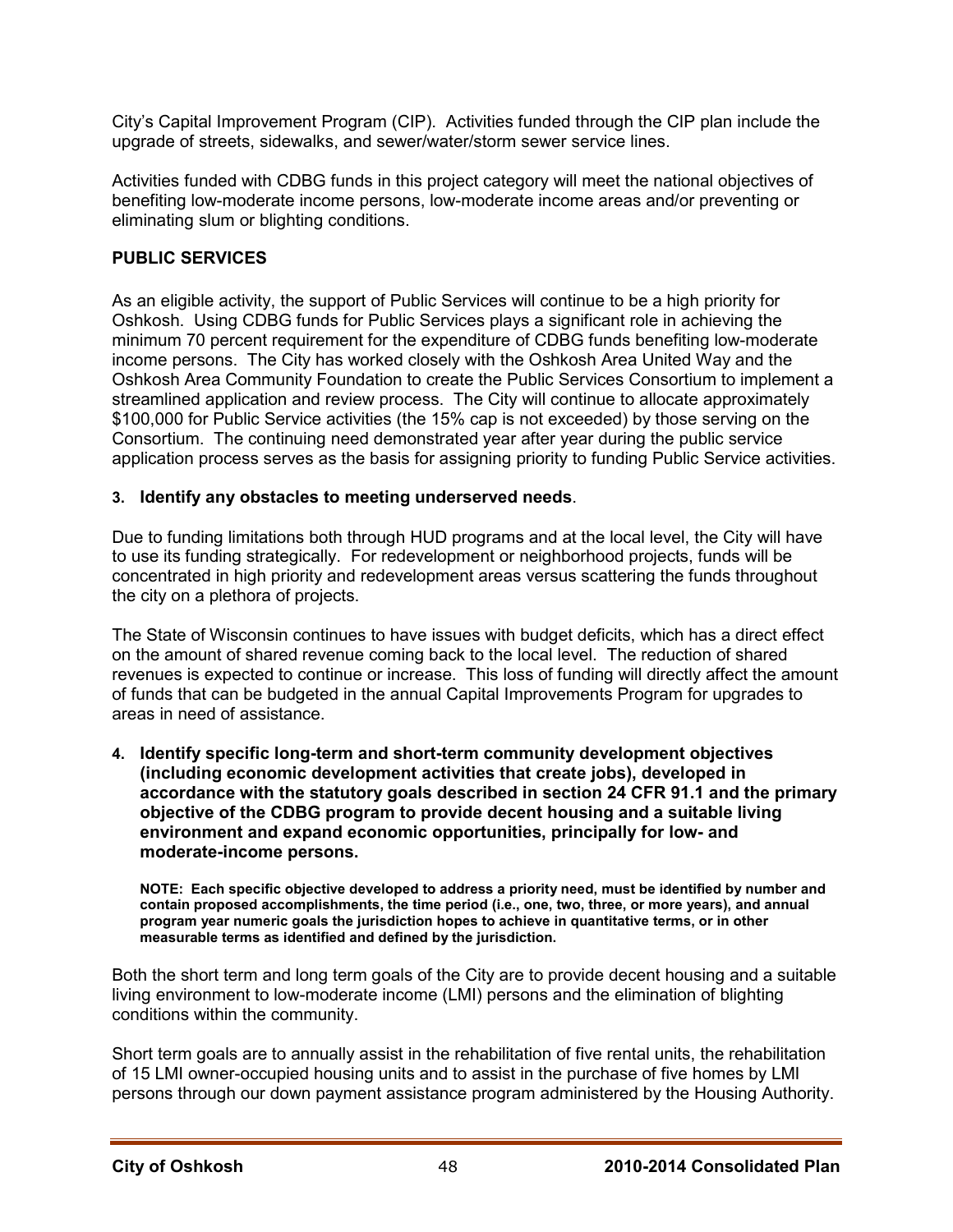Over the course of this strategic planning period, these numbers are expected to be the rehabilitation of 25 rental units, the rehabilitation of 75 owner-occupied housing units and to assist in the purchase of 25 homes. Additional short term goals include identifying and eliminating conditions of slum and blight, especially within our Central City LMI areas and more specifically our designated priority areas. The continued support of Public Service organizations through our Public Service expenditures to the fullest extent permitted by the CDBG program will help to assist those of LMI and of presumed benefit such as victims of domestic violence, the elderly, and handicapped.

Long term goals coincide with the short term goals but are much broader in nature to include a substantial increase in suitable housing stock within the city's geographical areas for the LMI population and as well as creating a "pride in place" situation were areas are predominately LMI because of the physical condition of private and public areas become areas that are attractive to investment from the general public and where residents take hold of the area and work in a private manner to improve and stabilize their communities. Ideally, the City would like to see the priority areas, as identified in this Plan, increase owner occupancy rates of LMI persons, improve housing conditions that affect values and create "pockets" of poverty and not be in need of public improvements that negatively affect the neighborhoods. Additional long term goals are to remove many blighting influences within our community, especially within the Central City and promote reinvestment that may inadvertently create jobs for nearby residents. The long term goals of the Public Service facet of the program are to provide services necessary to LMI persons of presumed benefit in a consistent and coordinated manner and to remove duplication of services that may be in abundance while other essential needs are left underserved or not provided.

## **Antipoverty Strategy (91.215(h))**

**1. Describe the jurisdiction's goals, programs, and policies for reducing the number of poverty level families (as defined by the Office of Management and Budget and revised annually). In consultation with other appropriate public and private agencies, (i.e. TANF agency) state how the jurisdiction's goals, programs, and policies for producing and preserving affordable housing set forth in the housing component of the consolidated plan will be coordinated with other programs and services for which the jurisdiction is responsible.** 

The City does not use its CDBG funds to provide direct services to reduce the number of families with income below the poverty line. In considering the factors affecting poverty that may be impacted by the existing housing programs of the City, it appears that coordination of production and preservation of affordable housing as well as the Public Service programs and services targeted to special needs populations including victims of domestic violence, the physically and mentally handicapped, and elderly benefit and help to reduce the numbers of families below the poverty level.

**2. Identify the extent to which this strategy will reduce (or assist in reducing) the number of poverty level families, taking into consideration factors over which the jurisdiction has control.** 

The City will be reducing the housing cost burden on these households to some extent in completing rehabilitation projects on properties owned by households below the poverty level limits. The reduction in housing cost burden will result from actions that reduce energy costs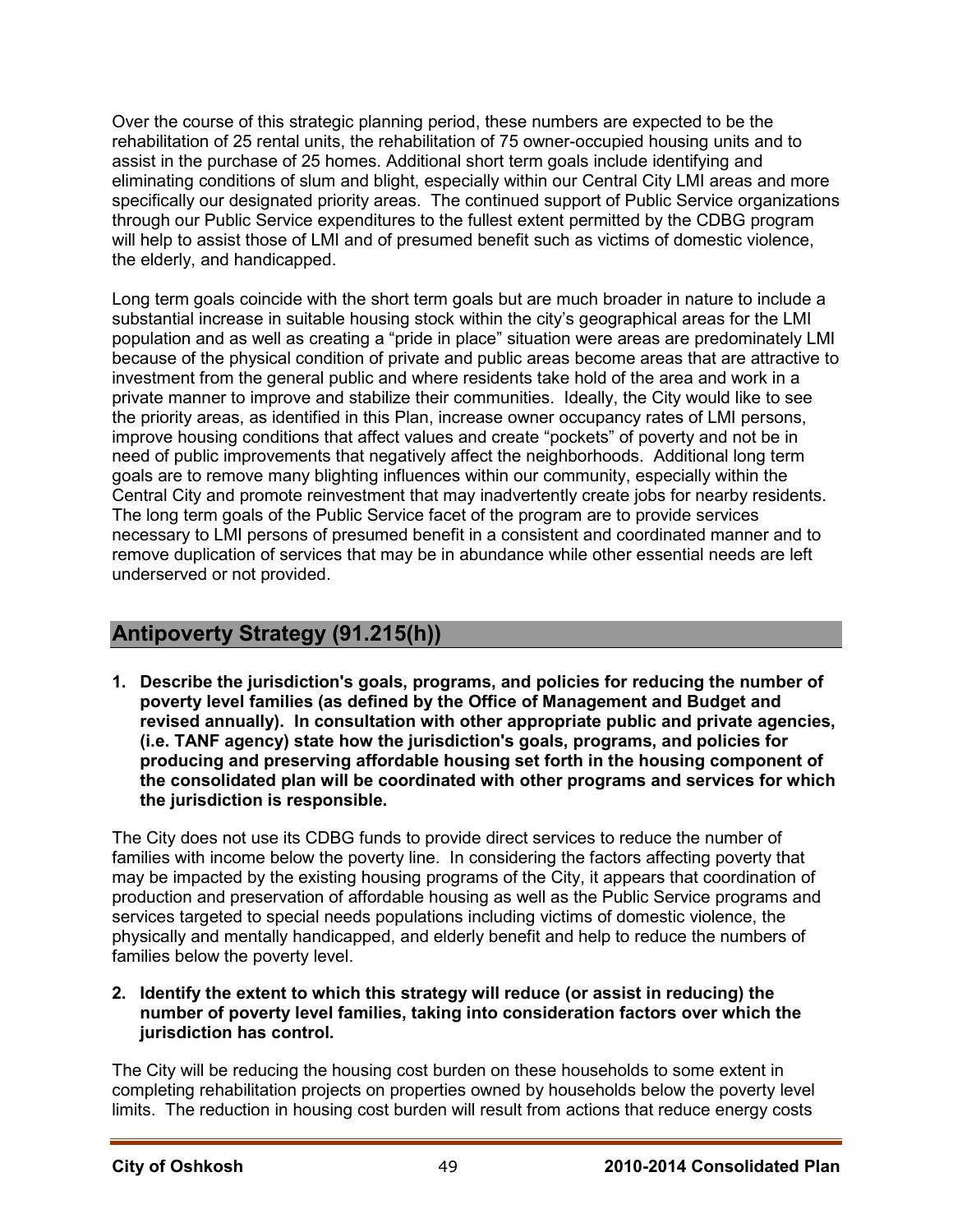and reduce the cost of repairs needed to keep the home in habitable condition. The City recognizes that while this in itself will not increase the level of income of these households, it will make more domestic funds available to cover other expenses.

Additionally, the City requires owner occupants applying for CDBG housing rehabilitation programs who have a large volume of debt to participate in free budget counseling as a condition of housing rehabilitation loan approval. This policy is based on the position that the rehabilitation loan is a partnership effort with the City and bringing the house into livable condition while attempting to ensure that the owner is in a financial position to keep up the home would reduce the possibility of the house falling into future disrepair.

## **Low-Income Housing Tax Credit (LIHTC) Coordination (91.315(k))**

Not applicable to the City of Oshkosh.

## **NON-HOMELESS SPECIAL NEEDS**

#### **PLEASE ALSO REFER TO THE NON-HOMELESS SPECIAL NEEDS TABLE IN APPENDIX**

## **Specific Special Needs Objectives (91.215)**

#### **1. Describe the priorities and specific objectives the jurisdiction hopes to achieve over a specified time period.**

CDBG funds will be used for identified priorities addressing the needs of non-homeless persons who require housing and supportive services (e.g. elderly, frail elderly, persons with mental/ physical/developmental disabilities, persons with alcohol or other drug addiction, persons with HIV/AIDS and their families, and Public Housing residents). Of these subpopulations, priority will be given to the elderly, frail elderly, and persons with disabilities as they are identified as the largest group of underserved individuals in the community.

For the aging population of Oshkosh, the table below shows the distribution on five age categories for the 1980, 1990, and 2000 U.S. Census. Based on this information, the total number of people age 55 and older increased from 9,476 people in 1980 to 11,933 people in 1990 to 12,538 in 2000.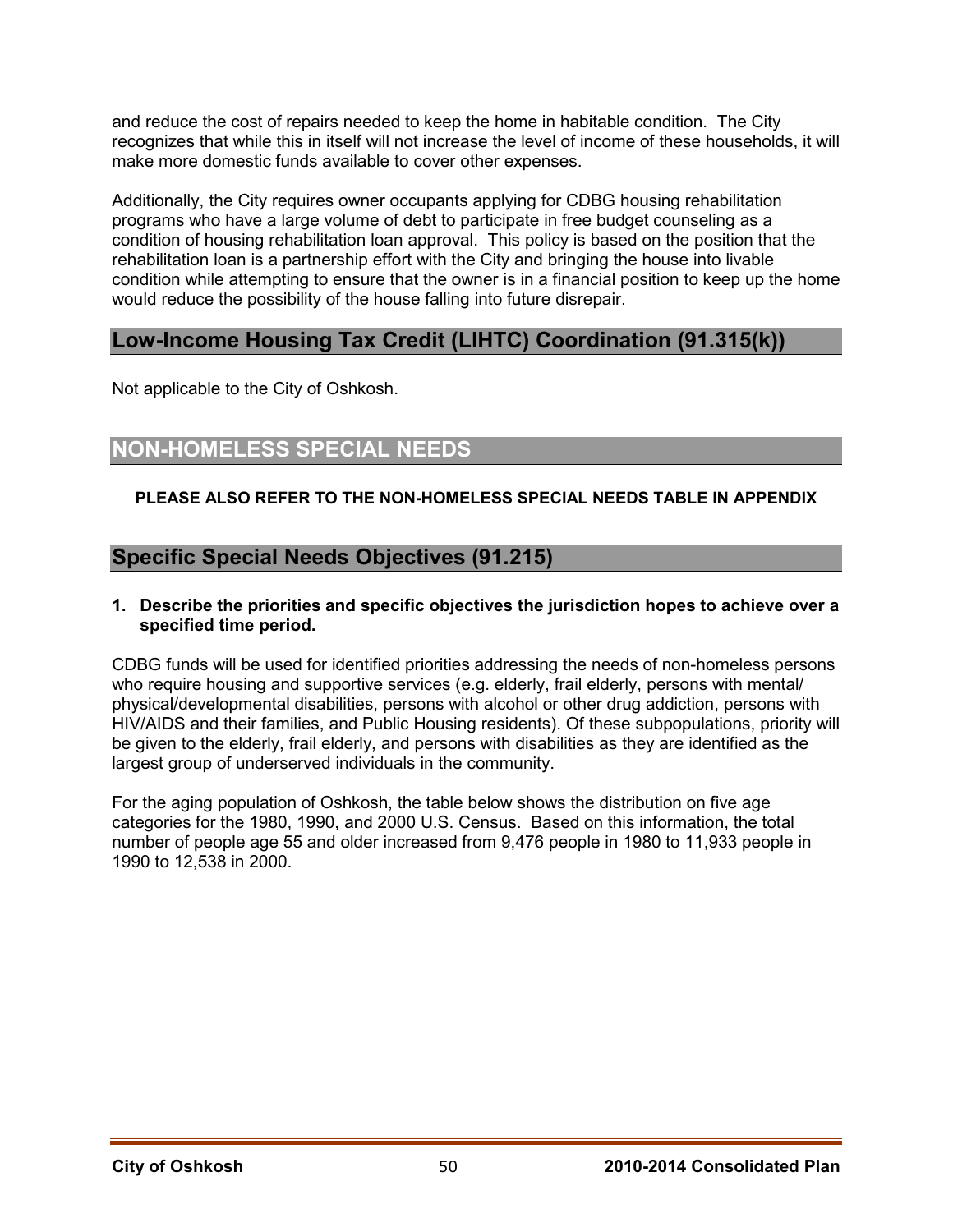| <b>POPULATION BY AGE AND SEX</b> |               |                |               |                |               |                |  |  |
|----------------------------------|---------------|----------------|---------------|----------------|---------------|----------------|--|--|
|                                  | 1980 Census   |                | 1990 Census   |                | 2000 Census   |                |  |  |
|                                  | <b>Number</b> | <b>Percent</b> | <b>Number</b> | <b>Percent</b> | <b>Number</b> | <b>Percent</b> |  |  |
| <b>Total Population</b>          | 49,620        | 100.0%         | 55,006        | 100.0%         | 62,916        | 100.0%         |  |  |
| 55 to 59 years                   | 2,324         | 4.7%           | 2,087         | 3.8%           | 2,316         | 3.7%           |  |  |
| 60 to 64 years                   | 2,180         | 4.4%           | 2,116         | 3.8%           | 1,985         | 3.2%           |  |  |
| 65 to 74 years                   | 3,901         | 7.9%           | 3,909         | 7.1%           | 3,748         | 6.0%           |  |  |
| 75 to 84 years                   | 2,971         | 6.0%           | 2,933         | 5.3%           | 3,045         | 4.8%           |  |  |
| 85 years and over                |               |                | 888           | 1.6%           | 1,444         | 2.3%           |  |  |
| Median Age (years)               | 29.6          |                | 30.4          |                | 32.4          |                |  |  |

Source: 1980, 1990, 2000 U.S. Census

**2. Describe how Federal, State, and local public and private sector resources that are reasonably expected to be available will be used to address identified needs for the period covered by the strategic plan.** 

Other than CDBG funding and funds associated with the Winnebagoland Housing Coalition, it is not expected that any federal, state or local funding will be allocated to directly address identified needs for the subpopulations listed above. However, a major source of private funding to address identified needs is the Oshkosh Area United Way and Oshkosh Area Community Foundation with funds varying from year to year. Supportive services funded by the United Way relate to counseling, special needs, and health. Other sources of funding that will address the identified needs for these subpopulations will predominantly come from fundraising by other local non-profit organizations.

## **Non-Homeless Special Needs (91.205(d)) & Analysis (91.210 (d)) (including HOPWA)**

**1. Estimate, to the extent practicable, the number of persons in various subpopulations that are not homeless but may require housing or supportive services, including the elderly, frail elderly, persons with disabilities (mental, physical, developmental, persons with HIV/AIDS and their families), persons with alcohol or other drug addiction, victims of domestic violence, and any other categories the jurisdiction may specify and describe their supportive housing needs. The jurisdiction can use the Non-Homeless Special Needs Table (formerly Table 1B) of their Consolidated Plan to help identify these needs.** 

**Note: HOPWA recipients must identify the size and characteristics of the population with HIV/AIDS and their families that will be served in the metropolitan area.** 

**2. Identify the priority housing and supportive service needs of persons who are not homeless but may or may not require supportive housing, i.e., elderly, frail elderly, persons with disabilities (mental, physical, developmental, persons with HIV/AIDS**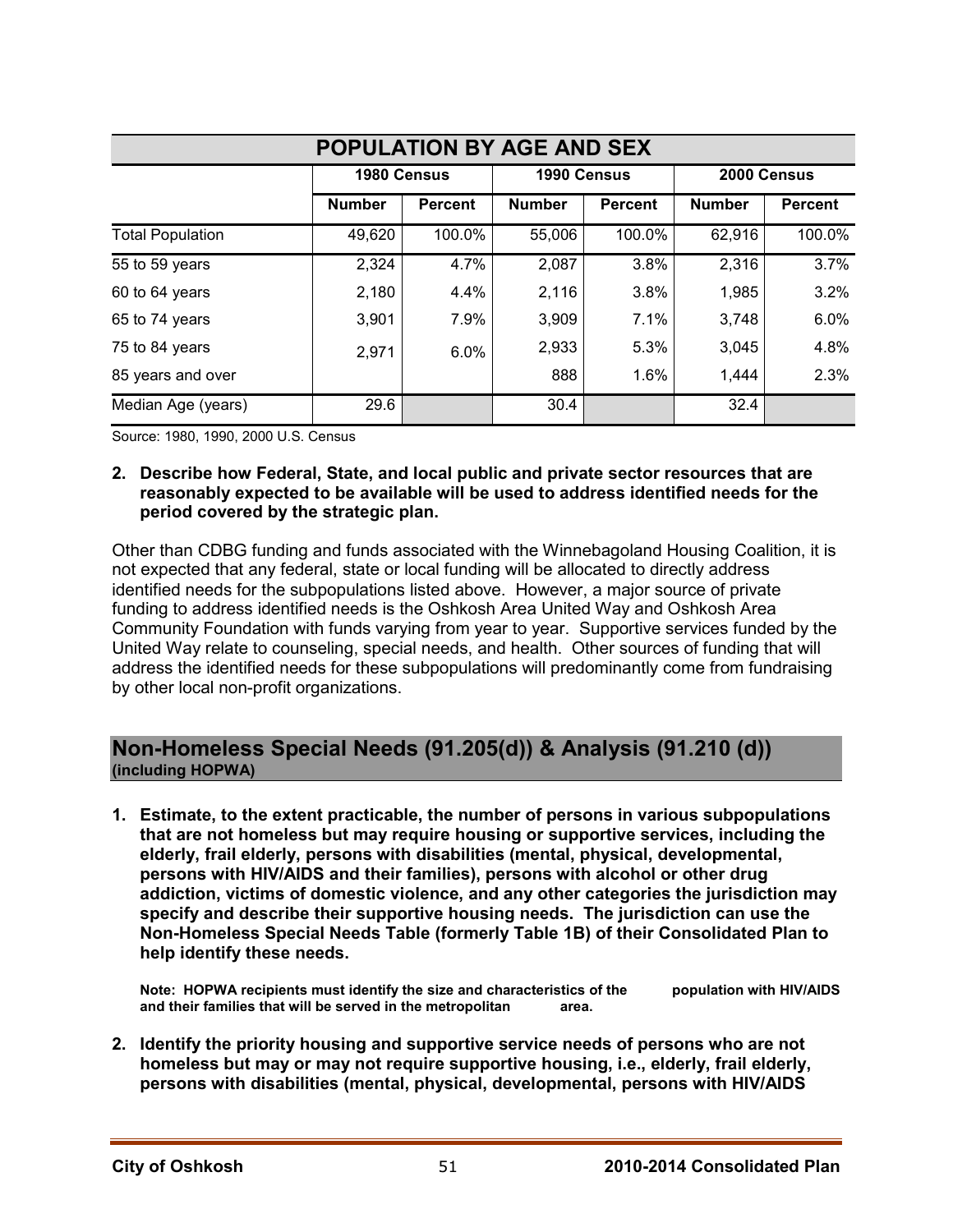#### **and their families), persons with alcohol or other drug addiction by using the Nonhomeless Special Needs Table.**

The portions of the Oshkosh population who are not homeless, but have special needs, are listed below. As shown in the Non-Homeless Special Needs table, it is estimated that approximately 1,170 non-homeless people are in need of housing services and 1,500 nonhomeless people are in need of supportive services.

The Mentally Ill – The mentally ill often have trouble getting or retaining employment and do not necessarily know where to look for assistance. This portion of the population needs several kinds of help including housing assistance. Coordination among agencies and private groups is needed.

People with Physical Disabilities – This population suffers from impairment of major life functions such as walking, caring for one's self, performing manual tasks, seeing, hearing, speaking, breathing, learning and working. A portion of the assisted housing units in Oshkosh are designed for this population but it is estimated that the need is greater then the supply. In addition, vacancies of such units sometimes do not coincide with a disabled person's needs, and so the units are sometimes occupied by non-disabled households.

Service providers for persons with disabilities include, but are not limited to:

- a. Integrated Counseling Center, LLC- outpatient psychotherapy and AODA services
- b. Mendota Mental Health Institute- specializes in serving patients with complex psychiatric conditions, often combined with certain problem behaviors.
- c. Winnebago Mental Health specializes in serving children, adolescents and adults with complex psychiatric conditions that are often combined with challenging behaviors

The Frail or Low-Income Elderly – This category of persons is over age 65 and have a physical or mental disability that require them to have assistance in carrying out the essential activities of daily living. Such people usually have a variety of needs and require one or more supportive services in order to stay at home or in a community setting. With the trend toward longer lives, it can be expected that an increasing percentage of population will encounter the types of physical, social, psychological or economic conditions that make continued independence more difficult but for which institutional care is expensive and not appropriate. Consideration should be given to meeting the housing needs of the elderly through programs that keep them safely in their homes as long as possible.

Service providers for Frail or Low-Income Elderly include but are not limited to:

- Oshkosh Seniors Center-Exercise and fitness, support groups and counseling, education and activity programs
- Aging and Disability Resource Center of Winnebago County- Information and Assistance, Long Term Care Options Counseling, Protective Services, Access to Long Term Care Programs, Prevention/Early Intervention, and Benefits Counseling.
- Oshkosh Family, Inc-meals on wheels, guardianship

Persons with AODA - Persons with alcohol or other drug addiction have a disabling addictive disorder. It is characterized by compulsive and uncontrolled consumption of drugs and/or alcohol despite its negative effects on the drinker's health and social standing to the point that it affects the individual's ability to live independently or carry on a meaningful life.

Service providers for persons with alcohol or other drug addiction include but are not limited to: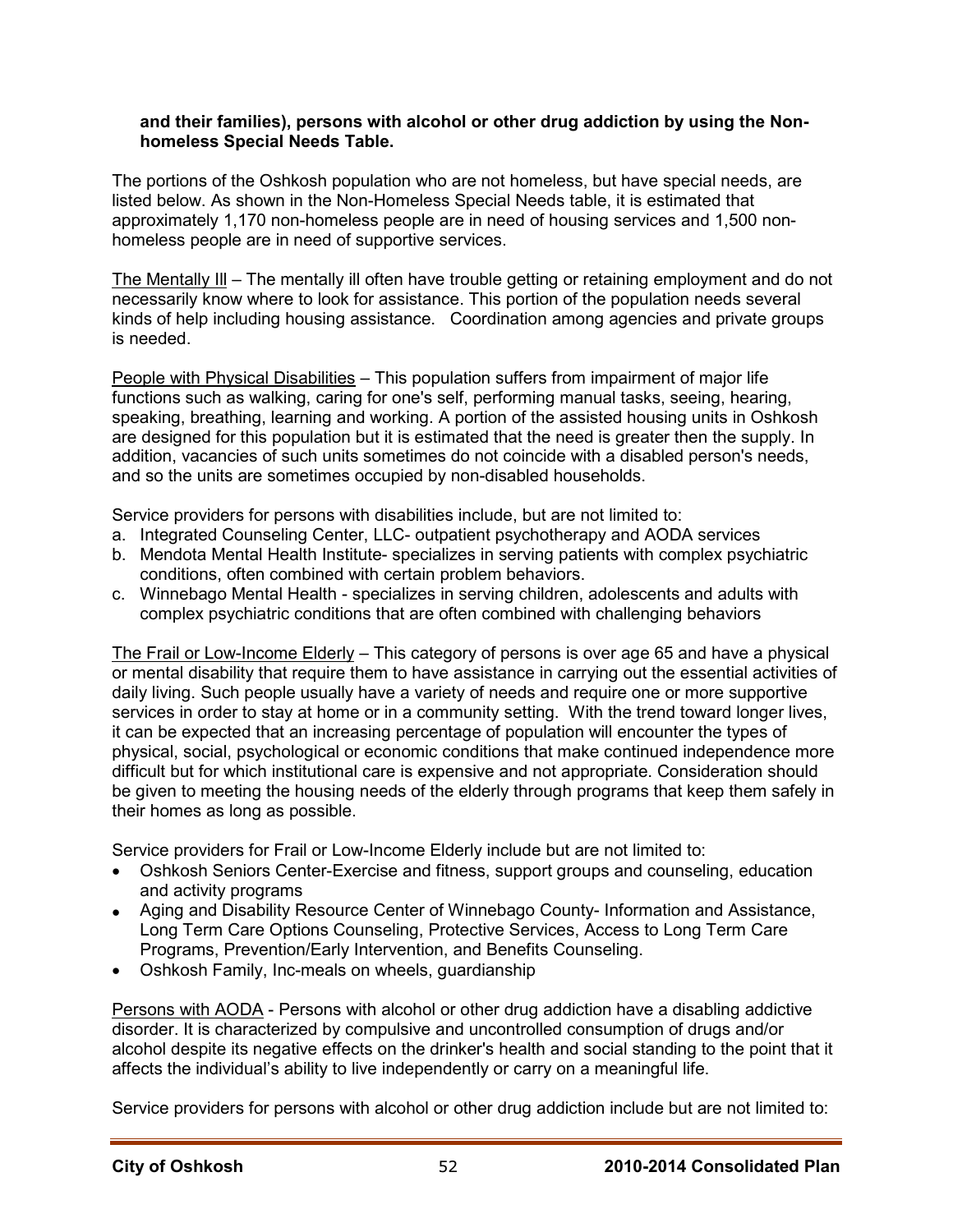- Nova Counseling Center- Substance Abuse Treatment, Halfway House/Sober Living
- Affinity Behavioral Health
- Theda Care Behavioral Health

People with AIDS – The difficulty of obtaining safe, affordable housing is compounded when someone has AIDS or HIV disease. It is assumed that there is much discrimination against this population when it comes to obtaining and keeping rental housing and the lack of adequate housing often prevents their timely discharge from acute care facilities. It may also force them into shelters for the homeless or to move into unstable or unsafe environments.

Victims of Domestic Violence – Domestic violence is also known as domestic abuse, spousal abuse or child abuse and can be broadly defined as a pattern of abusive behaviors by one or both partners in a relationship such as marriage, dating, family, friends or cohabitation. Domestic violence has many forms including physical aggression (hitting, kicking, biting, shoving, restraining, throwing objects), or threats thereof; sexual abuse; emotional abuse; controlling or domineering; intimidation; stalking; passive/covert abuse (e.g., neglect); and economic deprivation.

Service providers for persons who are victims of domestic violence include, but are not limited to:

• Christine Ann Domestic Abuse Services-emergency shelter, helpline, client advocacy, offender intervention, community education.

#### **3. Describe the basis for assigning the priority given to each category of priority needs.**

The Non-Homeless Special Needs table categorizes the highest need to include the supportive services for the elderly. Oshkosh will concentrate funding efforts on the supportive services for elderly. Estimates do not exist for frail elderly. The basis for concentrating efforts on supportive services versus housing services is that housing services for these populations is currently being met or can be met through the Oshkosh Housing Authority, the Winnebago County Housing Authority, and other private housing providers.

Supportive services may include activities that enable persons of this population category to remain in their homes for a longer period of time instead of going to assisted living or nursing home facilities. Supportive services may include meal programs, advocacy programs, or transportation programs.

#### **4. Identify any obstacles to meeting underserved needs.**

There is no coordinated effort to ensure that people returning to the community from mental and physical health institutions receive supportive housing. As a result, many of these people have difficulty finding or sustaining a suitable housing situation for themselves and either become homeless or is at risk of becoming so. Additionally, there is insufficient coordination of social service programs for non-homeless with special needs. Insufficient funding is also a major obstacle to meeting needs.

**5. To the extent information is available, describe the facilities and services that assist persons who are not homeless but require supportive housing, and programs for ensuring that persons returning from mental and physical health institutions receive appropriate supportive housing.**